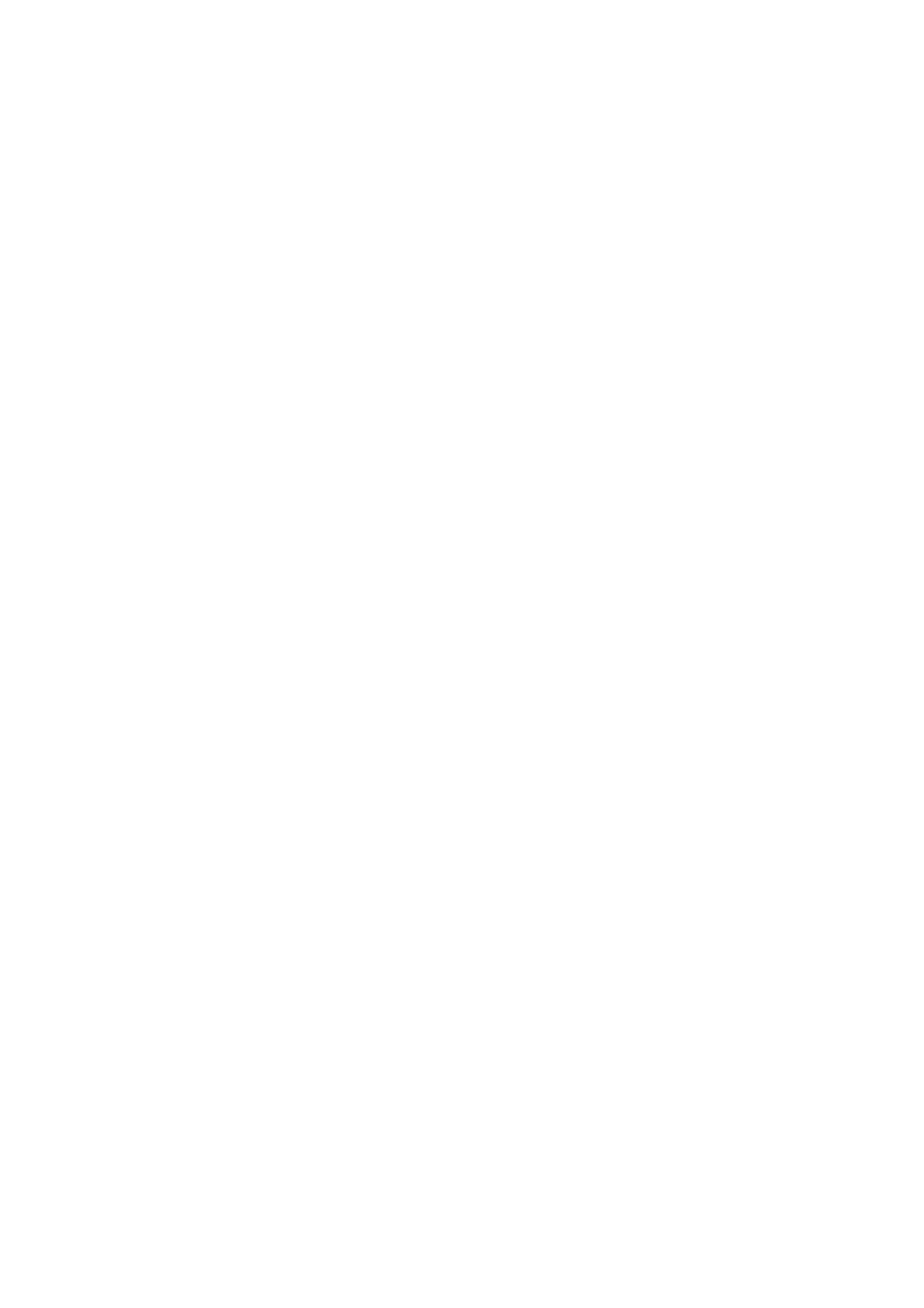AgriFood Working paper

# **Representation of the Scanian regions GMB and GSS in AgriPoliS and recent model extensions**

Jordan Hristov Mark Brady Changxing Dong Christoph Sahrbacher Amanda Sahrbacher

June 2017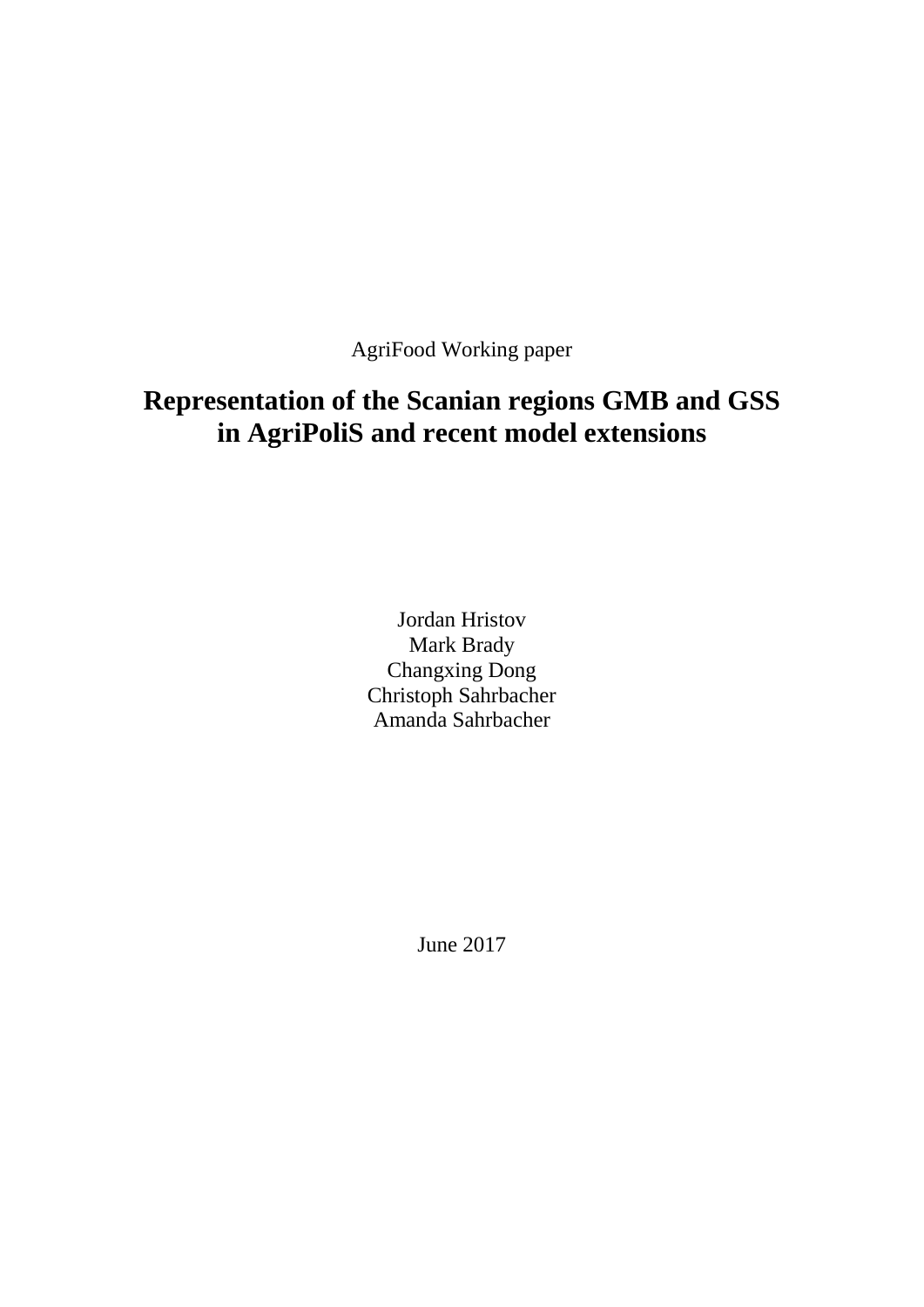### **Table of contents**

| 1              |  |
|----------------|--|
| 2              |  |
| 2.1            |  |
| 2.2            |  |
| 2.3            |  |
| 3 <sup>7</sup> |  |
| 3.1            |  |
| 3.2            |  |
| 3.2.1          |  |
| $\overline{4}$ |  |
| 4.1            |  |
| 4.2            |  |
| 4.2.1          |  |
| 4.2.2          |  |
| 4.3            |  |
| 4.4            |  |
| 4.5            |  |
| 4.5.1          |  |
| 4.5.2          |  |
| 4.5.3          |  |
| 4.5.4          |  |
| 4.5.5          |  |
| 4.6            |  |
| 5              |  |
| 6              |  |

### **Acknowledgments**

The research is supported by the Swedish Research Council FORMAS through the project "Rural development through governance of multifunctional agricultural land use" (MULTAGRI, contract nr. 220-2013-273). We are grateful to Helena Johansson and Sören Höjgård from AgriFood Economics Centre for their valuable comments and suggestions to improve this paper.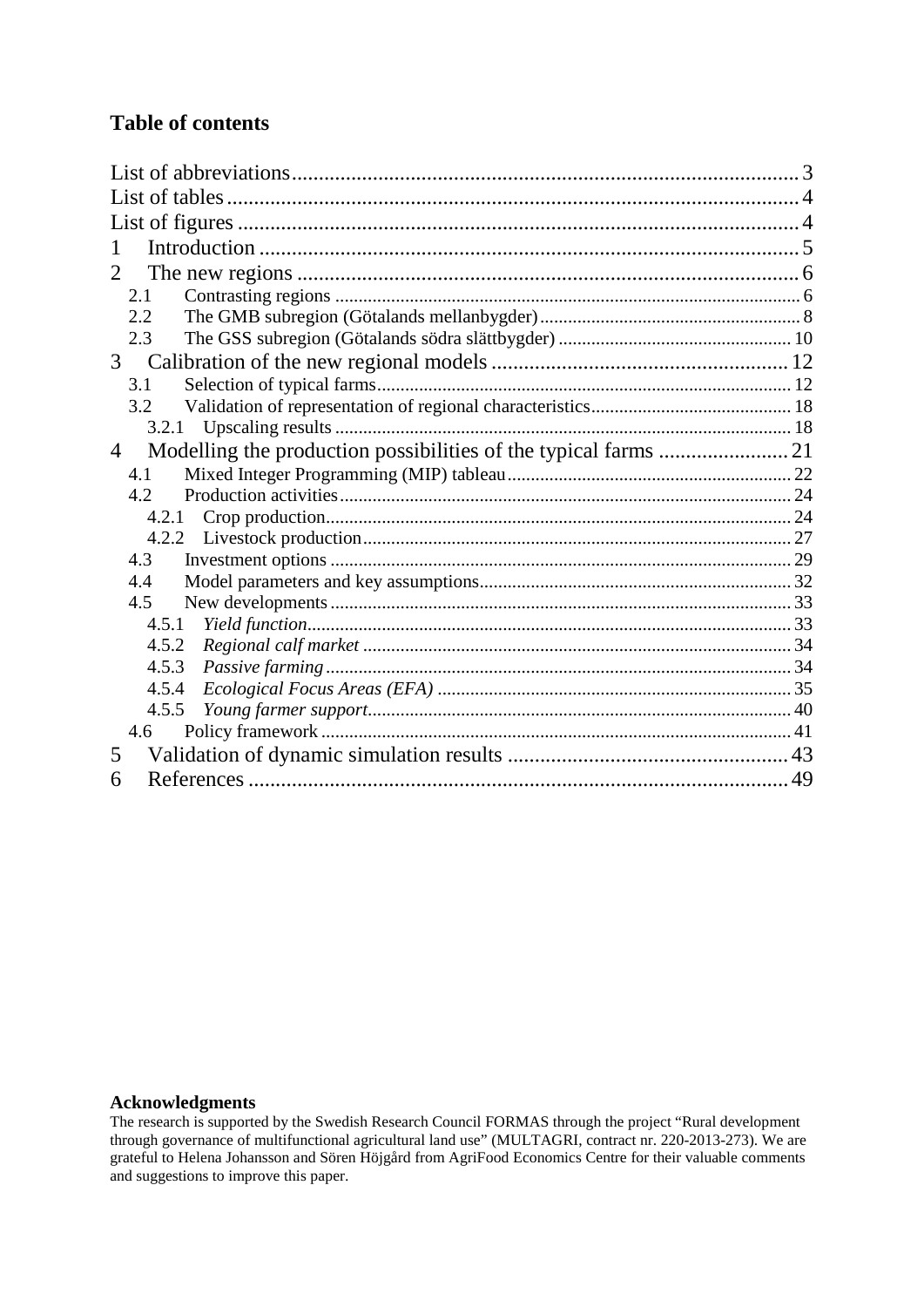### <span id="page-4-0"></span>**List of abbreviations**

AgriPoliS – Agricultural Policy Simulator AL – Arable land AWU – Annual working unit *c* – Continues activity C – Soil Organic Carbon CAP – Common Agricultural Policy CAPRI – Common Agricultural Policy Regionalized Impact model EC – Equity capital ED – Excess regional demand EFAs – Ecological focus areas EU – European Union FADN – Farm Accountancy Data Network GAEC – Good Agricultural and Environmental Condition GMB – Götalands mellanbygder GSS – Götalands södra slättbygder  $h -$  Hours ha – Hectares HH – Household income  $i$  – Integer activity K – Potassium kg – Kilograms L – Liquidity LS – Livestock capacities LSU – Livestock density index M – Machinery MIP – Mixed Integer Programming MTR – Mid Term Review N – Nitrogen P – Phosphorus RHS – Right hand side S – Total supply of regional calves SCB – Statistics Sweden SEK – Swedish crowns SJV – Swedish Board of Agriculture SN – Semi-natural pasture SPS – Single Payment Scheme UAA – Utilized agricultural area Y – Yield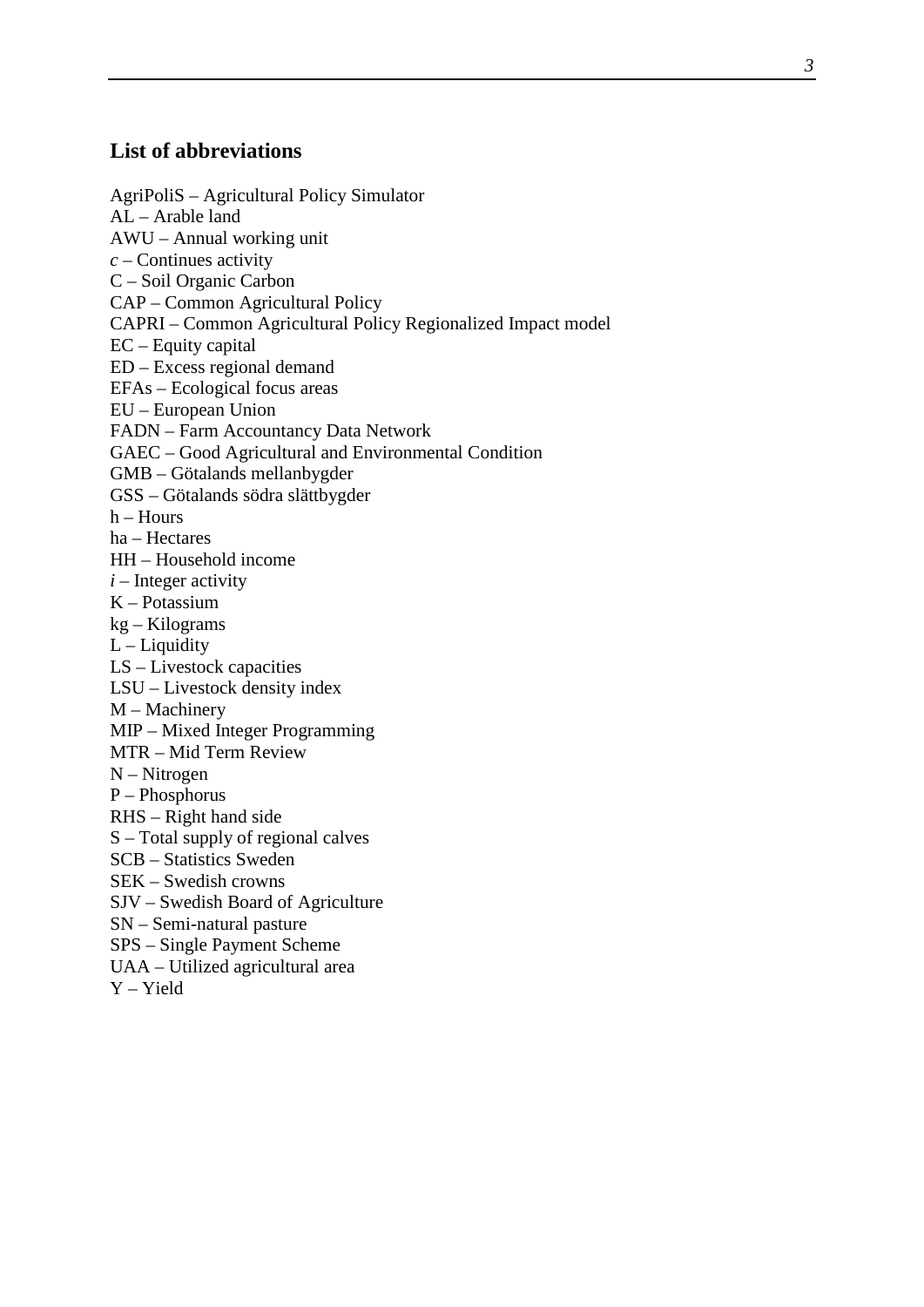# <span id="page-5-0"></span>**List of tables**

| Table 23. Comparison of real versus simulated declines in farms 2008-14 44                |  |
|-------------------------------------------------------------------------------------------|--|
| Table 24. Actual and simulated developments in the areas of arable crops in GMB and GSS48 |  |

# <span id="page-5-1"></span>**List of figures**

| Figure 2: Locations and landscape characteristics of the modelled subregions. Picture     |  |
|-------------------------------------------------------------------------------------------|--|
| a) Typical homogeneous landscape in GSS; and b) Typical heterogeneous landscape in        |  |
|                                                                                           |  |
| Figure 3. Comparison of real and simulated land use changes (upper diagram) and livestock |  |
|                                                                                           |  |
| Figure 4. Comparison of real and simulated land use changes (upper diagram) and livestock |  |
|                                                                                           |  |
|                                                                                           |  |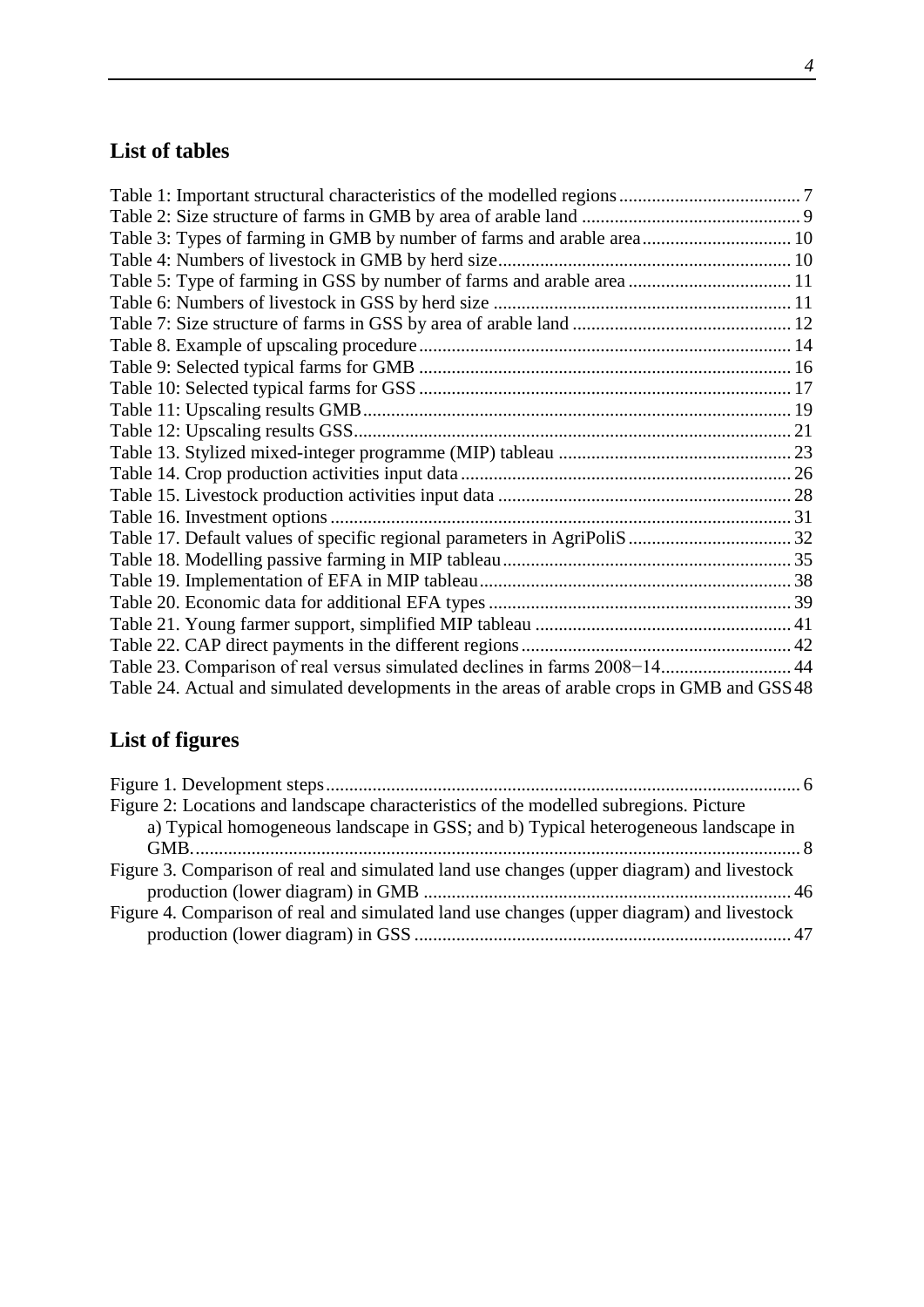### <span id="page-6-0"></span>**1 Introduction**

The Common Agricultural Policy (CAP) has a pervasive influence on agriculture in the EU and is subject to frequent reform to reduce undesirable impacts, adjust to new conditions and meet changing goals (Brady et al., 2009a). Most recently the so-called "greening" reform was implemented in 2015, with the principle aims of achieving a more equitable distribution of payments among farmers and regions, and to improve the CAP's environmental performance, particularly its contribution to conservation of biodiversity and ecosystem services which are negatively affected by intensive agricultural practices. The mandatory greening measures are maintenance of permanent grassland at existing levels, crop diversification, and allocation of a certain proportion of a farm's arable land as Ecological Focus Areas (EFAs), where the latter two target more intensively farmed arable cropping regions.

The Agricultural Policy Simulator known as AgriPoliS is an agent-based model comprising a population of heterogeneous farms, or farm-agents, assuming profit maximizing behaviour which compete for agricultural land in a spatial and dynamic environment (Balmann, 1997, Happe et al., 2006). The model is used for policy analysis by evaluating the effects of policy changes on agricultural development and land use in a defined region. A detailed description of AgriPoliS is available in Kellermann et al. (2008). Previously, the model has been used to study for example the impacts of the decoupling of agricultural support in 2005 on production and structural change (Happe et al., 2008, Sahrbacher et al., 2007) and associated environmental impacts (Brady et al., 2009b, Brady et al., 2012) which was primarily expected to influence agriculture in marginal regions. Given that the greening reform is expected to influence intensive arable cropping regions, two new Swedish regions have been incorporated in the AgriPoliS model.

The aim of this paper is to describe and document the development, adaptation and calibration of the AgriPoliS model to two new intensive agricultural production regions in Scania (Skåne), the Götalands mellanbygder (GMB) and Götalands södra slättbygder (GSS). Before the addition of the new regions, the model consists of the Swedish counties of Jönköping, called Skogsbygd (dominated by forest), and Västerbotten, called Norrland (sub-arctic agriculture), both marginal regions. Thus, by adapting AgriPoliS to these two new regions, we now have a model that provides a representative gradient of the predominant agricultural conditions in Sweden and hence are able to provide broader impact assessment of CAP reform.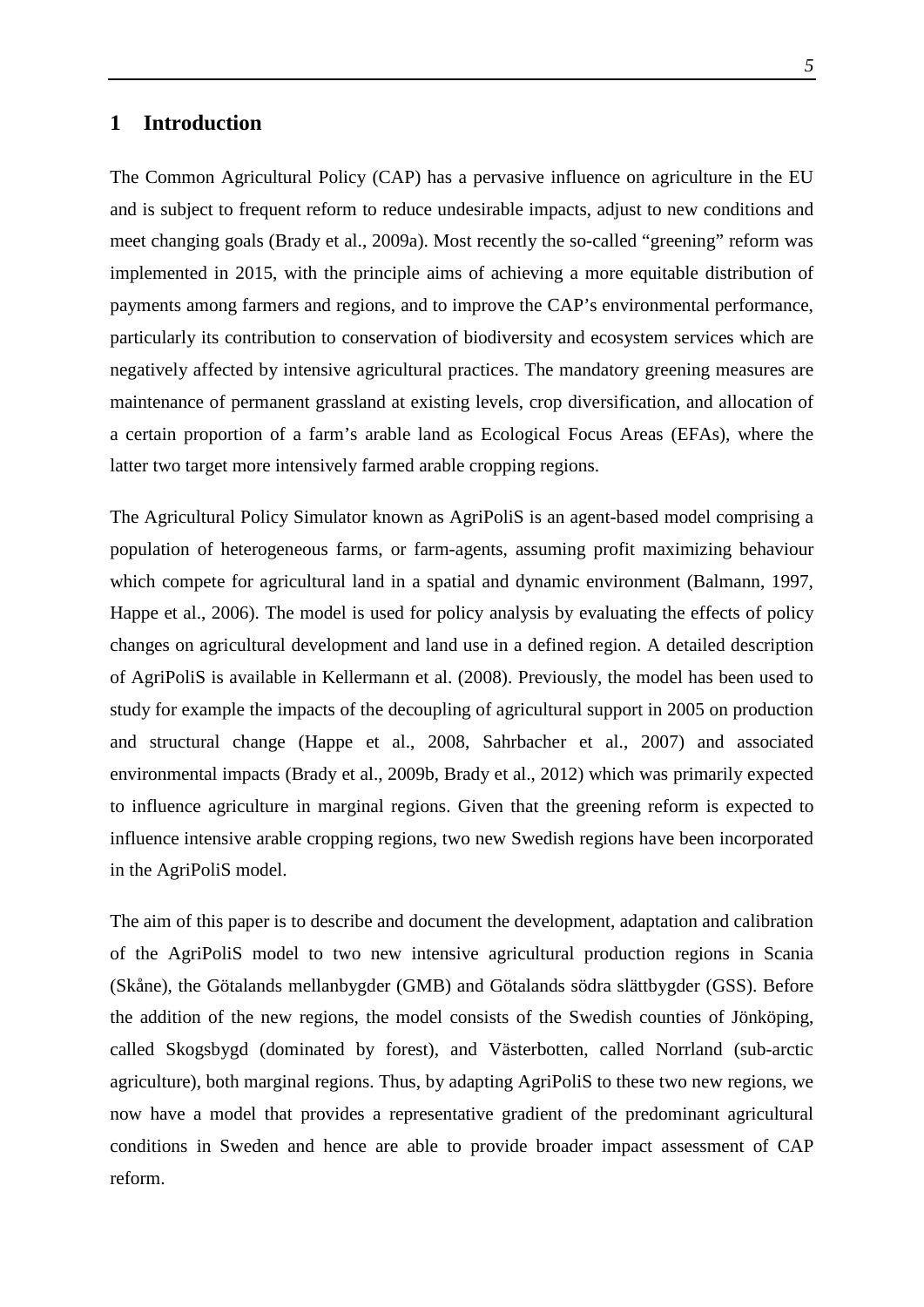In this report we focus on the development steps, *i.e.* how the new regions are created (calibration), which data we use to describe the regions and represent the production activities and model validation [\(Figure 1\)](#page-7-2). In addition, the extensions needed to evaluate the implementation of the EFAs and the new young farmer support, are documented. We also document the extension for modelling the choice of passive farming used in (Brady et al., 2017). No simulation results are, however, presented in this paper.

The report is structured as follows. In section 2 we provide a detailed description of each region and the information that is used as a benchmark during the calibration procedure. In section 3 we explain how we choose the typical farms so that they are representative of the region (Steps 1 and 2, [Figure 1\)](#page-7-2). Section 4 describes farm behaviour in AgriPoliS, the model extensions and the policy framework (Step 3). We conclude in Section 5 by evaluating how well the model develops dynamically and corresponds to reality, using the defined policy framework (Step 4).



<span id="page-7-2"></span>**Figure 1.** Development steps

### <span id="page-7-0"></span>**2 The new regions**

This section describes the regional characteristics of the two new regions and typical forms of agricultural production (types of farming) and land-use. The information presented in this section is used as the basis for calibrating the new regions.

### <span id="page-7-1"></span>**2.1 Contrasting regions**

The GMB region is a mixed farming region where around 45% of the utilized agricultural area (UAA) is arable grassland and semi-natural pastures (naturbetesmark), which is used for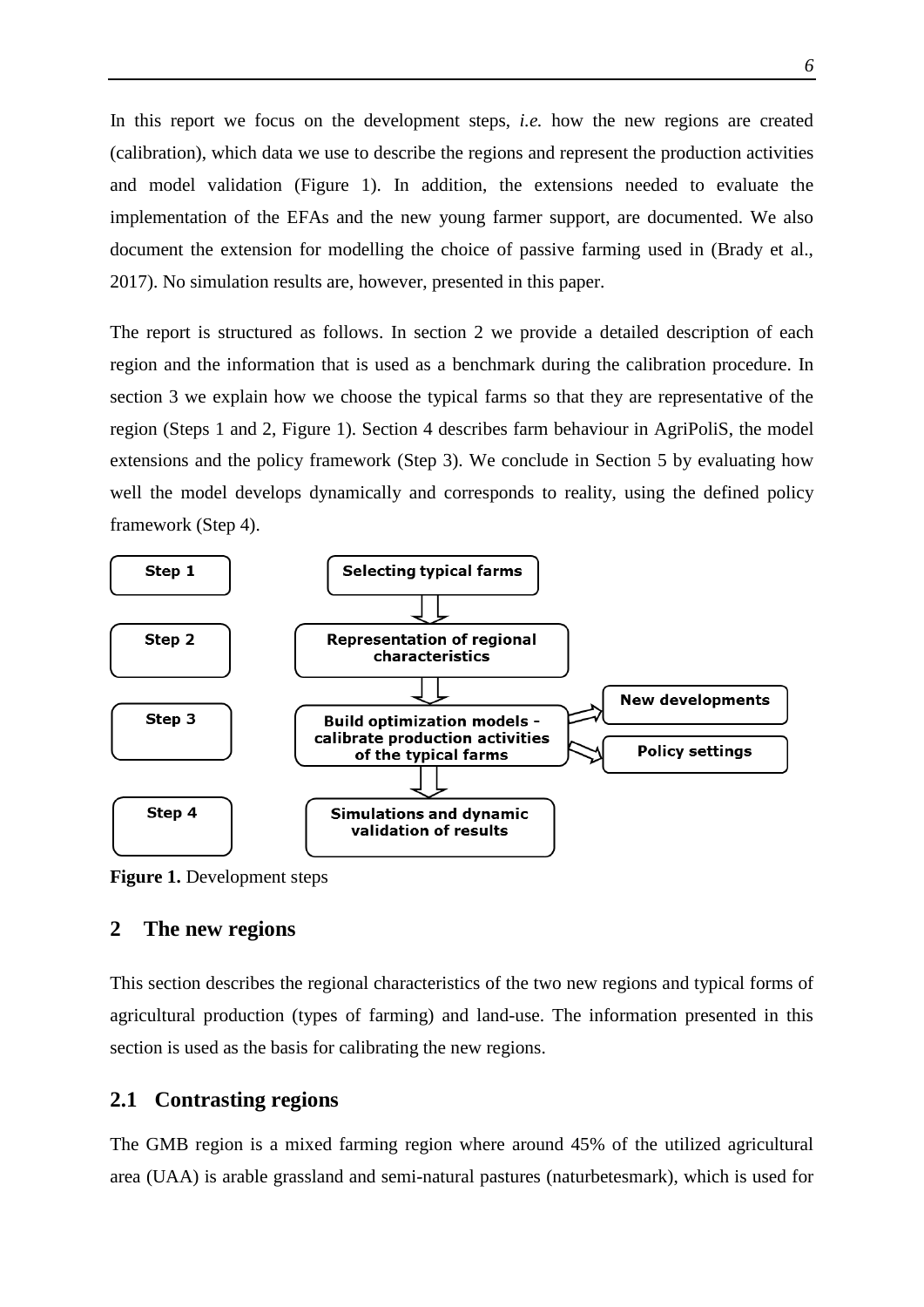feeding livestock. In GSS high-value crop production is the dominating activity, where cereals, oilseed crops and sugar beet occupy most of the arable area. Some descriptive statistics of the regions are given in Table 1.

|                                       | <b>GMB</b> | GSS     |
|---------------------------------------|------------|---------|
| Utilised agricultural area – UAA (ha) | 158,546    | 201,577 |
| Arable land (ha)                      | 135,496    | 186,954 |
| Cereals (ha)                          | 55,472     | 114,650 |
| Protein crops (ha)                    | 2,044      | 4,594   |
| Oilseed crops (ha)                    | 8,772      | 13,588  |
| Sugar beet (ha)                       | 6,945      | 24,587  |
| Potatoes (ha)                         | 6,410      | 2,668   |
| Grassland (ha)                        | 48,113     | 14,704  |
| Fallow land (ha)                      | 1,614      | 3,900   |
| Other crops $(ha)^a$                  | 6,125      | 8,262   |
| Semi-natural pasture (ha)             | 23,050     | 7,495   |
| <b>Livestock numbers</b>              |            |         |
| <b>Cattle</b>                         | 99,091     | 22,833  |
| Beef cattle                           | 29,810     | 7,088   |
| Dairy cows                            | 19,885     | 3,376   |
| Suckler cows                          | 15,447     | 4,843   |
| Calves under 1 year                   | 33,949     | 7,526   |
| Sheep                                 | 11,731     | 3,027   |
| <b>Sows</b>                           | 18,364     | 14,920  |
| <b>Fattening pigs</b>                 | 108,979    | 73,675  |

<span id="page-8-0"></span>**Table 1:** Important structural characteristics of the modelled regions

Note: a) The category Other crops includes horticultural and unspecified crops. Source: (SJV, 2009).

The GMB region is calibrated to 2011 data, whereas GSS is calibrated to 2008 data. The calibration years are different depending on which year the region was incorporated in the model, and using the most recent data available at the time. The data was obtained from the Swedish Board of Agriculture (SJV). To make sure the model follows the real statistics over the years we conduct a dynamic validation of the simulation results (see Section 5). For practical reasons, we model and calibrate subregions of the GSS and GMB regions [\(Figure 2\)](#page-9-2). The advantage of calibrating a subregion is that we are able to model a contiguous agricultural landscape and avoid the geographical fragmentation of the greater regions. In terms of agricultural and environmental conditions, the subregions are representative of the larger regions.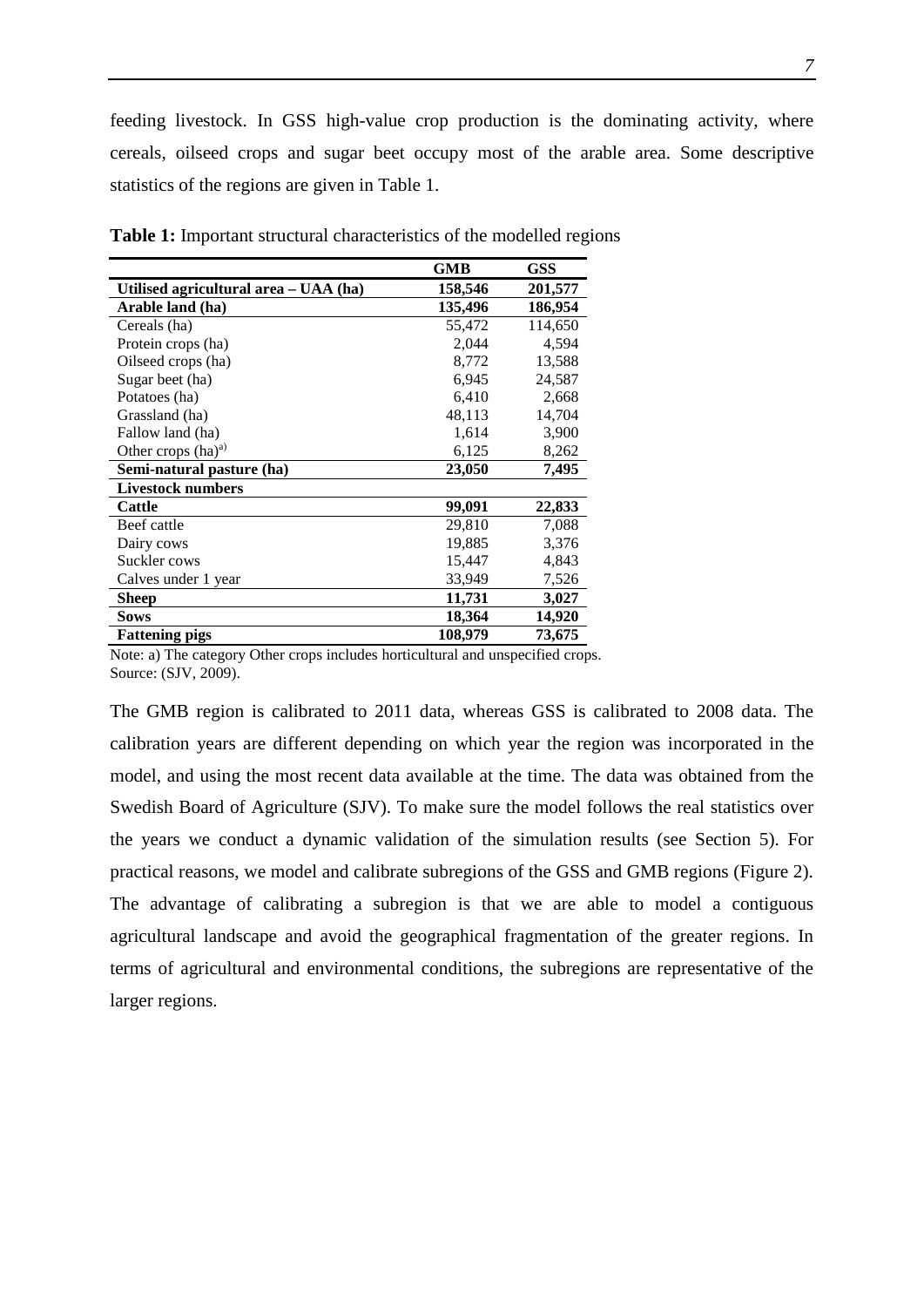<span id="page-9-2"></span>

<span id="page-9-1"></span>**Figure 2:** Locations and landscape characteristics of the modelled subregions. Picture a) Typical homogeneous landscape in GSS; and b) Typical heterogeneous landscape in GMB. Source: Statistics Sweden (2012), Google Maps (2017).

### <span id="page-9-0"></span>**2.2 The GMB subregion (Götalands mellanbygder)**

The GMB subregion is located in the central and easterly coastal areas of Scania [\(Figure 2\)](#page-9-2). The UAA in the subregion comprises around 85% arable land and 15% semi-natural *pasture*. The agriculture is characterised by specialized crop or livestock farms, and mixed farms. Fields are generally fragmented and separated by forest or other natural impediments. One third of the total arable area is used for grass production for livestock fodder. Cereals, especially winter wheat and spring barley, are the most important annual crops, comprising 41% of the arable area. The region is relatively productive, having normal yields slightly above the national average (standard winter wheat and spring barley yields are 6.4 t/ha and 4.4 t/ha respectively, compared to the national averages of 6.2 t/ha and 4.3 t/ha) (Statistics Sweden, 2012).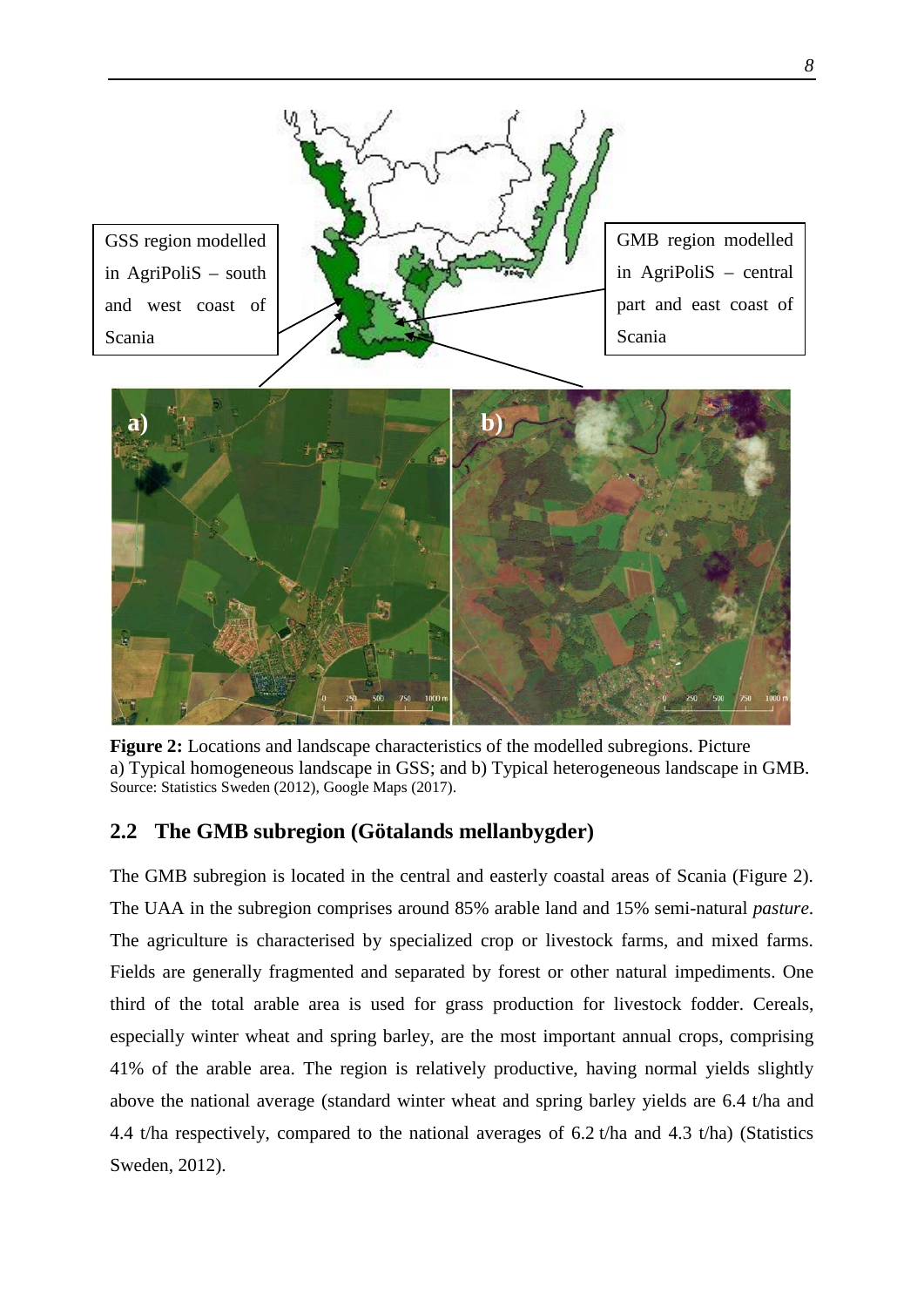In Sweden, average farm size is based on arable land area and not UAA. Farm size in GMB ranges from very small (less than 2 ha) to very large (over 500 ha) with an average size of 63.5 ha [\(Table 2\)](#page-10-0), which is 42% larger than the national average (Statistics Sweden, 2012). Most of the farms in GMB (67%) are family owned and have less than 50 ha arable land, whereas most of the arable land (64%) is managed by farms larger than 50 ha [\(Table 2\)](#page-10-0).

|            | Farms |      | <b>Arable land</b> |      | Average size |  |  |
|------------|-------|------|--------------------|------|--------------|--|--|
| Size class | Nr.   | $\%$ | ha                 | $\%$ | ha           |  |  |
| $<$ 20 ha  | 882   | 41   | 13,713             | 10   | 15.6         |  |  |
| $20-50$ ha | 588   | 28   | 19,242             | 14   | 32.7         |  |  |
| 50-100 ha  | 333   | 16   | 23,296             | 17   | 67.0         |  |  |
| 100-300 ha | 273   | 13   | 44,065             | 33   | 161.4        |  |  |
| 300-500 ha | 35    | 2    | 13,727             | 10   | 392.2        |  |  |
| $>$ 500 ha | 25    |      | 21,452             | 16   | 858.1        |  |  |
| Total      | 2.136 | 100  | 135.496            | 100  | 63.5         |  |  |

<span id="page-10-0"></span>**Table 2:** Size structure of farms in GMB by area of arable land

Source: (SJV, 2009).

The natural conditions in GMB favour livestock production, particularly grass-based beef, dairy and lamb. In view of the 'type of farming'<sup>[1](#page-10-1)</sup> (or typical farms to be selected in Step 1), the region is characterized by a strong mix of specialized crop and livestock farms, as well as mixed farms [\(Table 3\)](#page-11-1), with roughly even use of arable land. The majority of livestock farms are beef producers with herds generally larger than 50 head [\(Table](#page-11-2) 4). Although the number of specialized dairy farms is relatively small, they contribute to almost 25% of total farm revenues in the region. Similarly, specialized granivore farms bring in a relatively high proportion of revenues. Livestock density is relatively high in GMB (1.06 LSU/ha) compared to the national average (0.56 LSU/ha), which indicates the importance of animal production in the region<sup>[2](#page-10-2)</sup>.

<span id="page-10-1"></span><sup>&</sup>lt;sup>1</sup> The `type of farming` is based on the Swedish typology of farms, rather than the EU-typology because it better covers the variety of different lines of production in the region.

<span id="page-10-2"></span><sup>2</sup> Regional livestock density index is obtained from the modelled typical farms whereas national average from Eurostat database (Eurostat, 2016).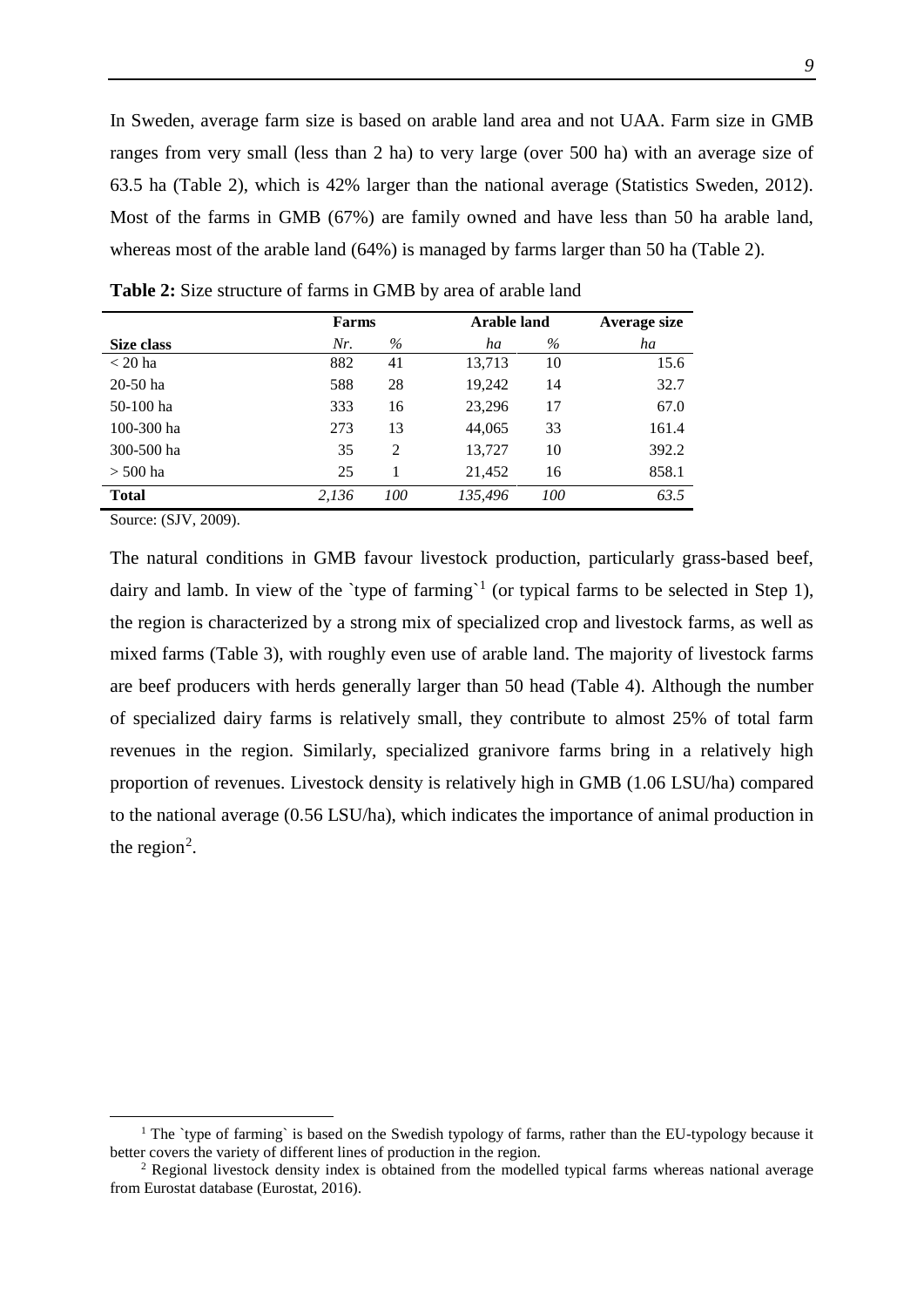|                               | Farms |      | <b>Arable land</b> |                |  |  |
|-------------------------------|-------|------|--------------------|----------------|--|--|
| <b>Type of farming</b>        | Nr.   | $\%$ | ha                 | $\%$           |  |  |
| <b>Field crop</b>             | 767   | 36   | 50,099             | 37             |  |  |
| <b>Livestock management</b>   | 545   | 26   | 60,996             | 45             |  |  |
| - dairy                       | 114   | 5    | 21,564             | 16             |  |  |
| - beef                        | 270   | 13   | 23,130             | 17             |  |  |
| - sheep                       | 59    | 3    | 2,914              | $\overline{2}$ |  |  |
| $-pig$                        | 102   | 5    | 13,388             | 10             |  |  |
| <b>Mixed</b>                  | 220   | 10   | 17,007             | 13             |  |  |
| Small farms $(20 \text{ ha})$ | 603   | 28   | 7,474              | 6              |  |  |
| Total                         | 2,136 | 100  | 135,496            | 100            |  |  |

<span id="page-11-1"></span>**Table 3:** Types of farming in GMB by number of farms and arable area

Source: (SJV, 2009).

| Dairy cows |        | <b>Beef</b> cattle |        | <b>Ewes and rams</b> |        | <b>Sows</b> |        | <b>Fattening pigs</b> |         |  |
|------------|--------|--------------------|--------|----------------------|--------|-------------|--------|-----------------------|---------|--|
| Size of    | Nr.    | Size of            | Nr.    | Size of              | Nr.    | Size of     | Nr.    | Size of               | Nr.     |  |
| herd       |        | herd               |        | herd                 |        | herd        |        | herd                  |         |  |
| $\leq$ 49  | 2,342  | $\leq$ 9           | 2,087  | $\leq$ 49            | 4,165  | $\leq$ 49   | 610    | $\leq$ 99             | 1,656   |  |
| 50-99      | 3,629  | $10-50$            | 7,751  | > 50                 | 7,566  | 50-99       | 882    | 100-249               | 2,321   |  |
| 100-199    | 6,905  | $>= 50$            | 19,973 |                      |        | 100-199     | 1,462  | 250-499               | 3,869   |  |
| $>= 200$   | 7,009  |                    |        |                      |        | $>= 200$    | 15,410 | 500-749               | 6,795   |  |
|            |        |                    |        |                      |        |             |        | $>= 750$              | 94,338  |  |
|            | 19,885 |                    | 29,810 |                      | 11,731 |             | 18,364 |                       | 108,979 |  |

<span id="page-11-2"></span>**Table 4:** Numbers of livestock in GMB by herd size

Source: (SJV, 2009).

### <span id="page-11-0"></span>**2.3 The GSS subregion (Götalands södra slättbygder)**

The GSS subregion occupies the southern plains of the south and west coasts of Scania (the L shaped area in [Figure 2\)](#page-9-2). The landscape is characterized by large open fields on interconnected plains, where crop production is the dominant agricultural activity. Due to the favourable climate and fertile soils, the region is the most productive in Sweden; having the highest standard yields in the country (8 t/ha and 6 t/ha for winter wheat and spring barley respectively) (Statistics Sweden, 2009). The UAA of the GSS subregion is 96 % arable land, which is mainly used for growing annual crops. The dominance of specialized crop farms in GSS is also apparent from the farm structure presented in [Table 5.](#page-12-0) Semi-natural pasture is a minor land use in GSS which is also reflected by the small number of grazing livestock farms [\(Table 5\)](#page-12-0).

Although the number of pig farms is small, granivore production is an important activity in terms of number of pigs. Since most feed is purchased and manure-spreading contracts are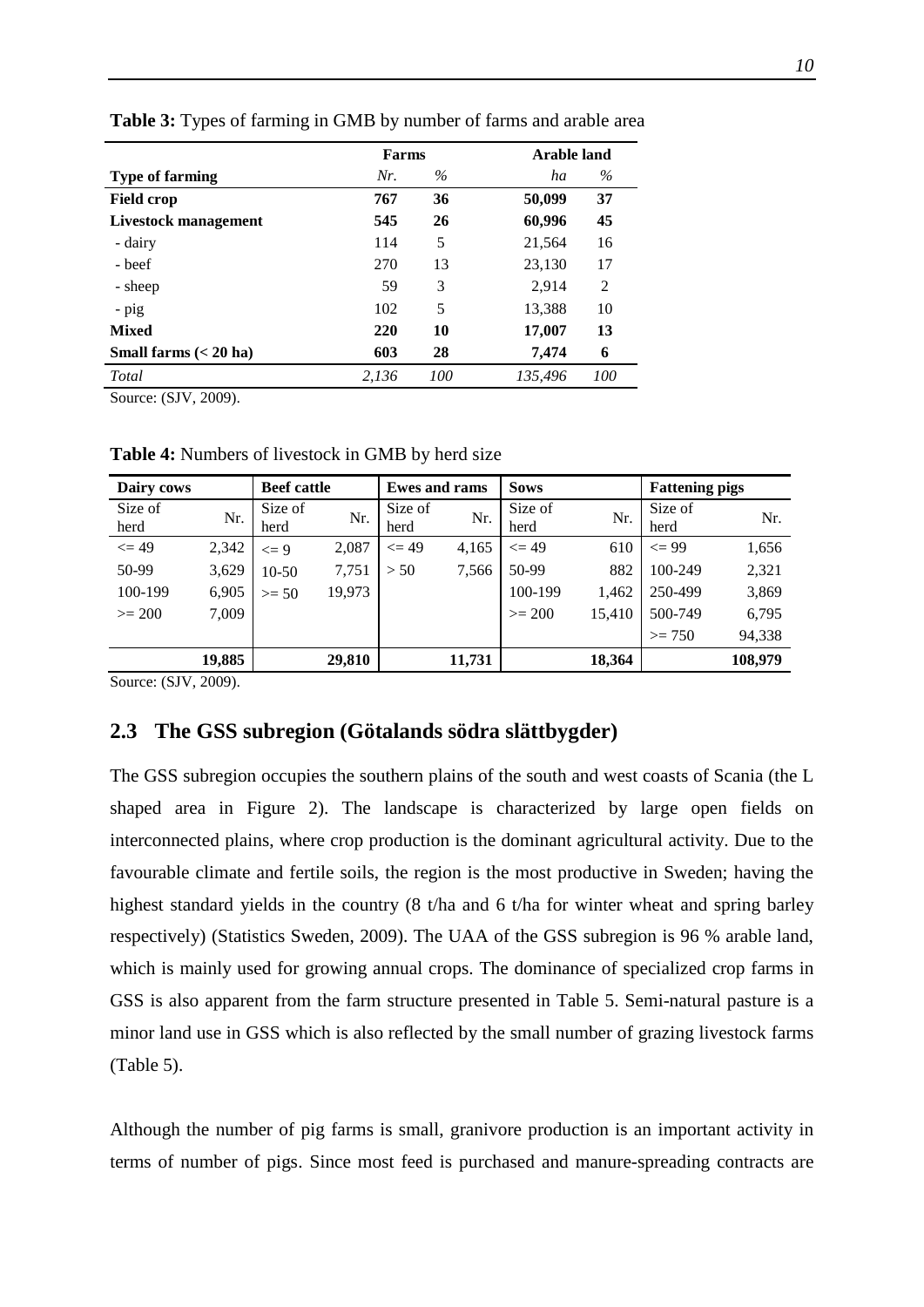generally signed with neighbouring crop farms, pig producers are not dependent on having their own land for production. The average livestock density per hectare is 0.95 LSU/ha and hence above the national average, which is due to the large number of granivores [\(Table 6\)](#page-12-1).

|                               | Farms |      | <b>Arable land</b> |      |  |  |
|-------------------------------|-------|------|--------------------|------|--|--|
| <b>Type of farming</b>        | Nr.   | $\%$ | ha                 | $\%$ |  |  |
| <b>Field crop</b>             | 1,735 | 65   | 175,146            | 90   |  |  |
| Livestock management          | 238   | 9    | 14,051             | 8    |  |  |
| - dairy                       | 34    | 1    | 2,406              |      |  |  |
| - beef                        | 135   | 5    | 3,291              | 2    |  |  |
| - sheep                       | 23    | 1    | 2,868              | 2    |  |  |
| - pig                         | 46    | 2    | 5,486              | 3    |  |  |
| <b>Mixed</b>                  | 196   | 7    | 2,351              | 1    |  |  |
| Small farms $(20 \text{ ha})$ | 521   | 19   | 2,534              | 1    |  |  |
| Total                         | 2.690 | 100  | 194.082            | 100  |  |  |

<span id="page-12-0"></span>**Table 5:** Type of farming in GSS by number of farms and arable area

Source: (SJV, 2009).

<span id="page-12-1"></span>**Table 6:** Numbers of livestock in GSS by herd size

| Dairy cows |       |           | <b>Ewes and rams</b> | <b>Sows</b> |        | <b>Fattening pigs</b> |        |  |
|------------|-------|-----------|----------------------|-------------|--------|-----------------------|--------|--|
| Size of    | Nr.   | Size of   | Nr.                  | Size of     | Nr.    | Size of               | Nr.    |  |
| herd       |       | herd      |                      | herd        |        | herd                  |        |  |
| $\leq$ 49  | 319   | $\leq$ 49 | 572                  | $\leq$ 49   | 1,122  | $\leq$ 99             | 1,107  |  |
| 50-99      | 693   | > 50      | 2,455                | 50-99       | 1,728  | 100-249               | 3,501  |  |
| 100-199    | 743   |           |                      | 100-199     | 2,483  | 250-499               | 6,713  |  |
| $>= 200$   | 1,622 |           |                      | $>= 200$    | 9,586  | 500-749               | 6,481  |  |
|            |       |           |                      |             |        | $>= 750$              | 55,873 |  |
|            | 3,376 |           | 3,027                |             | 14,920 |                       | 73,675 |  |

Note: specialized beef and suckler cow production are minor activities in the region and thus structural data is not shown.

Source: (SJV, 2009).

An important regional feature is the high share of small farms which might be considered more as hobby farms. The land area managed by this type of farm though is small [\(Table 7\)](#page-13-2). Instead, the majority of the arable area is farmed by medium to large farms, i.e.,  $> 50$  ha, resulting in an average farm size of 72.2 ha, which is almost double the average farm size in Sweden (Statistics Sweden, 2009).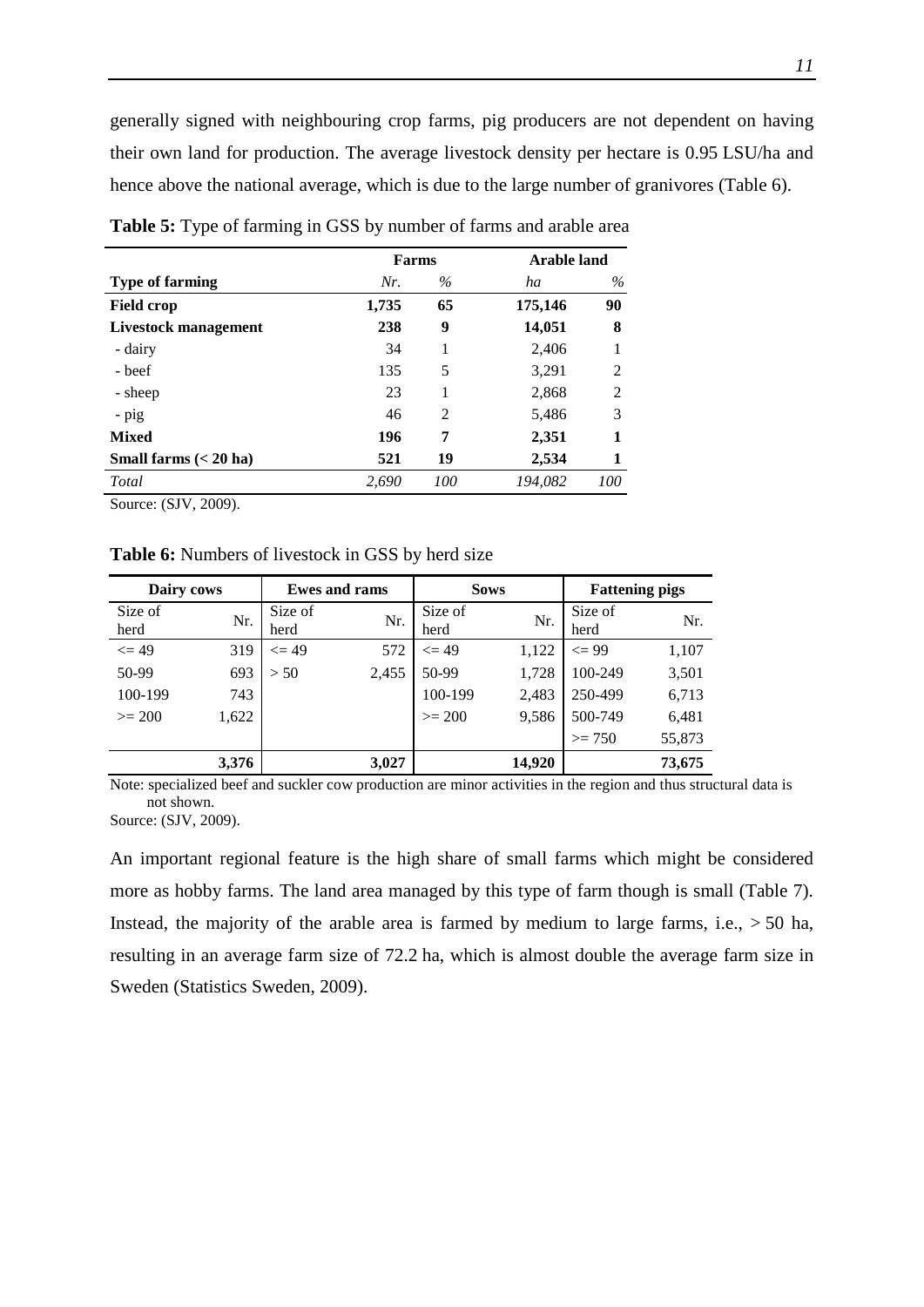|                | <b>Farms</b> |      | <b>Arable land</b> | Average size |        |
|----------------|--------------|------|--------------------|--------------|--------|
| Size class     | Nr.          | $\%$ | ha                 | $\%$         | ha     |
| $<$ 20 ha      | 1,113        | 41   | 9,611              | 5            | 8.64   |
| $20-50$ ha     | 530          | 20   | 14,552             | 7            | 27.46  |
| 50-100 ha      | 491          | 18   | 46,121             | 24           | 93.93  |
| $100 - 200$ ha | 336          | 13   | 40,283             | 21           | 119.89 |
| 200-300 ha     | 114          | 4    | 25,871             | 13           | 226.94 |
| 300-500 ha     | 58           | 2    | 22,456             | 12           | 387.17 |
| $>$ 500 ha     | 48           | 2    | 35,188             | 18           | 733.09 |
| Total          | 2,690        | 100  | 194.082            | 100          | 72.15  |

<span id="page-13-2"></span>**Table 7:** Size structure of farms in GSS by area of arable land

Source: (SJV, 2009).

### <span id="page-13-0"></span>**3 Calibration of the new regional models**

Development of a new region in AgriPoliS requires calibration to the specific agricultural characteristics of the region. Calibration is a procedure in which numerical values are chosen in such a way so that the model reflects observed data. A region is represented in the model by selected typical farms. By typical we mean individual types of farms that are representative of the population of real farms in the region. During the selection procedure (Figure 2, step 1) each selected farm's production characteristics are "upscaled" to represent the structure of agriculture in the region [\(Table 3](#page-11-1) and [Table 5\)](#page-12-0). In the next three subsections we describe how we select the typical farms and show how closely the upscaled regional characteristics in the model represent the observed structure.

### <span id="page-13-1"></span>**3.1 Selection of typical farms**

The choice of and how many typical farms a region should be represented by, is made using an automated selection procedure developed by Sahrbacher and Happe (2008). The approach is to minimize the sum of squared deviations between structural characteristics of a "real" region and the corresponding "virtual" region. The virtual representation of the region is made by selecting typical farms from a sample of real farms available in the Farm Accountancy Data Network (FADN) survey. The definitions of farm types follow from the FADN definition (European Union, 2008). According to the FADN-definition all farms in the Swedish regions are categorized as family farms, where the economic result is interpreted as compensation for unpaid labour input and own capital of the owner/farmer and his or her family (European Commission, 2002).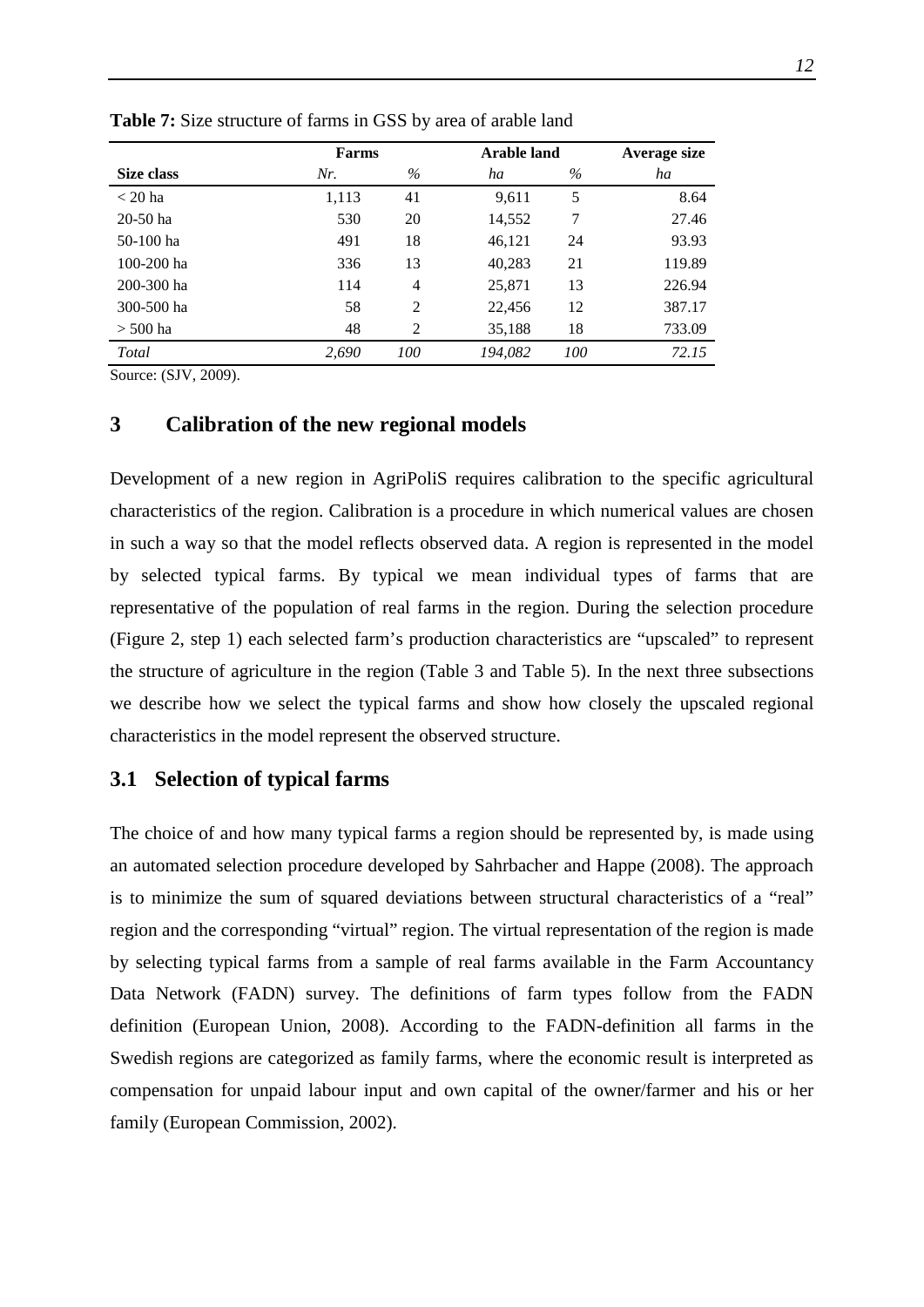The number of farms needed to represent a region depends very much on regional characteristics of farming. If there is small variation in farm size and specialization, a smaller set of farms is needed to represent the regional characteristics.

The selection technique iteratively reduces the number of individual farms from the FADN sample until the squared deviation between the virtual farm structure and the observed structure according to regional statistics is minimal [\(Table 8\)](#page-15-0). With such a technique, the selection process becomes objective rather than subjective. Traditionally, selection is based on expert knowledge but now when the farm data source is large, an automated selection is preferable. To illustrate how the selection and upscaling procedure are done, we show an example of how four farms (two specialized crop and two dairy farms) are upscaled to their observed characteristics in [Table 8.](#page-15-0) The general characteristics (overall number of farms, production area and livestock capacities) and structural characteristics (distribution of farms in size and herd classes) by which we evaluate the quality of the upscaling are listed in the columns. The sum-product of each farm's characteristics with the column "nr. of typical farms" provides the "virtual" indicators with which we compare to the data listed in the row "real characteristics". Obtaining as small a sum of the deviations shown in the row "quadratic relative deviations" as possible is the objective of the optimization. In addition, to strengthen the decision criteria each characteristic relative to the overall quality of the upscaling is assigned an importance factor "weight" – between 0 as not relevant and 2 as very relevant. The importance factors are determined relative to the observed statistics and production activities in the base year. Thus, in this example because we have both crop and dairy farms it was a priority to represent both arable and pasture land but also the number of livestock well. When the most important characteristics are upscaled with an acceptable minimum sum of relative deviations (in this case 5%) and the number of typical farms has been reduced to a number that is practical (usually  $<$  30), we stop the selection of typical farms as the upscaling is considered completed. The example in [Table 8](#page-15-0) shows that the general characteristics are well represented; the minimized quadratic deviation is within a 10% range of relative deviation. One of the structural characteristic (number of farms in different size classes) deviates by approximately 20% but this large deviation is weighted as less important when it comes to the overall representation and can be accepted as such.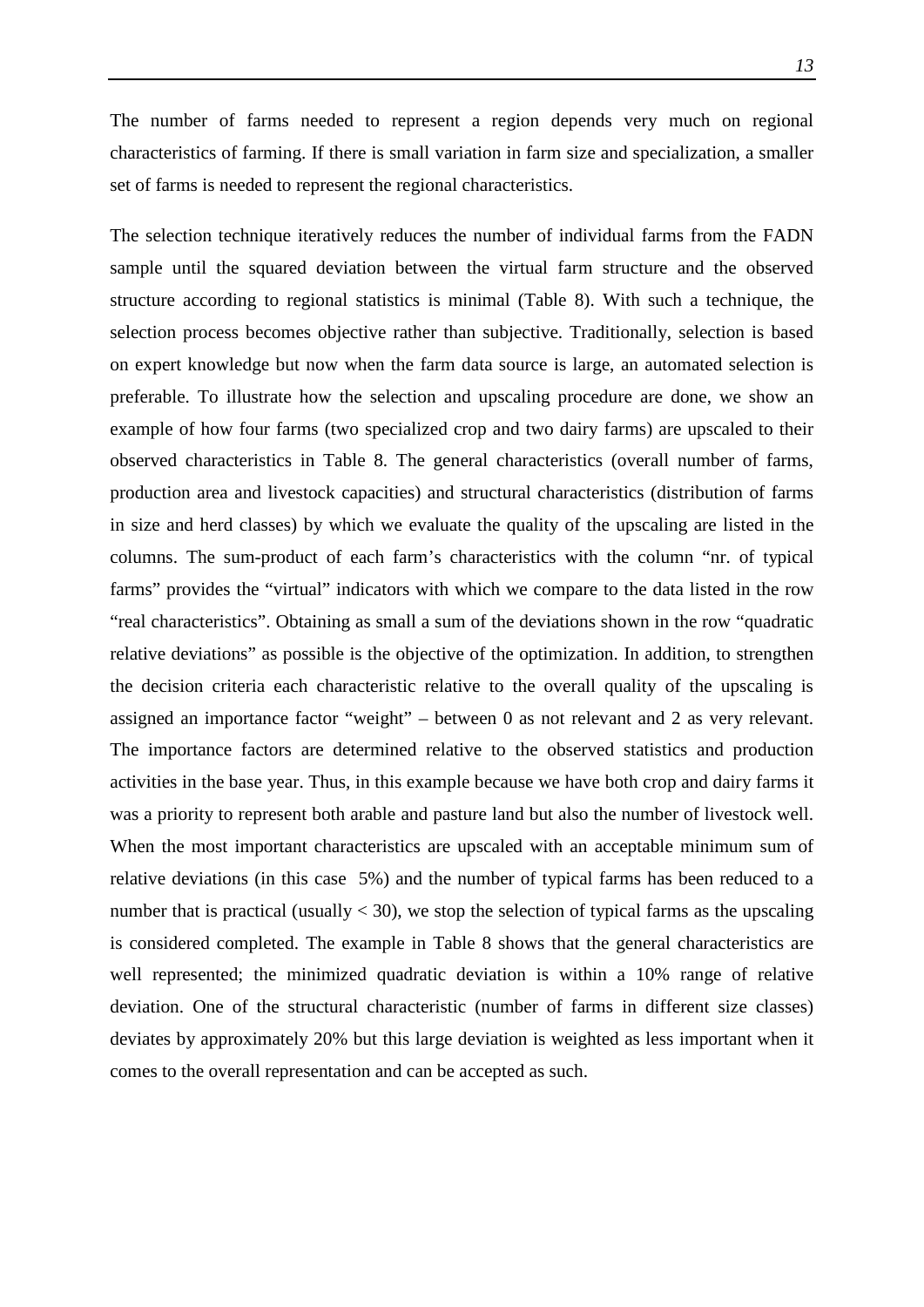### **Table 8.** Example of upscaling procedure

#### **Objective Function** 5%

<span id="page-15-0"></span>

|                                               |              |                        |                     |                | <b>General characteristics</b> |                |               |        |        |                                      |        | <b>Structural characteristics</b> |        |                                       |                                                                                                   |            |          |                                   |          |                       |              |
|-----------------------------------------------|--------------|------------------------|---------------------|----------------|--------------------------------|----------------|---------------|--------|--------|--------------------------------------|--------|-----------------------------------|--------|---------------------------------------|---------------------------------------------------------------------------------------------------|------------|----------|-----------------------------------|----------|-----------------------|--------------|
|                                               |              |                        |                     |                |                                |                |               |        |        | Number of farms in farm size classes |        |                                   |        | Arable area in farm size classes (ha) |                                                                                                   |            |          | Number of dairy cows by herd size |          | Number of beef places |              |
| Farm number                                   | Farm<br>type | Nr.of typical<br>farms | Total<br><b>UAA</b> | Arable<br>land | Semi-natural<br>pasture        | Beef<br>cattle | Dairy<br>cows |        |        |                                      |        |                                   |        |                                       | $\epsilon$ = 20 ha 21-50 ha 50-100 ha 100-300 ha $\epsilon$ = 20 ha 21-50 ha 50-100 ha 100-300 ha | $\leq$ 49  | 50-99    | 100-199                           | < 10     | < 50                  | $>= 50$      |
|                                               | CROP1        | 206                    | 20                  | 20             | $\Omega$                       | $\Omega$       |               |        |        | 0                                    |        | 20                                | 0      |                                       |                                                                                                   | $^{\circ}$ | $\Omega$ |                                   |          |                       | $\Omega$     |
|                                               | CROP2        | 185                    | 29                  | 29             | $\Omega$                       | $\theta$       |               |        |        | $^{(1)}$                             |        |                                   | 29     |                                       |                                                                                                   |            |          |                                   |          |                       | $\mathbf{0}$ |
|                                               | DAIRY2       | 61                     | 125                 | 88             | 37                             | 50             |               |        |        | 0                                    |        |                                   |        | 88                                    |                                                                                                   |            | 75       |                                   |          |                       | 50           |
|                                               | DAIRY3       | 35                     | 272                 | 224            | 48                             | 126            | 190           |        |        |                                      |        |                                   |        |                                       | 224                                                                                               |            |          | 190                               |          |                       | 126          |
| Sum product of upscaled<br>characteristics    |              | 487                    | 26630               | 22693          | 3937                           | 7460           | 11225         | 206    | 185    | $\mathbf{0}$                         | 96     | 4120                              | 5365   | 5368                                  | 7840                                                                                              | $\Omega$   | 4575     | 6650                              | $\Omega$ | 0                     | 7460         |
| <b>Real characteristics</b>                   |              | 534                    | 27983               | 24056          | 3927                           | 7285           | 10945         | 206    | 232    | $\mathbf{0}$                         | 96     | 4120                              | 5365   | 5368                                  | 7840                                                                                              | $\Omega$   | 4575     | 6370                              | $\theta$ | $\Omega$              | 7285         |
| <b>Ouadratic relative</b><br>deviation        |              | 0,0077                 | 0,0047              | 0,0064         | 0,0000                         | 0,0012         | 0,0013        | 0,0000 | 0,0410 | 0,0000                               | 0,0000 | 0.0000                            | 0.0000 | 0,0000                                | 0,0000                                                                                            | 0,0000     | 0,0000   | 0,0019                            | 0,0000   | 0,0000                | 0,0006       |
| Weighting of the<br>different characteristics |              |                        | $\Omega$            | $\overline{2}$ | $\overline{2}$                 | 2              |               |        |        |                                      |        |                                   |        |                                       |                                                                                                   |            |          |                                   |          |                       |              |
| <b>Absolute deviation</b>                     |              | $-47$                  | $-1353$             | $-1363$        | 10                             | 175            | 280           |        | $-47$  |                                      |        |                                   |        |                                       |                                                                                                   |            |          | 280                               |          |                       | 175          |
| <b>Relative deviation</b>                     |              | $-9%$                  | $-5%$               | $-6%$          | $0\%$                          | 2%             | 3%            | 0%     | $-20%$ | $0\%$                                | 0%     | 0%                                | 0%     | 0%                                    | 0%                                                                                                | 0%         | 0%       | 4%                                | $0\%$    | 0%                    | 2%           |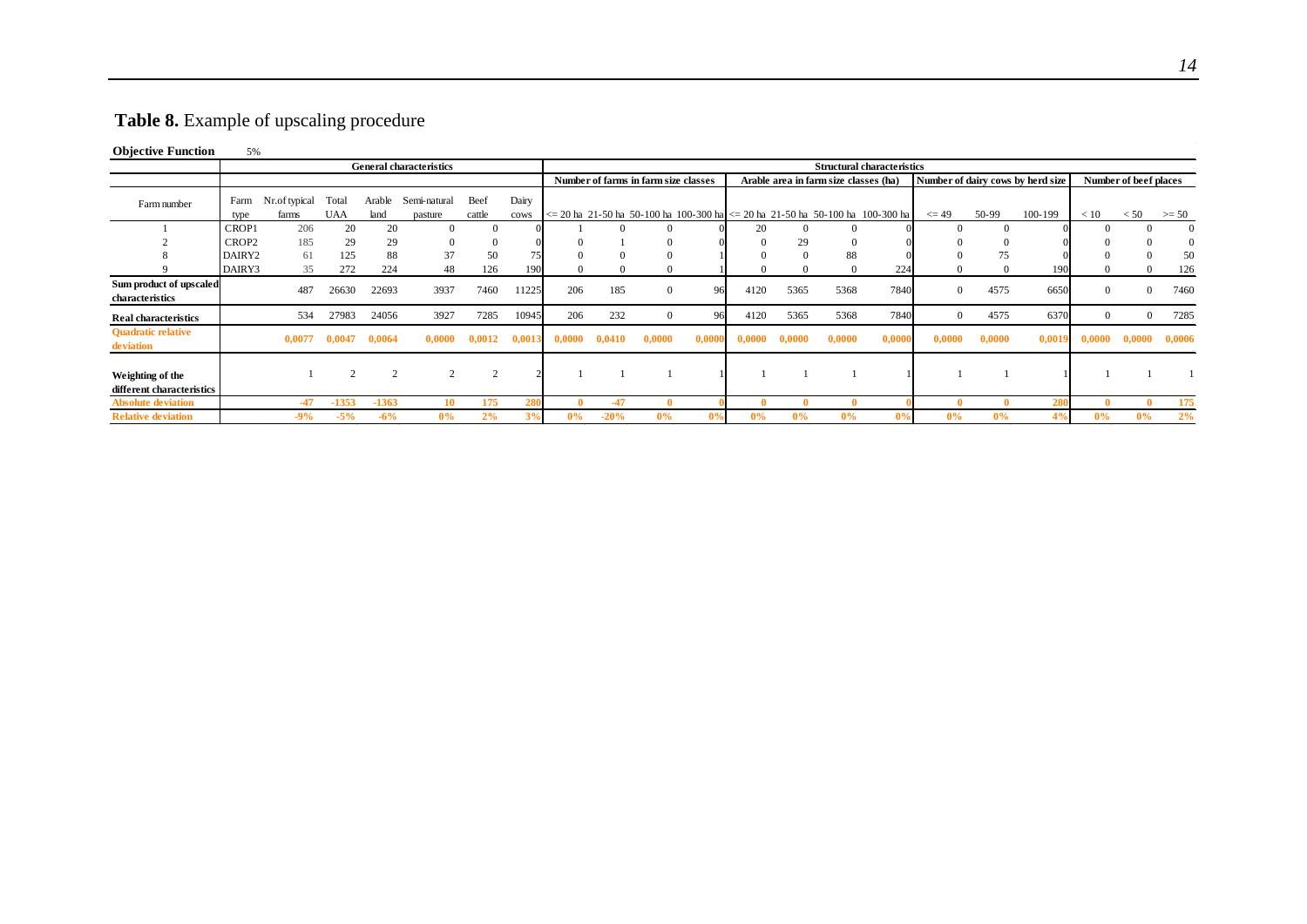Given that the structure of agriculture in the new regions is relatively diverse, the selection procedure resulted in 25 typical farm types for GMB [\(Table 9\)](#page-17-0) and 27 for GSS [\(Table 10\)](#page-18-0). The tables show the typical farms selected for each region and the general categories of indicators used in the "upscaling" procedure. The farm-type structure presented in the tables corresponds to the type of farming presented in [Table 3](#page-11-1) and [Table 5.](#page-12-0) That is, we obtain a similar distribution and importance of both crop and livestock farms in GMB and dominance by crop farms in GSS. With respect to size classes in terms of land and livestock, we are also able to convey and capture almost all ranges (listed in the tables from the smallest to largest capacities). In [Table 9](#page-17-0) there are two additional farm types (hobby and passive farms) which are defined to reflect farm types relevant for the new agricultural policy framework that are not likely to appear in the FADN sample (which is biased towards larger commercial farms). **Hobby farms** are defined as agricultural holdings with 1-10 ha arable land, less than 5 head of livestock and more than 5% arable crops. **Passive farms** are defined as farms with no livestock and more than 95% grassland (i.e., fallow), where the farmer principally manages their agricultural land to keep it in good condition, but without production, to meet the minimum requirement for collecting direct payments in the form of the Single Payment Scheme.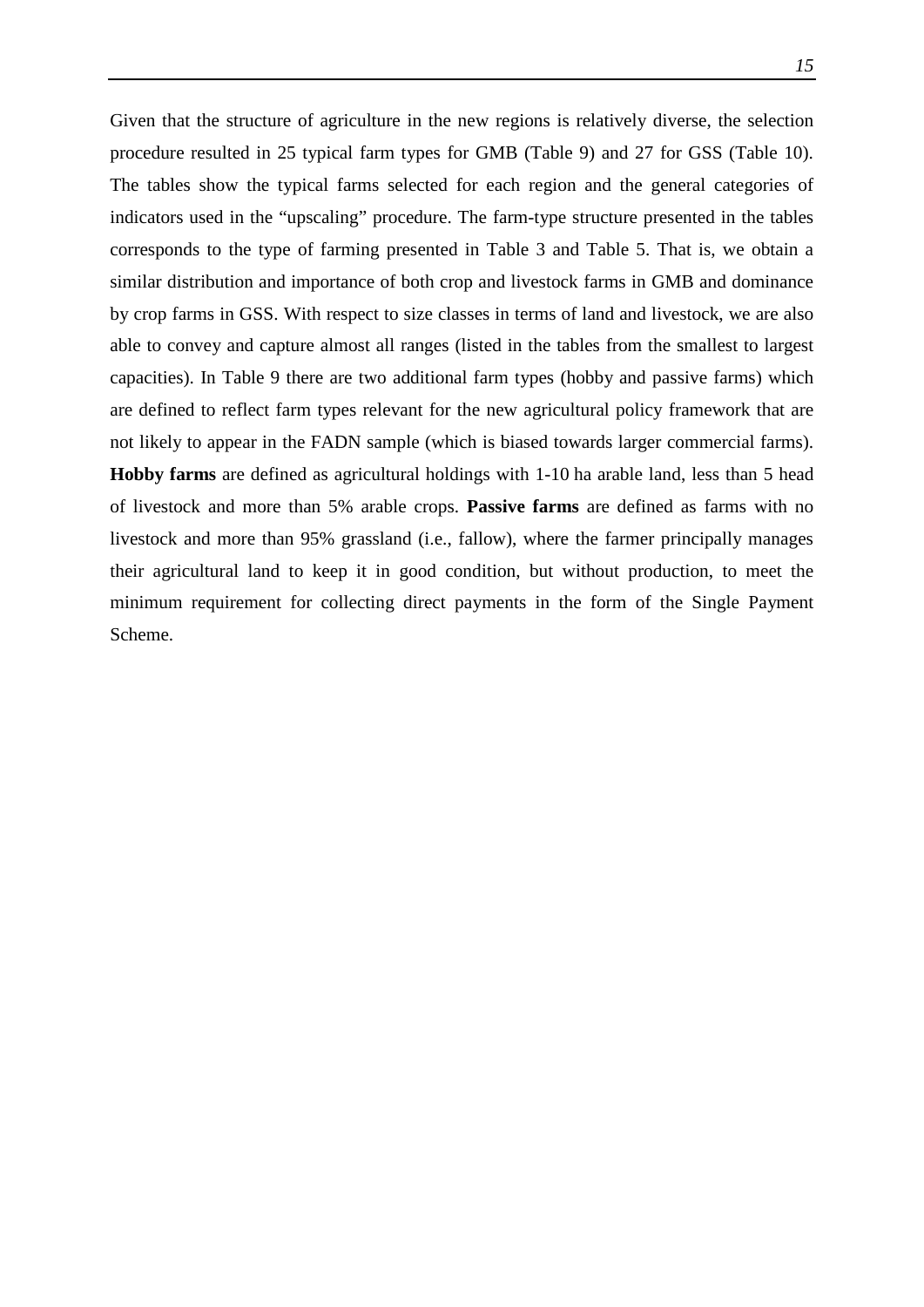| Farm ID No.  | Farm<br>type <sup>a)</sup> | <b>Number</b><br>of farms | <b>Total</b><br><b>UAA</b> | <b>Arable</b><br>land | Semi-natural<br>pasture | <b>Beef</b><br>cattle <sup>1</sup> | <b>Suckler</b><br>cows | <b>Dairy</b><br>${\bf \overline{covs}}$ | <b>Sheep</b>     | <b>Fattening</b><br>$pigs^{2)}$ | Sows <sup>3</sup> |
|--------------|----------------------------|---------------------------|----------------------------|-----------------------|-------------------------|------------------------------------|------------------------|-----------------------------------------|------------------|---------------------------------|-------------------|
| $\mathbf{1}$ | ${\rm FC}$                 | 206                       | 20                         | 20                    | $\boldsymbol{0}$        | $\mathbf{0}$                       | $\boldsymbol{0}$       | $\boldsymbol{0}$                        | $\boldsymbol{0}$ | $\boldsymbol{0}$                | $\boldsymbol{0}$  |
| $\mathbf{2}$ | FC                         | 232                       | 29                         | 29                    | $\boldsymbol{0}$        | $\boldsymbol{0}$                   | $\boldsymbol{0}$       | $\boldsymbol{0}$                        | $\boldsymbol{0}$ | $\boldsymbol{0}$                | $\mathbf{0}$      |
| 3            | ${\rm FC}$                 | 185                       | 29                         | 29                    | $\overline{0}$          | $\overline{0}$                     | $\overline{0}$         | $\boldsymbol{0}$                        | $\boldsymbol{0}$ | $\overline{0}$                  | $\Omega$          |
| 4            | ${\rm FC}$                 | 228                       | 55                         | 51                    | 4                       | $\overline{0}$                     | $\overline{0}$         | $\mathbf{0}$                            | 19               | $\boldsymbol{0}$                | $\overline{0}$    |
| 5            | ${\rm FC}$                 | 148                       | 100                        | 100                   | $\boldsymbol{0}$        | $\overline{0}$                     | $\overline{0}$         | $\mathbf{0}$                            | $\boldsymbol{0}$ | $\boldsymbol{0}$                | $\theta$          |
| 6            | ${\rm FC}$                 | 43                        | 348                        | 348                   | $\overline{0}$          | $\overline{0}$                     | $\overline{0}$         | $\mathbf{0}$                            | $\boldsymbol{0}$ | $\overline{0}$                  | $\overline{0}$    |
| 7            | $\mathbf M$                | 30                        | 86                         | 67                    | 19                      | 24                                 | $\Omega$               | 49                                      | $\boldsymbol{0}$ | 73                              | 10                |
| 8            | D                          | 61                        | 125                        | 88                    | 37                      | 50                                 | $\mathbf{0}$           | 75                                      | $\boldsymbol{0}$ | $\boldsymbol{0}$                | $\boldsymbol{0}$  |
| 9            | D                          | 35                        | 272                        | 224                   | 48                      | 50                                 | $\Omega$               | 190                                     | $\boldsymbol{0}$ | 0                               | $\theta$          |
| 10           | D                          | 12                        | 404                        | 284                   | 120                     | 163                                | $\mathbf{0}$           | 245                                     | $\mathbf{0}$     | 0                               | $\theta$          |
| 11           | ${\bf D}$                  | 13                        | 718                        | 568                   | 150                     | 200                                | $\overline{0}$         | 300                                     | $\boldsymbol{0}$ | $\boldsymbol{0}$                | $\boldsymbol{0}$  |
| 12           | $\operatorname{GL}$        | 47                        | 159                        | 90                    | 69                      | 158                                | $\Omega$               | $\boldsymbol{0}$                        | $\boldsymbol{0}$ | $\boldsymbol{0}$                | $\mathbf{0}$      |
| 13           | $\operatorname{GL}$        | 103                       | 49                         | 24                    | 25                      | 17                                 | 19                     | $\boldsymbol{0}$                        | $\boldsymbol{0}$ | 0                               | $\theta$          |
| 14           | GL                         | 76                        | 93                         | 72                    | 21                      | 38                                 | 43                     | $\mathbf{0}$                            | $\boldsymbol{0}$ | $\overline{0}$                  | $\theta$          |
| 15           | GL                         | 75                        | 145                        | 105                   | 40                      | 43                                 | 48                     | $\boldsymbol{0}$                        | $\boldsymbol{0}$ | $\boldsymbol{0}$                | $\theta$          |
| 16           | $\mathbf M$                | 15                        | 214                        | 147                   | 67                      | 54                                 | 62                     | $\boldsymbol{0}$                        | $\boldsymbol{0}$ | 1141                            | $\theta$          |
| 17           | GL                         | 17                        | 702                        | 574                   | 128                     | 249                                | 300                    | $\boldsymbol{0}$                        | $\boldsymbol{0}$ | $\boldsymbol{0}$                | $\boldsymbol{0}$  |
| 18           | ${\bf G}$                  | 59                        | 59                         | 59                    | $\boldsymbol{0}$        | $\boldsymbol{0}$                   | $\boldsymbol{0}$       | $\boldsymbol{0}$                        | $\boldsymbol{0}$ | 986                             | $\boldsymbol{0}$  |
| 19           | $\mathbf G$                | 11                        | 120                        | 120                   | $\boldsymbol{0}$        | $\boldsymbol{0}$                   | 0                      | $\boldsymbol{0}$                        | $\boldsymbol{0}$ | 170                             | 96                |
| 20           | G                          | 11                        | 159                        | 159                   | $\boldsymbol{0}$        | $\overline{0}$                     | $\mathbf{0}$           | $\boldsymbol{0}$                        | $\boldsymbol{0}$ | 310                             | 156               |
| 21           | $\mathbf G$                | $10\,$                    | 252                        | 252                   | $\boldsymbol{0}$        | $\boldsymbol{0}$                   | $\boldsymbol{0}$       | $\boldsymbol{0}$                        | $\boldsymbol{0}$ | 701                             | 383               |
| 22           | G                          | 17                        | 256                        | 256                   | $\boldsymbol{0}$        | $\boldsymbol{0}$                   | $\overline{0}$         | $\mathbf{0}$                            | $\boldsymbol{0}$ | 1271                            | 665               |
| 23           | $\operatorname{GL}$        | 62                        | 66                         | 47                    | 19                      | $\boldsymbol{0}$                   | $\overline{0}$         | $\boldsymbol{0}$                        | 120              | $\boldsymbol{0}$                | $\boldsymbol{0}$  |
| 24           | Hobby                      | 194                       | 7                          | $\overline{7}$        | $\boldsymbol{0}$        | $\mathbf{0}$                       | $\boldsymbol{0}$       | $\boldsymbol{0}$                        | $\boldsymbol{0}$ | $\boldsymbol{0}$                | $\mathbf{0}$      |
| 25           | Passive                    | 497                       | 9                          | 9                     | $\boldsymbol{0}$        | $\boldsymbol{0}$                   | $\boldsymbol{0}$       | $\boldsymbol{0}$                        | $\boldsymbol{0}$ | $\boldsymbol{0}$                | $\boldsymbol{0}$  |
| Sum product  |                            | 2 3 8 7                   | 161 376                    | 137 794               | 23 5 82                 | 30 409                             | 14855                  | 19 535                                  | 11772            | 111 376                         | 18 207            |

**Table 9:** Selected typical farms for GMB

<span id="page-17-0"></span>Notes: <sup>a</sup>) FC: Field crop farms; D: Dairy farms; GL: Grazing livestock farms; G: Granivore farms, M: Mixed farms. <sup>1</sup>) Beef cattle older than one year. <sup>2</sup>) Fattened pigs of 20 kg or more. 3 ) Breeding sows of 50 kg or more.

Source: derived from FADN-data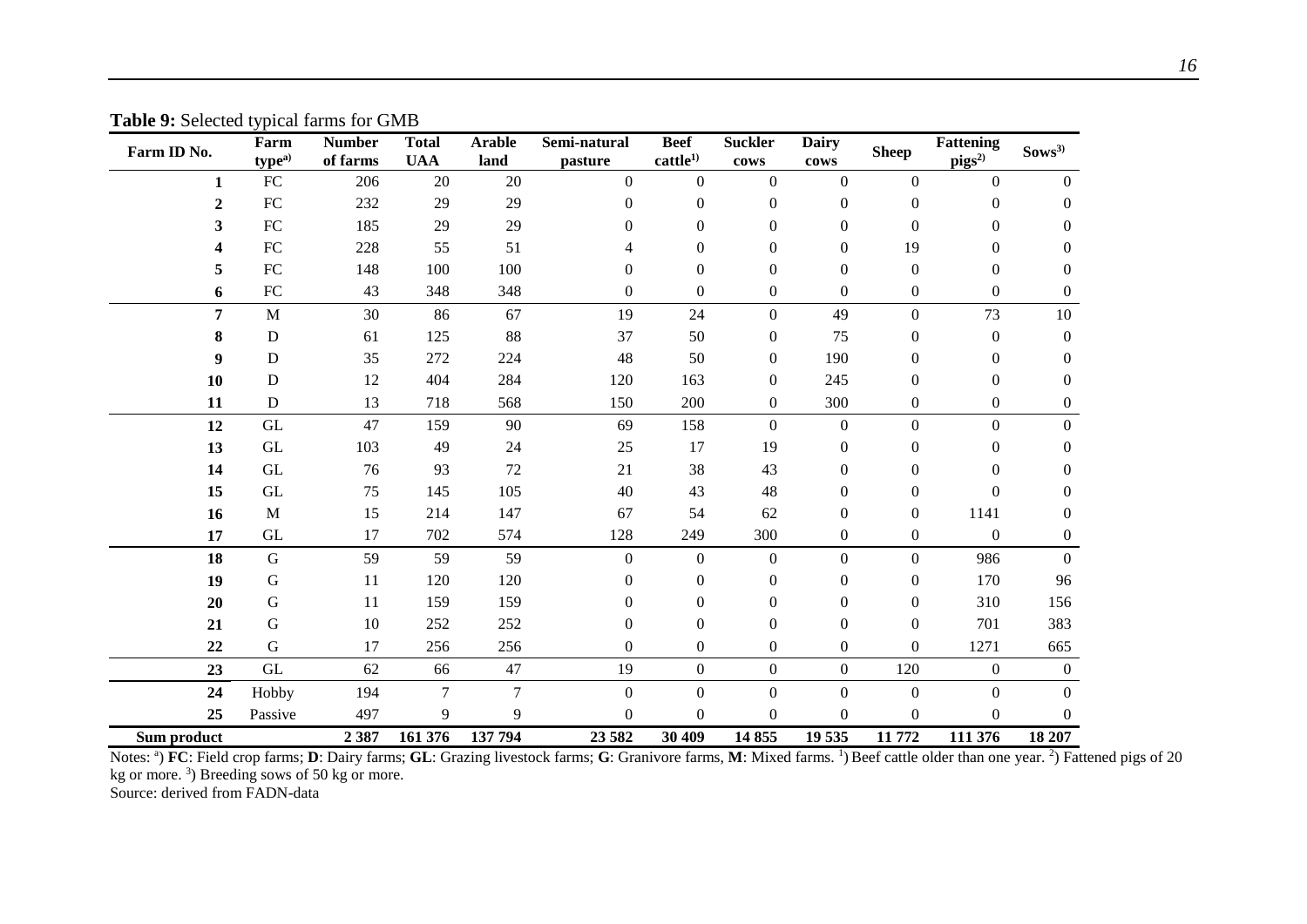| Farm ID No.      | Farm<br>type <sup>a</sup> | <b>Number</b><br>of farms | <b>Total</b><br><b>UAA</b> | <b>Arable</b><br>land | Semi-natural<br>pasture | <b>Beef</b><br>cattle <sup>1</sup> | <b>Suckler</b><br>cows | <b>Dairy</b><br>${\bf \overline{covs}}$ | <b>Sheep</b>     | <b>Fattening</b><br>$\mathbf{pigs}^{20}$ | $Sows^{3)}$      |
|------------------|---------------------------|---------------------------|----------------------------|-----------------------|-------------------------|------------------------------------|------------------------|-----------------------------------------|------------------|------------------------------------------|------------------|
| 3                | ${\rm FC}$                | 286                       | 9                          | 9                     | $\boldsymbol{0}$        | $\mathbf{0}$                       | $\mathbf{0}$           | $\boldsymbol{0}$                        | $\overline{0}$   | $\boldsymbol{0}$                         | $\boldsymbol{0}$ |
| 4                | ${\rm FC}$                | 332                       | 102                        | 102                   | $\theta$                | $\Omega$                           | $\theta$               | 0                                       | $\Omega$         | 0                                        | $\boldsymbol{0}$ |
| 9                | ${\rm FC}$                | 110                       | 213                        | 213                   | 0                       | $\theta$                           | $\overline{0}$         | $\mathbf{0}$                            | $\theta$         | 0                                        | $\mathbf{0}$     |
| 10               | ${\rm FC}$                | 50                        | 603                        | 603                   | 0                       | $\Omega$                           | $\Omega$               | $\Omega$                                | 0                | 0                                        | $\theta$         |
| 12               | ${\rm FC}$                | 173                       | 60                         | 60                    | 0                       | $\Omega$                           | $\theta$               | 0                                       | 0                | 0                                        | 0                |
| 13               | ${\rm FC}$                | 60                        | 357                        | 357                   | 0                       | $\Omega$                           | $\Omega$               | 0                                       | 0                | 0                                        | $\mathbf{0}$     |
| 20               | ${\rm FC}$                | 514                       | 24                         | 24                    | $\overline{0}$          | $\boldsymbol{0}$                   | $\theta$               | $\theta$                                | $\overline{0}$   | $\overline{0}$                           | $\mathbf{0}$     |
| 27               | FC                        | 307                       | 99                         | 99                    | $\boldsymbol{0}$        | $\mathbf{0}$                       | $\overline{0}$         | $\boldsymbol{0}$                        | $\overline{0}$   | $\overline{0}$                           | $\boldsymbol{0}$ |
| $\mathbf{1}$     | ${\bf D}$                 | 18                        | 57                         | 54                    | 3                       | 19                                 | $\Omega$               | 38                                      | $\boldsymbol{0}$ | $\boldsymbol{0}$                         | $\boldsymbol{0}$ |
| 8                | D                         | 6                         | 384                        | 375                   | 9                       | 131                                | $\theta$               | 259                                     | $\theta$         | 0                                        | $\mathbf{0}$     |
| 25               | $\mathbf D$               | 29                        | 19                         | 16                    | 3                       | 4                                  | $\Omega$               | 11                                      | $\overline{0}$   | $\theta$                                 | $\mathbf{0}$     |
| 26               | ${\bf D}$                 | 11                        | 111                        | 102                   | 9                       | 37                                 | $\theta$               | 69                                      | 0                | 0                                        | $\boldsymbol{0}$ |
| $\boldsymbol{2}$ | $\operatorname{GL}$       | 26                        | 48                         | 24                    | 24                      | 18                                 | 20                     | $\boldsymbol{0}$                        | $\overline{0}$   | $\boldsymbol{0}$                         | $\overline{0}$   |
| 7                | $\operatorname{GL}$       | 228                       | 21                         | 12                    | 9                       | 6                                  | $\tau$                 | $\mathbf{0}$                            | $\Omega$         | 0                                        | $\boldsymbol{0}$ |
| 11               | GL                        | 35                        | 105                        | 102                   | 3                       | $\boldsymbol{0}$                   | $\Omega$               | $\theta$                                | 15               | 0                                        | $\Omega$         |
| 16               | GL                        | 13                        | 267                        | 90                    | 177                     | 108                                | 112                    | $\boldsymbol{0}$                        | 35               | 0                                        | $\overline{0}$   |
| 18               | $\operatorname{GL}$       | 358                       | 11                         | 6                     | $\mathfrak s$           | 3                                  | 4                      | $\theta$                                | $\mathbf{0}$     | $\theta$                                 | $\mathbf{0}$     |
| 19               | GL                        | 52                        | 38                         | 33                    | 5                       | $\boldsymbol{0}$                   | $\theta$               | $\boldsymbol{0}$                        | 38               | 0                                        | $\Omega$         |
| 5                | $\mathbf G$               | 5                         | 165                        | 165                   | $\boldsymbol{0}$        | $\Omega$                           | $\Omega$               | $\boldsymbol{0}$                        | $\mathbf{0}$     | 1500                                     | 170              |
| 6                | M                         | 17                        | 75                         | $72\,$                | 3                       | $\Omega$                           | $\theta$               | $\Omega$                                | 7                | 391                                      | 104              |
| 14               | ${\bf G}$                 | 9                         | $\mathfrak 3$              | $\mathfrak{Z}$        | $\overline{0}$          | $\theta$                           | $\overline{0}$         | 0                                       | $\theta$         | 727                                      | $\boldsymbol{0}$ |
| 17               | $\mathbf G$               | 5                         | 3                          | 3                     | $\overline{0}$          | $\theta$                           | $\overline{0}$         | $\theta$                                | $\overline{0}$   | 3614                                     | 860              |
| 21               | $\mathbf G$               | 18                        | 12                         | 12                    | 0                       | 0                                  | $\Omega$               | $\Omega$                                | 0                | $\boldsymbol{0}$                         | 42               |
| 22               | ${\bf G}$                 | 21                        | 81                         | 81                    | 0                       | $\Omega$                           | $\Omega$               | 0                                       | 0                | 137                                      | 317              |
| 23               | $\mathbf G$               | 15                        | 3                          | 3                     | $\boldsymbol{0}$        | $\theta$                           | $\theta$               | $\boldsymbol{0}$                        | $\overline{0}$   | 2043                                     | $\mathbf{0}$     |
| 24               | ${\bf G}$                 | 31                        | 3                          | 3                     | $\overline{0}$          | $\theta$                           | $\Omega$               | $\mathbf{0}$                            | $\Omega$         | $\mathbf{0}$                             | 56               |
| 15               | M                         | 92                        | 12                         | 12                    | $\boldsymbol{0}$        | 3                                  | $\boldsymbol{0}$       | $\overline{0}$                          | $\overline{0}$   | 12                                       | $\overline{4}$   |
| Sum product      |                           | 2821                      | 194 046                    | 186 569               | 7477                    | 6 2 4 1                            | 5 0 0 4                | 3 3 1 6                                 | 3 0 7 5          | 73 386                                   | 16 435           |

**Table 10:** Selected typical farms for GSS

<span id="page-18-0"></span>Notes: <sup>a</sup>) FC: Field crop farms; D: Dairy farms; GL: Grazing livestock farms; G: Granivore farms, M: Mixed farms.<sup>1</sup>) Beef cattle older than one year. <sup>2</sup>) Fattened pigs of 20 kg or more. 3 ) Breeding sows of 50 kg or more.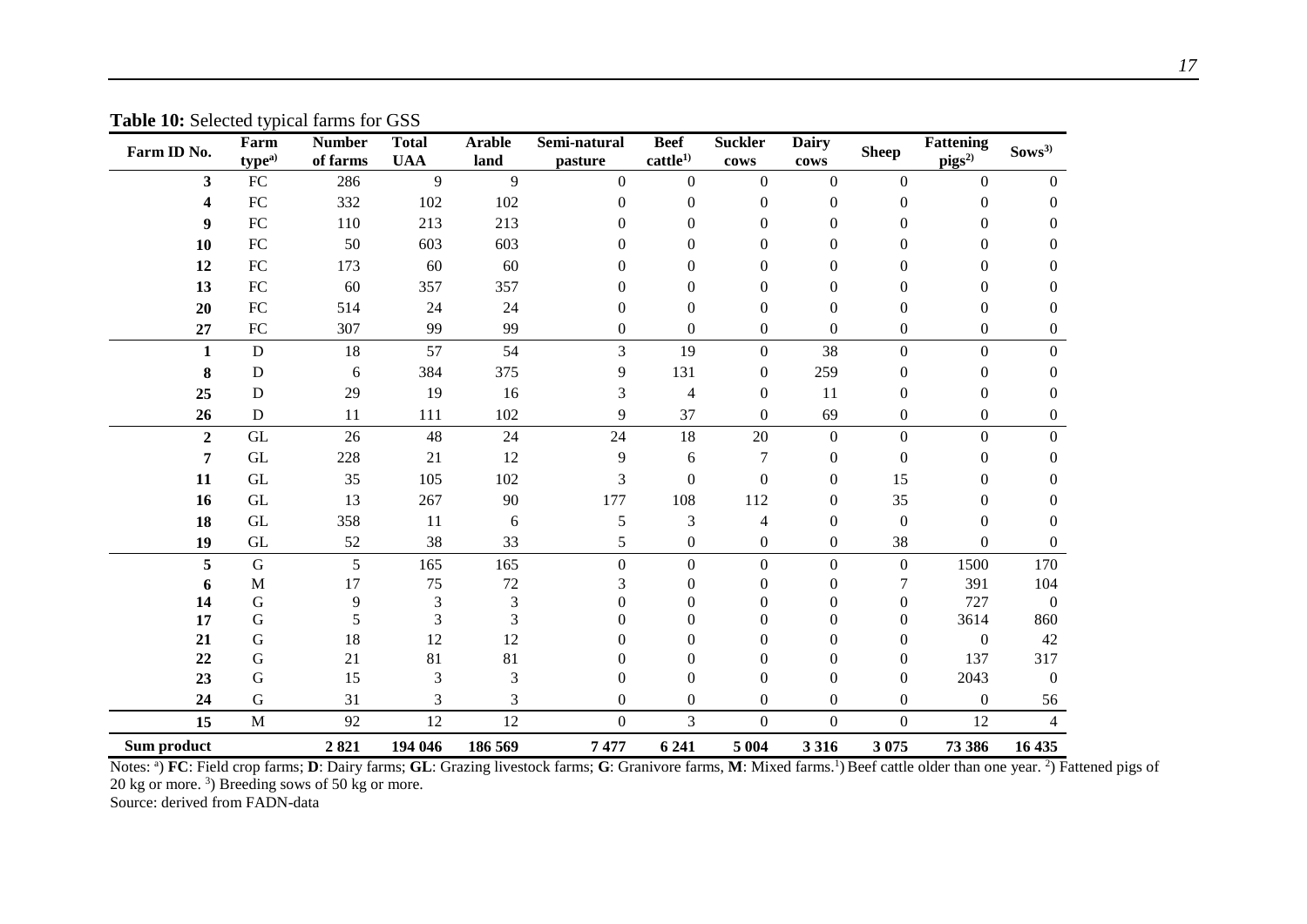### <span id="page-19-0"></span>**3.2 Validation of representation of regional characteristics**

In this subsection we evaluate how well the regional characteristics are represented by the chosen typical farms. The accuracy of the upscaling procedure is measured by the deviations of the upscaled farm characteristics from the real structural characteristics of the regions, see [Table](#page-20-0) 11 and [Table 12.](#page-22-1) For clarity, we present the general and structural characteristics separately. The Regional data column shows the official statistic for each characteristic, obtained from the Swedish Board of Agriculture. The column "Upscaling results" presents the sum-product of the characteristics of the selected farms after which follow the Relative and Absolute deviations between the real and calibrated data.

#### <span id="page-19-1"></span>**3.2.1 Upscaling results**

Examining the deviations relative to the general characteristics of the two regions, it can be seen that the regions are well represented; the deviations are mostly less than 5%. There are some exceptions though, such as the number of farms in GMB and the number of beef cattle and breeding sows in GSS that are over or under-represented. In GMB, although the deviation between the number of farms in the real and virtual region is 12%, given the moderate weight of this characteristic we accept such deviation as we are able to obtain a high equivalence for the areas of arable land and semi-natural pasture. For GSS, we have to accept underrepresentation of beef cattle by 12% because if their numbers were to be increased, we would have a disturbance in the area of semi-natural pasture, for which we are able to get a perfect fit and has a high priority level (from an environmental perspective). Given that the number of farms with sows and pigs are small it is difficult to get a good representation. Hence, the overrepresentation of this type of farms by 25% also resulted in a larger deviation of 10% in the total number of sows. But we had to accept this deviation as we do not want to disturb the production of fattening pigs as it is an important general characteristic for the region, for which we obtained a perfect fit.

The specific characteristics display higher deviations than the general ones, but only when these are of less importance. The higher deviation for the specific characteristics also depends on the representativeness of the farms in the samples derived from the FADN data. Since GMB is a mixed farming region we included additional structural characteristics in [Table](#page-20-0) 11 compared to GSS in [Table 12.](#page-22-1) These structural characteristics are important and are given high weights in the upscaling procedure. Since GSS compared to GMB is a more specialized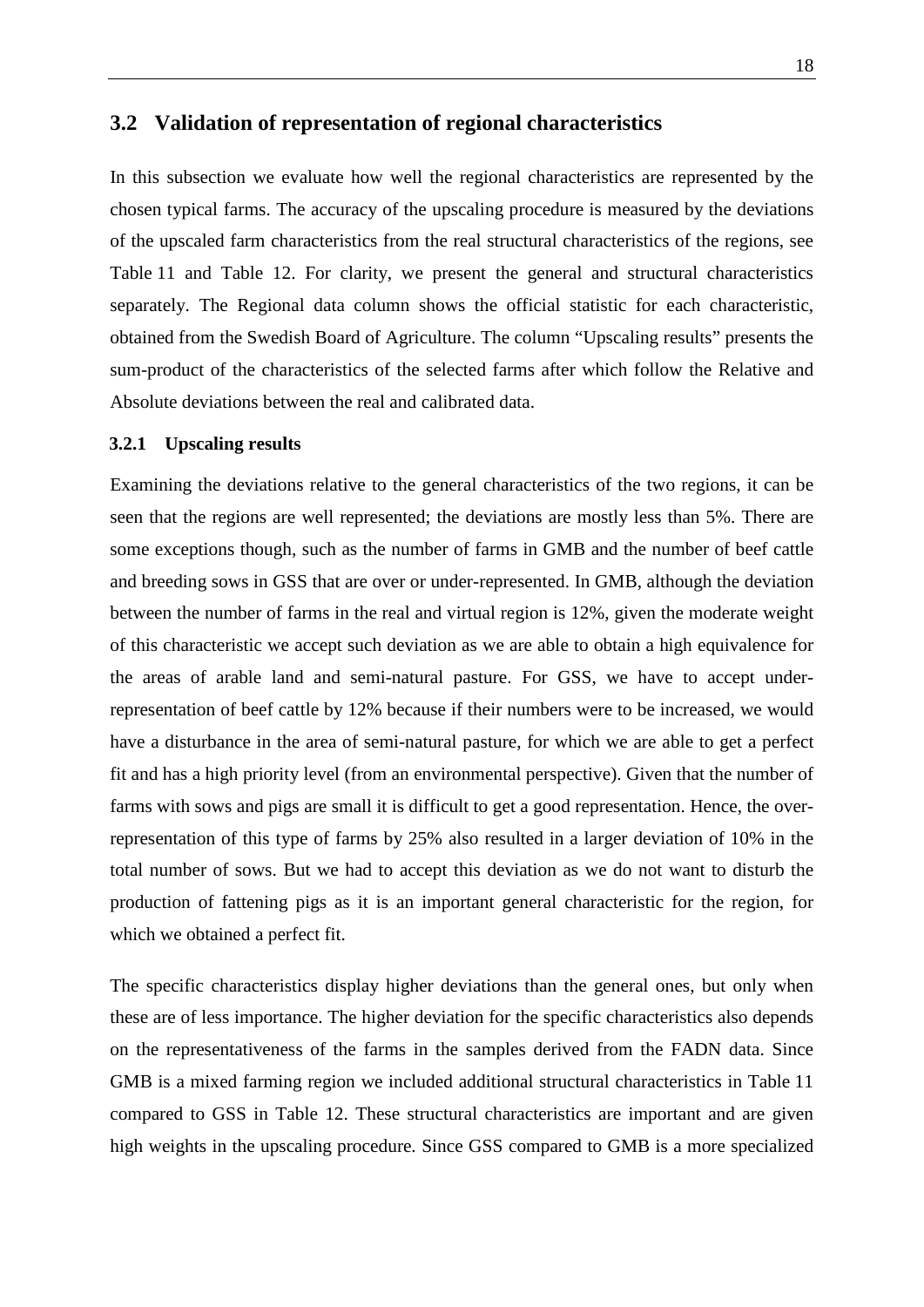region with smaller variability in farm size and minor livestock production, we used less structural characteristics during the upscaling steps.

| <b>General characteristics</b>                         | <b>Regional</b> | <b>Upscaling</b> | <b>Relative</b> | <b>Absolute</b>   |  |
|--------------------------------------------------------|-----------------|------------------|-----------------|-------------------|--|
|                                                        | Data            | results          | deviation       | deviation         |  |
| Number of farms                                        | 2,136           | 2,387            | 12%             | 251               |  |
| Utilized agricultural area (UAA; ha)                   | 158,546         | 161,376          | 2%              | 2,830             |  |
| Number of beef cattle older than 1 year                | 29,810          | 30,409           | 2%              | 599               |  |
| Number of dairy cows                                   | 19,885          | 19,535           | $-2\%$          | $-350$            |  |
| Number of suckler cows                                 | 15,447          | 14,855           | $-4%$           | $-592$            |  |
| Number of eves and rams                                | 11,731          | 11,772           | 0%              | 41                |  |
| Breeding sows with more than 50 kg                     | 18,364          | 18,207           | $-1\%$          | $-157$            |  |
| Fattening pigs with more than 20 kg                    | 108,979         | 111,376          | 2%              | 2,397             |  |
| <b>Structural characteristics</b>                      |                 |                  |                 |                   |  |
| Area (ha)                                              |                 |                  |                 |                   |  |
| Arable land                                            | 135,496         | 137,794          | 2%              | 2,298             |  |
| Semi-natural pasture                                   | 23,050          | 23,582           | 2%              | 532               |  |
| Total                                                  | 158,546         | 161,376          |                 |                   |  |
| Number of farms in different size classes              |                 |                  |                 |                   |  |
| $\epsilon = 100$ ha                                    | 1,803           | 2,066            | 15%             | 246               |  |
| $>100$ ha                                              | 333             | 259              | $-22%$          | $-74$             |  |
| Total                                                  | 2,136           | 2,387            |                 |                   |  |
| Arable area in farm size classes (ha)                  |                 |                  |                 |                   |  |
| $<= 20$ ha                                             | 13,713          | 12,280           | $-10%$          | $-1,433$          |  |
| 20-50 ha                                               | 19,242          | 19,510           | 1%              | 268               |  |
| 50-300 ha                                              | 67,361          | 78,258           | 16%             | 10,897            |  |
| 300-500 ha                                             | 13,727          | 14,960           | 9%              | 1,233             |  |
| $> 500$ ha                                             | 21,452          | 16,807           | $-22%$          | $-4,645$          |  |
| Total                                                  | 135,496         | 137,794          |                 |                   |  |
| Area of semi-natural pasture in different size classes |                 |                  |                 |                   |  |
| $\epsilon = 100$ ha                                    | 17,342          | 18,016           | 4%              | 674               |  |
| $>100$ ha                                              | 5,708           | 5,566            | $-2\%$          | $-142$            |  |
| Total                                                  | 23,050          | 23,582           |                 |                   |  |
| <b>Number of farms with livestock</b>                  |                 |                  |                 |                   |  |
| Cattle                                                 | 909             | 484              | $-47%$          | $-425$            |  |
| Dairy cow                                              | 208             | 151              | $-21%$          | $-57$             |  |
| Sheep                                                  | 338             | 290              | $-14%$          | $-48$             |  |
| Pig                                                    | 171             | 153              | $-11%$          | $-18$             |  |
| Number of dairy cows in different livestock units      |                 |                  |                 |                   |  |
| $< 200$                                                | 12,876          | 12,695           | $-1\%$          | $-181$            |  |
| $>= 200$                                               | 7,009           | 6,840            | $-2%$           | $-169$            |  |
| Total                                                  | 19,885          | 19,535           |                 |                   |  |
| Number of suckler cows by herd size                    |                 |                  |                 |                   |  |
| $\leq$ 19                                              | 2,947           | 1,957            | $-34%$          | $-990$            |  |
| $\leq$ 99                                              | 7,812           | 7,798            | 0%              | $-14$             |  |
| $>= 100$                                               | 4,688           | 5,100            | 9%              | 412               |  |
| Total                                                  | 15,447          | 14,855           |                 |                   |  |
|                                                        |                 |                  |                 |                   |  |
| Number of beef places<br>$< 50$                        | 9,837           | 8,584            |                 |                   |  |
| $>= 50$                                                | 19,973          | 21,825           | $-13%$<br>9%    | $-1,253$<br>1,852 |  |
|                                                        | 29,810          |                  |                 |                   |  |
| Total                                                  |                 | 30,409           |                 |                   |  |

<span id="page-20-0"></span>**Table 11:** Upscaling results GMB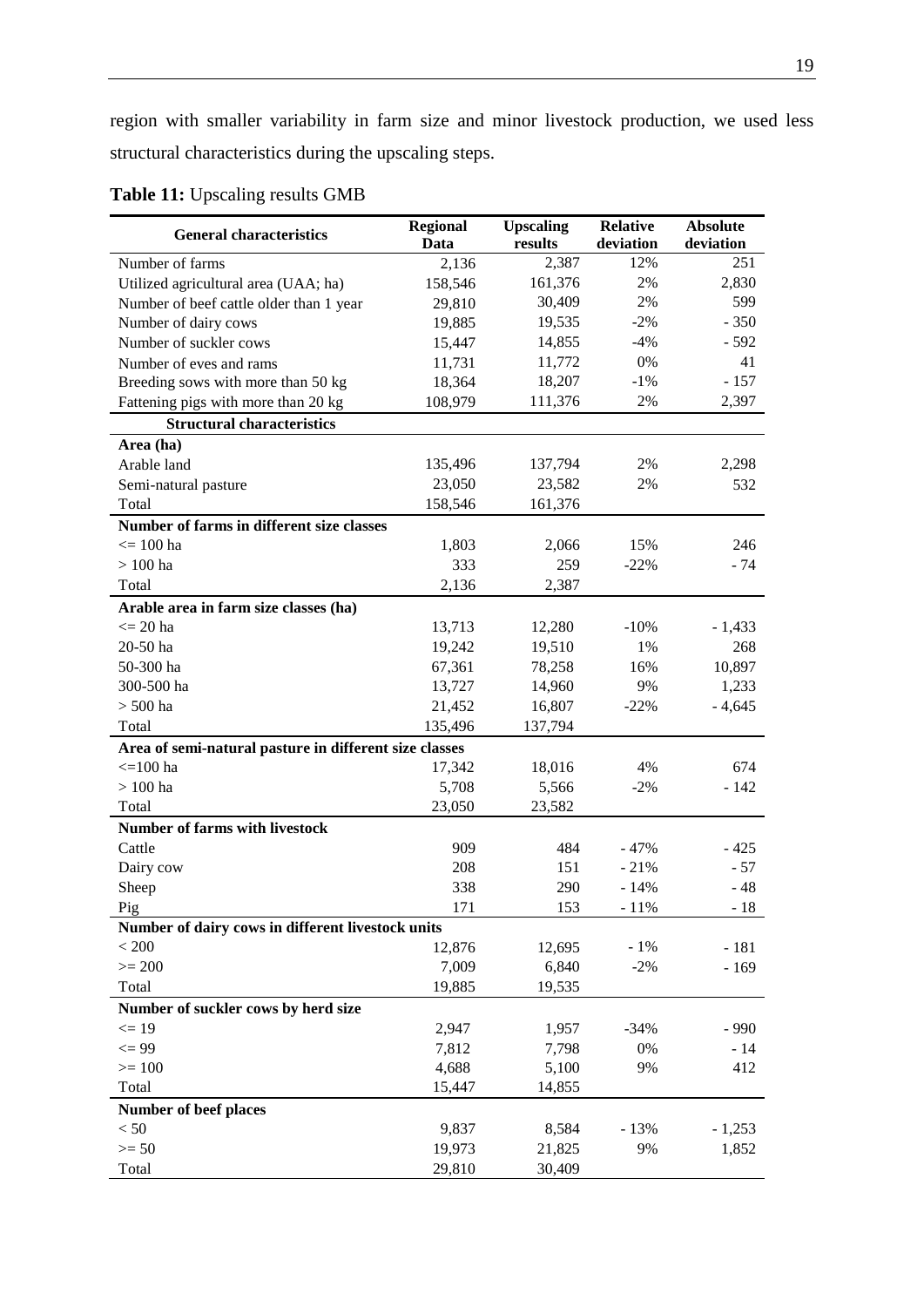| Number of ewes and rams by herd size         |         |         |         |        |
|----------------------------------------------|---------|---------|---------|--------|
| $\leq$ 49                                    | 4,165   | 4,332   | 4%      | 167    |
| > 50                                         | 7,566   | 7.440   | $-2\%$  | $-126$ |
| Total                                        | 11,731  | 11,772  |         |        |
| Number of breeding sows with more than 50 kg |         |         |         |        |
| $\leq$ 99                                    | 1,492   | 1,356   | $-9\%$  | - 136  |
| 100-199                                      | 1,462   | 1,716   | 17%     | 254    |
| $>= 200$                                     | 15,410  | 15,135  | $-2\%$  | $-275$ |
| Total                                        | 18,364  | 18,207  |         |        |
| Number of fattened pigs with more than 20 kg |         |         |         |        |
| $\leq$ 249                                   | 3,977   | 4,060   | 2%      | 83     |
| 250-499                                      | 3,869   | 3,410   | $-12\%$ | - 459  |
| 500-749                                      | 6,795   | 7,010   | 3%      | 215    |
| $>= 750$                                     | 94,338  | 96,920  | 3%      | 2582   |
| Total                                        | 108,979 | 111,376 |         |        |

**Number of ewes and rams by herd size**

Source: Regional data (SJV, 2009) and Statistics Sweden (2012).

Comparing the structural characteristics in both regions, in GSS we were able to obtain a slightly better representation compared to GMB with smaller deviations in terms of farm size classes and herd sizes. This is a result of the fewer characteristics we adjusted during the upscaling procedure for GSS. For GMB we had to adjust for more structural characteristics and as the number of controls increases, it is difficult to represent all of them accurately with only 25 farm types. On the other hand increasing the number of farm types represents a tradeoff between accuracy and practicality for building the model and later evaluating results at a general level. However, the end result shows a good fit to the major structural characteristics, and hence a reasonable trade-off between the number of typical farms and representation of the region.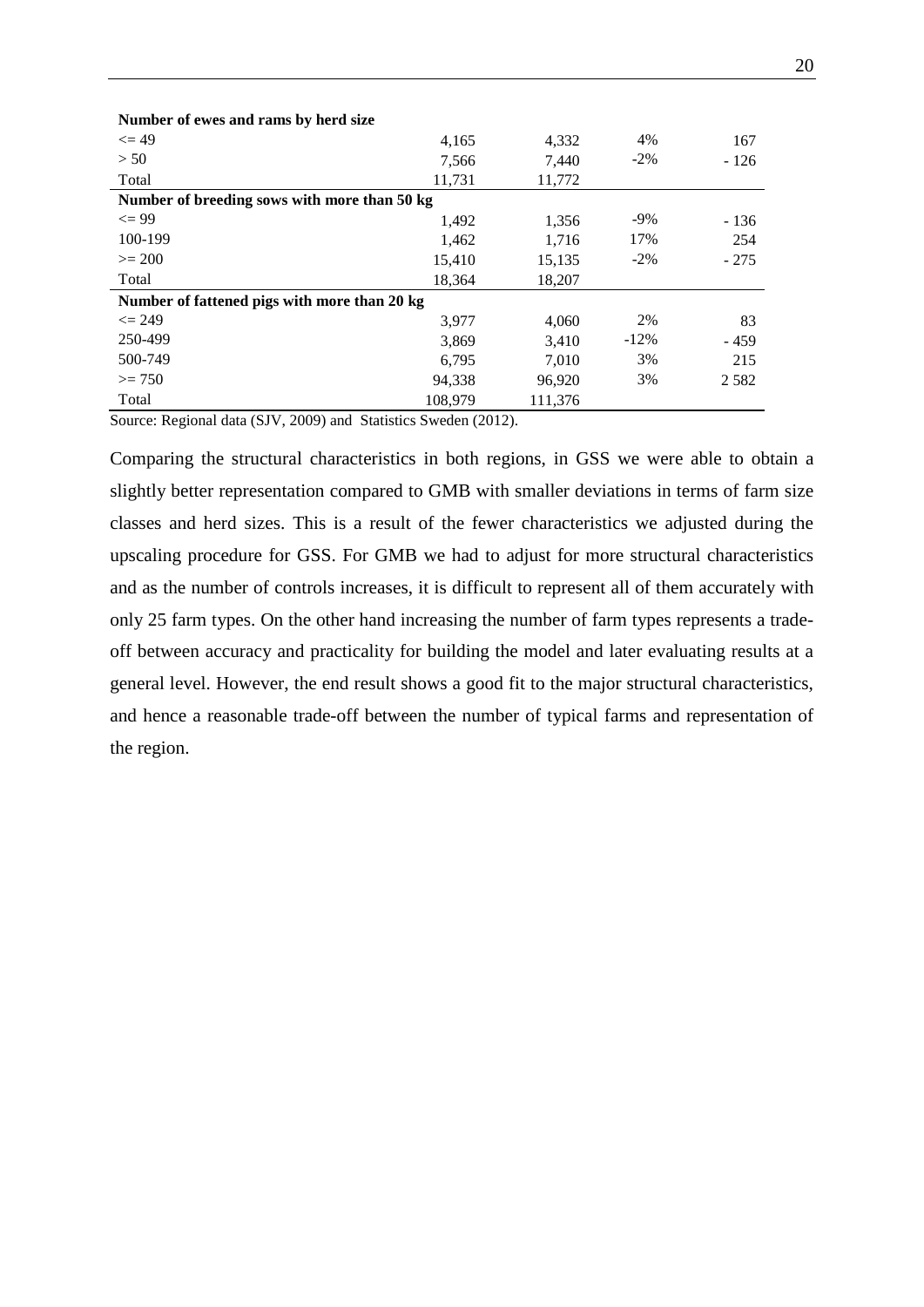### <span id="page-22-1"></span>**Table 12:** Upscaling results GSS

| <b>General characteristics</b>                                           | <b>Regional</b><br>Data | <b>Upscaling</b><br>results | <b>Relative</b><br>deviation | <b>Absolute</b><br>deviation |
|--------------------------------------------------------------------------|-------------------------|-----------------------------|------------------------------|------------------------------|
| Number of farms                                                          |                         | 2,821                       | 5%                           | 131                          |
| Utilized agricultural area (UAA; ha)                                     | 2,690<br>201,577        | 194,046                     | $-4%$                        | $-7,531$                     |
| Number of beef cattle older than 1 year                                  | 7,088                   | 6,241                       | $-12%$                       | - 847                        |
| Number of dairy cows                                                     | 3,376                   | 3,316                       | $-2\%$                       | $-60$                        |
| Number of suckler cows                                                   | 4,843                   | 5,004                       | 3%                           | 161                          |
| Number of eves and rams                                                  | 3,027                   | 3,075                       | 2%                           | 48                           |
|                                                                          | 14,920                  | 16,435                      | 10%                          | 1,515                        |
| Breeding sows with more than 50 kg                                       |                         | 73,386                      | 0%                           | 289                          |
| Fattening pigs with more than 20 kg<br><b>Structural characteristics</b> | 73,675                  |                             |                              |                              |
| Area (ha)                                                                |                         |                             |                              |                              |
| Arable land                                                              | 194,082                 | 186,569                     | $-4%$                        | $-7,513$                     |
| Semi-natural pasture                                                     | 7,495                   | 7,477                       | 0%                           | $-18$                        |
| Total                                                                    | 201,577                 | 194,046                     |                              |                              |
| Number of farms in different size classes                                |                         |                             |                              |                              |
| $\leq$ 20 ha                                                             | 1,113                   | 1,102                       | $-1\%$                       | $-11$                        |
| 20-50 ha                                                                 | 530                     | 592                         | 12%                          | 62                           |
| 50-300 ha                                                                | 941                     | 1,042                       | 11%                          | 101                          |
| 300-500 ha                                                               | 58                      | 60                          | 3%                           | 2                            |
| $> 500$ ha                                                               | 48                      | 50                          | 4%                           | $\overline{2}$               |
| Total                                                                    | 2,690                   | 2,821                       |                              |                              |
| <b>Number of farms with livestock</b>                                    |                         |                             |                              |                              |
| Cattle                                                                   | 680                     | 781                         | 15%                          | 101                          |
| Dairy cow                                                                | 60                      | 64                          | 7%                           | 4                            |
| Sheep                                                                    | 116                     | 117                         | 1%                           | 1                            |
| Pig                                                                      | 171                     | 213                         | 25%                          | 42                           |
|                                                                          |                         |                             |                              |                              |
| Number of dairy cows in different livestock units<br>< 200               | 1,754                   |                             | 0%                           | 8                            |
| $>= 200$                                                                 | 1,622                   | 1,762<br>1,554              | $-4%$                        | $-68$                        |
| Total                                                                    |                         |                             |                              |                              |
|                                                                          | 3,376                   | 3,316                       |                              |                              |
| Number of breeding sows with more than 50 kg<br>$\leq$ 49                | 1,122                   | 1,124                       | 0%                           | 2                            |
| 50-99                                                                    | 1,728                   | 1,736                       | 0%                           | 8                            |
| 100-199                                                                  | 2,483                   | 2,618                       | 5%                           | 135                          |
| $>= 200$                                                                 | 9,586                   | 10,957                      | 14%                          | 1,371                        |
| Total                                                                    | 14,920                  | 16,435                      |                              |                              |
| Number of fattened pigs with more than 20 kg                             |                         |                             |                              |                              |
| $\leq$ 99                                                                | 1,107                   | 1,104                       | $0\%$                        | $-3$                         |
| 100-249                                                                  | 3,501                   | 2,877                       | $-18%$                       | $-624$                       |
| 250-499                                                                  | 6,713                   | 6,647                       | $-1\%$                       | $-66$                        |
| 500-749                                                                  | 6,481                   | 6,543                       | 1%                           | 62                           |
| $>= 750$                                                                 | 55,873                  | 56,215                      | 1%                           | 342                          |
|                                                                          |                         |                             |                              |                              |
| Total                                                                    | 73,675                  | 73,386                      |                              |                              |

Source: Regional data (SJV, 2009).

### <span id="page-22-0"></span>**4 Modelling the production possibilities of the typical farms**

Once the typical farms are selected and the agricultural structure of the region is well represented by them, the third step in the calibration process is to develop an optimization model of each farm's production possibilities based on their characteristics from [Table 9](#page-17-0) and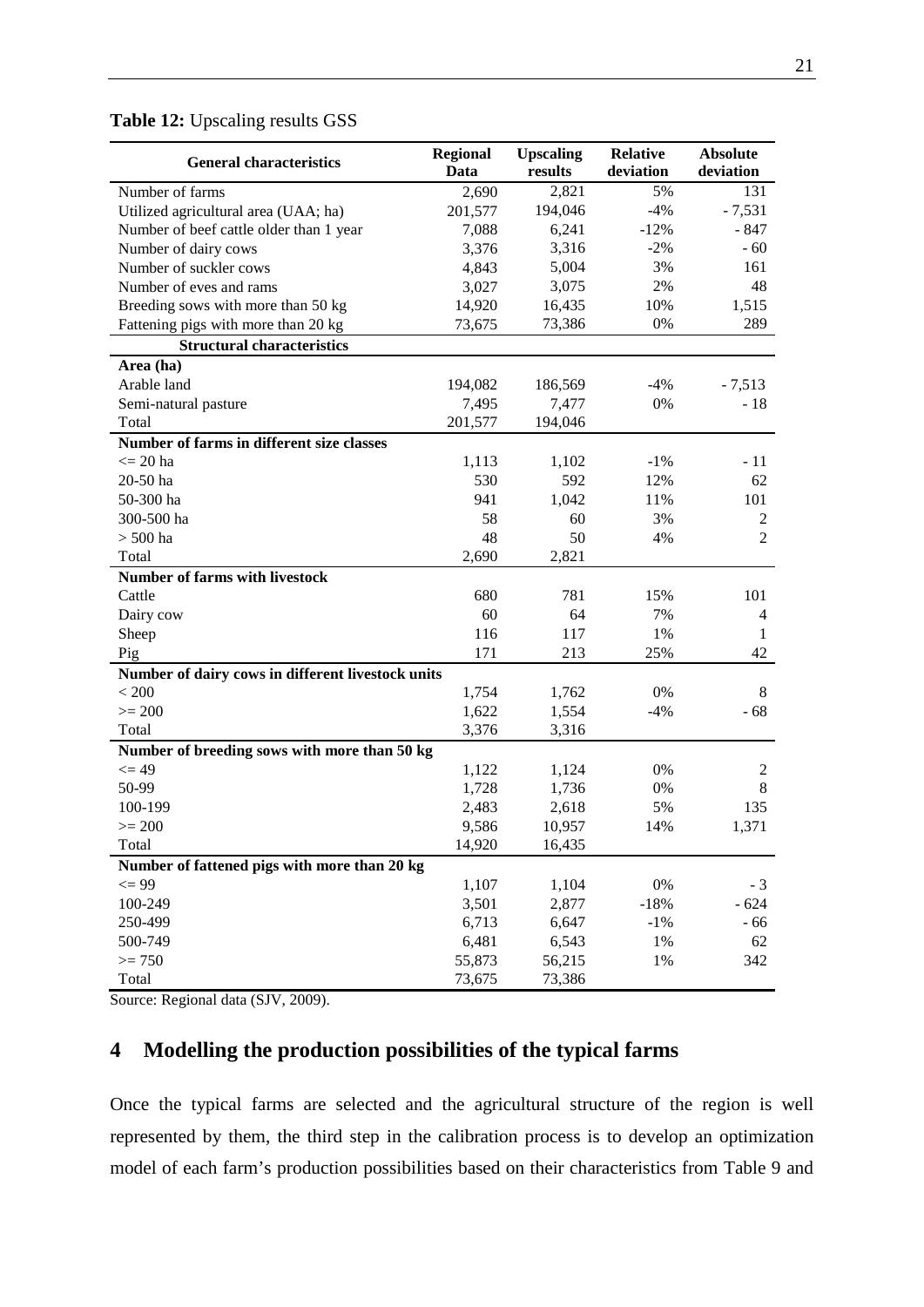[Table 10,](#page-18-0) including machinery and stable capacities. This is done using Mixed Integer Programming (MIP) to find optimal combinations of their production activities and investments (Hazell and Norton, 1986). The MIP model is used to represent farm-agent behaviour and assumes profit maximization of farm household income, while simultaneously considering factor endowments (land, capital, labour, machinery, stable capacities), production and financing activities, investment possibilities as well as restrictions on farming activities (crop rotation, quotas, livestock density, etc.) (Kellermann et al., 2008). The information regarding which production activities we modelled and which data we used are provided in the next subsection.

### <span id="page-23-0"></span>**4.1 Mixed Integer Programming (MIP) tableau**

All the farm activities and restrictions are set up in a MIP tableau that specifies relevant production activities and technological and market relationships [\(Table 13\)](#page-24-0), which is then used for the static base period calibration of regional production. The columns in the matrix represent the production activities, either continuous or integer, for which the farm-agent attempts to find optimal values (row "activity levels") that will maximize the household income (HH), while considering the resource, marketing and balance constraints listed in the rows. The *x* symbol shows where interactions between columns and rows occur. For example, the resource constraint row Labour (h) ensures that the used quantity of labour can never exceed the available capacity represented by annual working units (AWU) in hours, listed on the right hand side (RHS). For each possible production activity there is a specific labour input requirement depending on the activity level. The marketing and balance constraints ensure that activity levels are logical.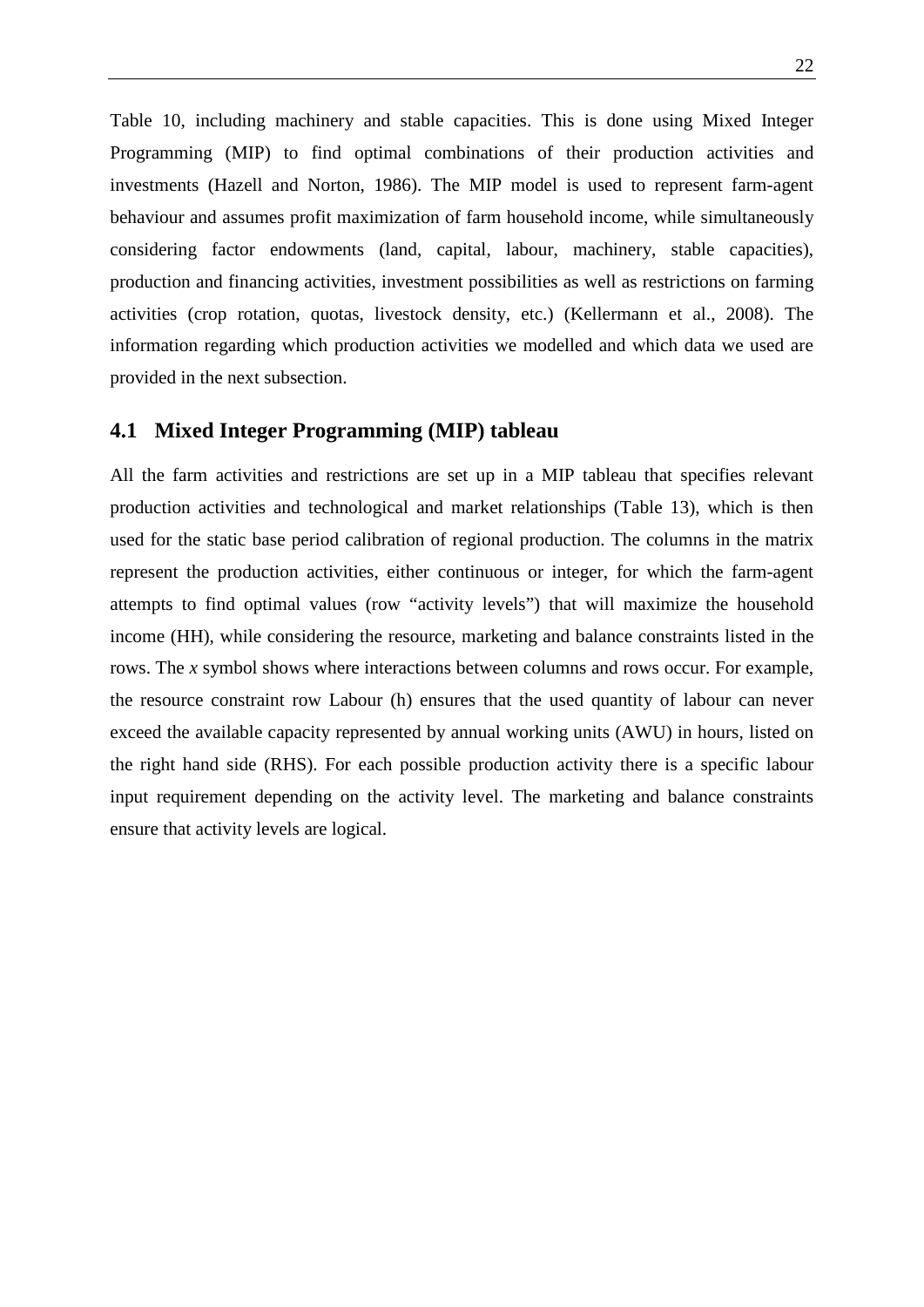|                                      | <b>Mixed-integer programme</b>     | Buy/sell variable labour<br>Short term loans/saving<br>Livestock production<br>Buy/sell fixed labour<br>Decoupled payment<br>Investment activities<br>Sell crop products<br>Plant production<br><b>Keep/sell heifers</b><br><b>Buy/sell manure</b><br>Hire contractor<br>$\dot{i}$<br>i<br>$\mathbf{c}$<br>$\mathbf{c}$<br>$\mathbf{c}$<br>$\mathbf{c}$<br>$\mathbf c$<br>$\mathbf{c}$<br>$\mathbf c$<br>$\mathbf c$<br>$\mathbf c$ |   |             |             |              |                     |              |             |              |              |             |        |                  |
|--------------------------------------|------------------------------------|-------------------------------------------------------------------------------------------------------------------------------------------------------------------------------------------------------------------------------------------------------------------------------------------------------------------------------------------------------------------------------------------------------------------------------------|---|-------------|-------------|--------------|---------------------|--------------|-------------|--------------|--------------|-------------|--------|------------------|
|                                      | <b>Continuous/integer activity</b> |                                                                                                                                                                                                                                                                                                                                                                                                                                     |   |             |             |              |                     |              |             |              |              |             |        | <b>RHS</b>       |
|                                      | Objective function                 |                                                                                                                                                                                                                                                                                                                                                                                                                                     |   |             |             |              | <b>Gross margin</b> |              |             |              |              |             |        |                  |
|                                      | Liquidity (SEK)                    | $\mathbf{x}$                                                                                                                                                                                                                                                                                                                                                                                                                        |   | $\mathbf X$ | X           | $\mathbf X$  | X                   |              |             |              | $\mathbf X$  | X           | $\leq$ | L                |
|                                      | Min. equity capital reserve (SEK)  |                                                                                                                                                                                                                                                                                                                                                                                                                                     |   |             | X           | $\mathbf{X}$ | $\mathbf{X}$        |              |             |              | $\mathbf X$  | $\mathbf X$ | $\leq$ | EC               |
| constraints                          | Labour (h)                         |                                                                                                                                                                                                                                                                                                                                                                                                                                     | X |             | X           | $\mathbf{X}$ |                     | $\mathbf{X}$ |             |              | $\mathbf{X}$ | X           | $\leq$ | <b>AWU</b>       |
| Resource                             | Arable land - AL (ha)              |                                                                                                                                                                                                                                                                                                                                                                                                                                     |   |             | $\mathbf X$ |              |                     | $\mathbf X$  |             |              |              |             | $\leq$ | AL               |
|                                      | Semi-natural pasture - SN (ha)     |                                                                                                                                                                                                                                                                                                                                                                                                                                     |   |             |             | X            |                     |              |             |              |              |             | $\leq$ | SN               |
|                                      | Livestock capacities (places)      |                                                                                                                                                                                                                                                                                                                                                                                                                                     |   |             |             | X            |                     |              |             |              | X            |             | $\leq$ | LS               |
|                                      | Machinery (ha)                     |                                                                                                                                                                                                                                                                                                                                                                                                                                     |   | X           | X           |              |                     |              |             |              | X            |             | $\leq$ | M                |
|                                      | Organic N-balance (kg N/ha)        |                                                                                                                                                                                                                                                                                                                                                                                                                                     |   |             | X           | X            |                     |              |             |              |              |             | $\leq$ | $\boldsymbol{0}$ |
|                                      | Winter wheat max. (% of AL)        |                                                                                                                                                                                                                                                                                                                                                                                                                                     |   |             | X           |              |                     |              |             |              |              |             | $\leq$ | $\boldsymbol{0}$ |
|                                      | Sugar beet max. (% of AL)          |                                                                                                                                                                                                                                                                                                                                                                                                                                     |   |             | X           |              |                     |              |             |              |              |             | $\leq$ | $\boldsymbol{0}$ |
|                                      | Yield crop products (kg/ha)        |                                                                                                                                                                                                                                                                                                                                                                                                                                     |   |             | X           |              |                     |              | X           |              |              |             | $\leq$ | $\boldsymbol{0}$ |
| balance constraints<br>Marketing and | Recruitment heifer (head/year)     |                                                                                                                                                                                                                                                                                                                                                                                                                                     |   |             |             | $\mathbf X$  | $\mathbf X$         |              |             |              |              |             | $\leq$ | $\boldsymbol{0}$ |
|                                      | Direct payments (SEK)              |                                                                                                                                                                                                                                                                                                                                                                                                                                     |   |             | X           | X            |                     |              |             | $\mathbf X$  |              |             | $\leq$ | $\boldsymbol{0}$ |
|                                      | Stocking density (LU/ha)           |                                                                                                                                                                                                                                                                                                                                                                                                                                     |   |             | X           | $\mathbf X$  |                     |              |             |              |              |             | $\leq$ | $\boldsymbol{0}$ |
|                                      | <b>Activity levels</b>             | a                                                                                                                                                                                                                                                                                                                                                                                                                                   | b | $\mathbf c$ | d           | e            | $\mathbf f$         | g            | $\mathbf h$ | $\mathbf{i}$ | j            | $\bf k$     |        | HH               |

#### <span id="page-24-0"></span>**Table 13.** Stylized mixed-integer programme (MIP) tableau

Notes:  $c =$  continuous activities;  $i =$  integer activities; RHS = right-hand side (farm capacity limit or balance of activities); HH = household income; L, EC, AWU, AL, SN, LS,  $M = \text{farm}$  capacities; a to k: activity levels as a result of the optimization problem.

Source: adapted from (Happe, 2004).

The alternative farm organization options available for each typical farm are represented by the activities: i) investments in stable and machinery, ii) buying and selling of labour and iii) financing (borrowing and saving), and listed as columns in the MIP tableau. Besides the advantage of modelling and representing different production activities, it also allows optimization of investments and hence for farms to optimize their production over time (change dynamically).

During the representation and calibration of the MIP model for each typical farm, the following considerations are made:

- New investments cannot occur in the first period, because this will affect the overall upscaled activity levels and won't reflect the observed production activities in the base period.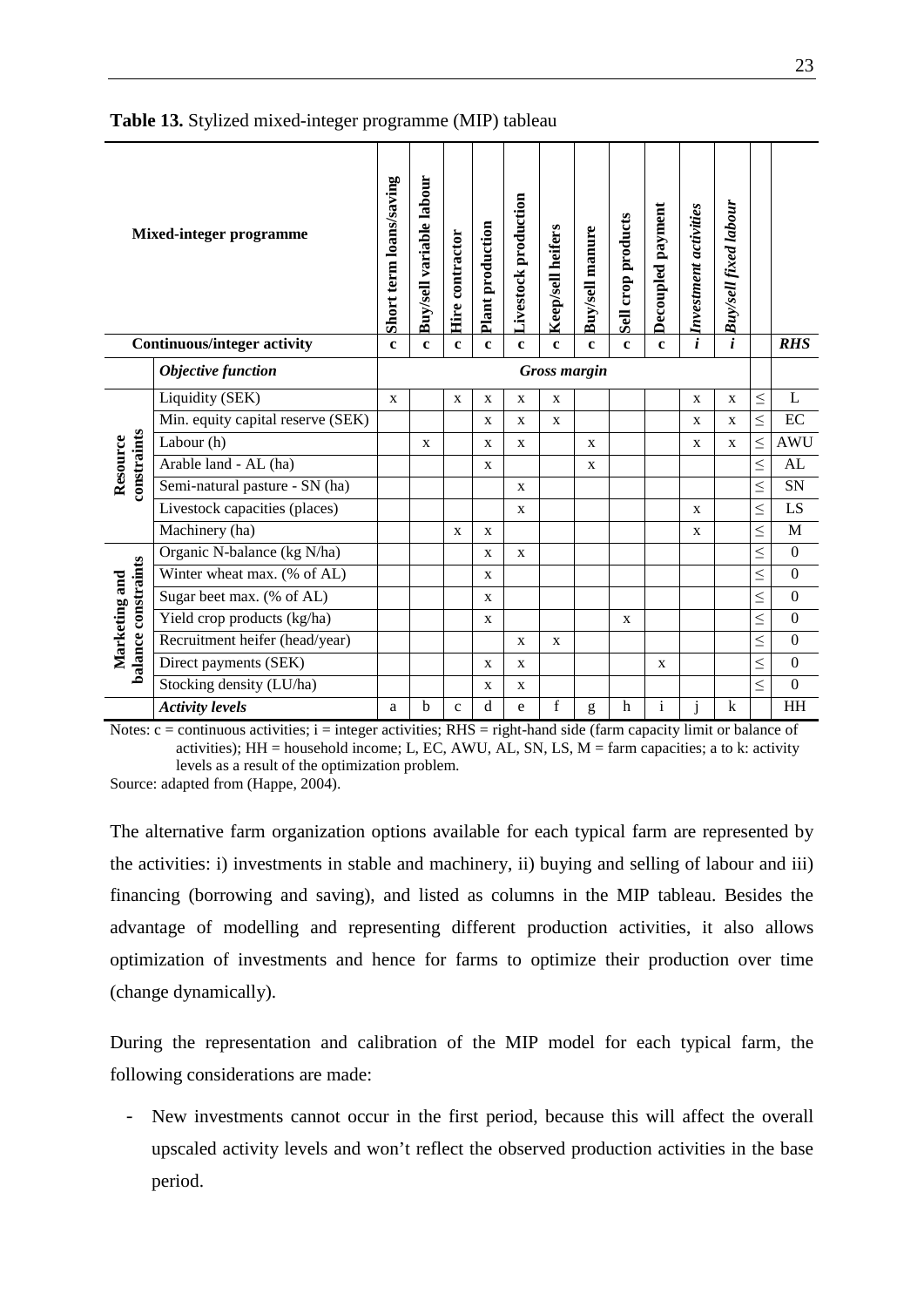- Factor endowments have to be fully used.
- Financial losses have to remain limited. Hence, land rents should be set to average regional rents, farm wages equivalent to off-farm wages and appropriate interest rates for the liquid capital. Otherwise farms would exit too quickly in AgriPoliS due to illiquidity (Sahrbacher, 2011).

### <span id="page-25-0"></span>**4.2 Production activities**

This section provides information on the production activities included and data used to represent them in the MIP tableau. The production activities reflect the most common crop and livestock activities observed in the two study regions. The data used for specifying the farm activities are from Agriwise (2015) enterprise budgets for the respective base years for which the regions are calibrated.

#### <span id="page-25-1"></span>**4.2.1 Crop production**

The enterprise budgets contain information on revenues, variable costs, policy payments, labour input, capital depreciation, machinery input per activity and other technical data on factor use. [Table 14](#page-27-0) lists the input data for both regions. We divide the information for each production activity into revenues and costs, using the respective quantity and price for them. To make it possible to optimize particular inputs given changes in prices and evaluate changes in the use of these inputs (e.g., for environmental evaluation) the variable costs are disaggregated into specific costs for i) energy, ii) fertilizers (nitrogen, phosphorous and potassium) and pesticides. Capital depreciation and labour input are also separated because these are optimized at the farm level and not by activity per se. In the model, nitrogen fertilizer input is optimized, while inputs of phosphate and potassium are assumed to be applied at a fixed rate of the nitrogen input. Variable costs that are to some extent fixed per hectare of each activity (insurance, consulting, veterinary medicine, etc.) are lumped together in the category "Other costs" [\(Table 14\)](#page-27-0). Costs for own machinery are modelled based on the cost of farming one hectare of winter wheat, as indicated by one in the machinery input row. Fixed costs for owned machinery are modelled at the farm level (see Section [4.2\)](#page-30-0).

We further distinguish between crop production activities for different soil classes, indicated by the suffix high or low, see [Table 14.](#page-27-0) In order of declining productivity, we have the following land classes in the virtual landscape: three classes of arable land; arable-high, arable-low and arable-permanent grass; and one class of land only suitable for grazing, semi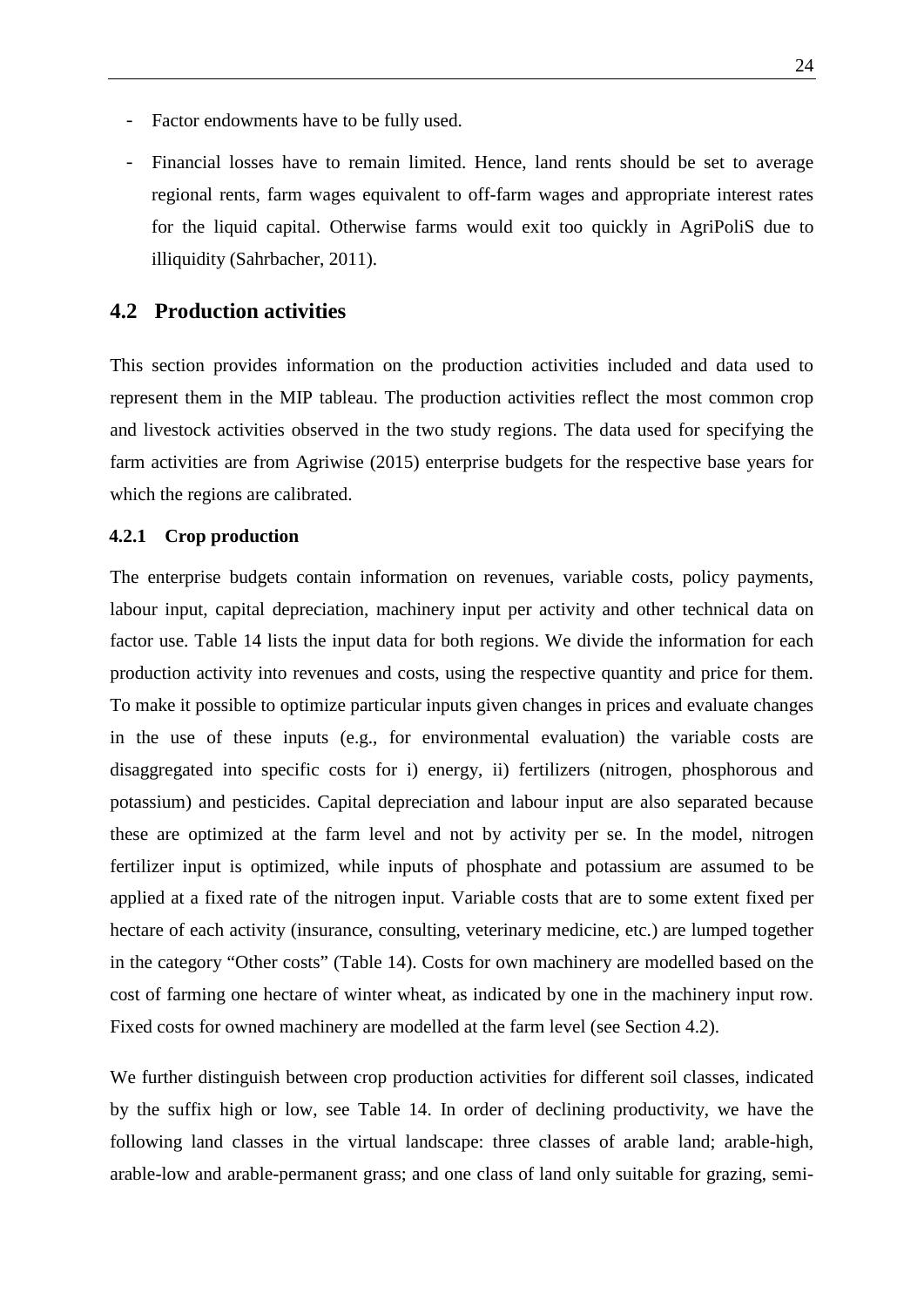natural *pasture*. Cros yields depend on the class of land they are grown on. High quality land is mainly used for cultivating winter wheat, rape seed and sugar beet, while low quality land is devoted to temporary rotational grass and fodder production such as feed-quality barley. Other grain and oil seed crops can be grown on both high and low land but the costs on high quality land are higher due to more intensive production. The same holds for grass silage production. However, for protein crops we model two distinctive crops; peas and clover, to account for soil heterogeneity where it is assumed that peas are grown on high and clover on low quality land. Potato and vegetable production are not included in the model because these are not significant crops in the regions. The land type arable-permanent grass is for ruminant fodder, particularly as pasture for dairy cows during the obligatory outside season (i.e., according to Swedish law). Also, farms that have arable grassland and pastures but no ruminants, in order to meet the cross compliance requirements, may use grazing services from farms that have heifers and sheep which is modelled in a regional market. To reflect crop rotations in the regions we implement limits on the maximum percentage of a specific crop that can be grown on individual farms. Another restriction is an upper limit of maximum nitrogen application from animal manure which is set to 204.8 kg N/ha. This is an environmental constraint which reflects the maximum allowed livestock density (1.6 LU per ha).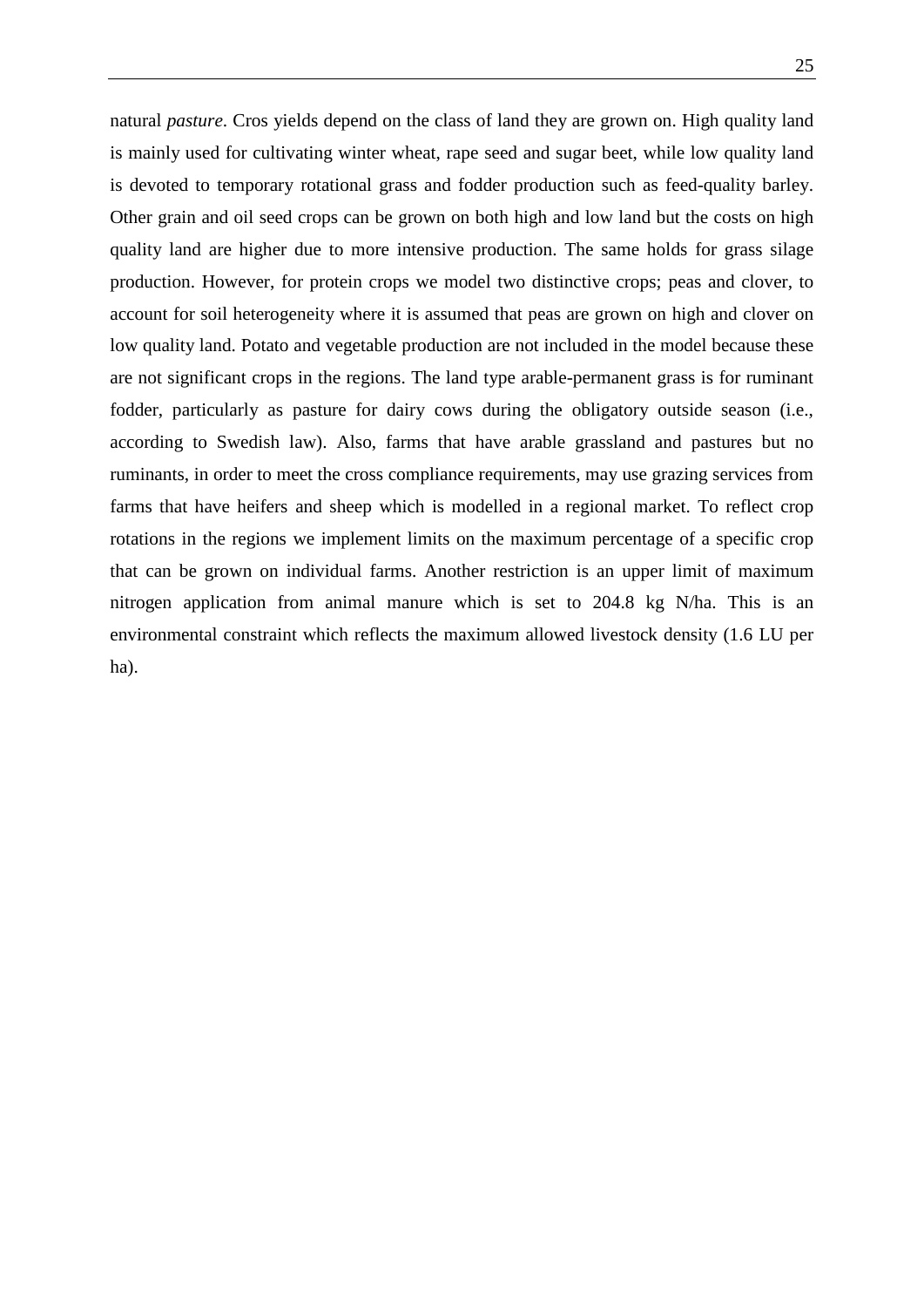|     |        | Crop specific<br>inputs                   | Price<br>SEK/unit | Winter<br>wheat<br>high | Other<br>grain<br>high <sup>1</sup> | Other<br>grain<br>low | Rape<br>seed<br>high | Rape<br>seed<br>low | Sugar<br>beet<br>high | Protein<br>crop<br>high $^{2)}$ | Protein<br>crop<br>low <sup>3</sup> | Grass<br>silage<br>high | Grass<br>silage<br>low | Arable<br>pasture<br>low | Arable<br>grass<br>permanent | Semi-<br>natural<br>pasture | Fallow<br>land<br>high | Fallow<br>land<br>low | Fallow<br>land<br>per-<br>manent |
|-----|--------|-------------------------------------------|-------------------|-------------------------|-------------------------------------|-----------------------|----------------------|---------------------|-----------------------|---------------------------------|-------------------------------------|-------------------------|------------------------|--------------------------|------------------------------|-----------------------------|------------------------|-----------------------|----------------------------------|
|     |        | Standard yield (kg)                       |                   | 6,600                   | 5,500                               | 4,600                 | 4,100                | 3,400               | 494                   | 3,600                           | 274                                 | 4,400                   | 4,100                  | 4,200                    | 4,200                        | 1,600                       |                        |                       |                                  |
|     | Income | Price of output (SEK/kg)                  |                   | 1.54                    | 1.24                                | 1.25                  | 3.25                 | 3.25                | 27.54                 | 1.77                            | 20                                  |                         |                        |                          |                              |                             | 900                    | 900                   | 900                              |
|     |        | Nitrogen (kg/ha)                          | 10.51             | 139                     | 88                                  | 72                    | 182                  | 168                 | 120                   | $\mathbf{0}$                    | $\overline{0}$                      | 125                     | 103                    | 180                      | $\Omega$                     | $\Omega$                    | $\Omega$               | $\Omega$              | $\overline{0}$                   |
|     |        | Phosphorous (kg/ha)                       | 19.49             | 17                      | 17                                  | 14                    | 28                   | 25                  | 27                    | 15                              | $\overline{0}$                      | 11                      | $\overline{7}$         | $\mathbf{0}$             | $\Omega$                     | $\Omega$                    | $\Omega$               | $\Omega$              | $\theta$                         |
|     |        | Potassium (kg/ha)                         | 10.26             | 18                      | 13                                  | 8                     | 31                   | 19                  | 39                    | 21                              | 15                                  | 88                      | 66                     | $\theta$                 | $\Omega$                     | $\Omega$                    | $\Omega$               | $\mathbf{0}$          | $\theta$                         |
| GMB |        | Pesticides (dose/ha)                      | 674               | 0.93                    | 0.33                                | 0.33                  | 1.59                 | 1.59                | 3.73                  | 1.27                            | 1.67                                | $\Omega$                | $\theta$               | $\theta$                 | $\Omega$                     | $\Omega$                    | 0.4                    | 0.4                   | 0.4                              |
|     |        | Energy variable (liter/ha)                | 9.80              | 121                     | 98                                  | 82                    | 68                   | 56                  | $\overline{0}$        | 91                              | 38                                  | $\Omega$                | $\theta$               | $\mathbf{0}$             | $\Omega$                     | $\Omega$                    | $\Omega$               | $\theta$              | $\boldsymbol{0}$                 |
|     | ථි     | Energy fixed (liter/ha)                   | 9.80              | 66                      | 61                                  | 59                    | 49                   | 46                  | 140                   | 52                              | 89                                  | 50                      | 45                     | 40                       | 11                           | 11                          | $\overline{0}$         | $\mathbf{0}$          | $\mathbf{0}$                     |
|     |        | Labour (h/ha)                             | 192               | 11.3                    | 10.3                                | 10.3                  | 7.5                  | 7.5                 | 32.1                  | 9                               | 10.1                                | 11.6                    | 8                      | 9.8                      | $\overline{2}$               | 3                           | 2.4                    | 2.4                   | 2.4                              |
|     |        | Machinery (unit/ha)                       |                   |                         | 0.9                                 | 0.9                   | 0.66                 | 0.66                | 2.27                  | 0.80                            | 0.89                                | 1.07                    | 1.07                   | 0.5                      | $() -$                       | 0.05                        | 0.2                    | 0.2                   | 0.2                              |
|     |        | Other costs (SEK/ha)                      |                   | 728                     | 521                                 | 518                   | 1,645                | 1,556               | 4,005                 | 1,279                           | 465                                 | 1,663                   | 1,594                  | 120                      | 120                          | 102                         | 220                    | 220                   | 220                              |
|     |        | Crop rotation limit<br>(% of arable land) |                   | 66                      | 66                                  | 66                    | 20                   | 20                  | 18.5                  | $\mathbf{0}$                    | $\overline{0}$                      | 75                      | 75                     | $\theta$                 | $\Omega$                     | $\Omega$                    | $\theta$               | $\mathbf{0}$          | $\boldsymbol{0}$                 |
|     |        | Standard yield (kg)                       |                   | 7,900                   | 5,700                               | 4,600                 | 3,600                | 3,400               | 515                   | 4,100                           | 238                                 | 6,000                   | 5,000                  | 4,800                    | $\overline{a}$               | 1,800                       | $\theta$               | $\Omega$              |                                  |
|     | Income | Price of output (SEK/kg)                  |                   | 1.54                    | 1.19                                | 1.19                  | 3.25                 | 3.25                | 27.54                 | 1.84                            | 18.95                               | $\mathbf{0}$            | $\theta$               | $\Omega$                 |                              | $\Omega$                    | 900                    | 900                   |                                  |
|     |        | Nitrogen (kg/ha)                          | 10.51             | 158.5                   | 90.5                                | 72                    | 172                  | 168                 | 120                   | $\boldsymbol{0}$                | $\mathbf{0}$                        | 183                     | 183                    | 180                      |                              | $\Omega$                    | $\Omega$               | $\Omega$              |                                  |
|     |        | Phosphorous (kg/ha)                       | 19.49             | 20.7                    | 17.1                                | 14                    | 25.5                 | 25                  | 28.25                 | 16.8                            | 15                                  | 10                      | 10                     | $\Omega$                 |                              | $\Omega$                    | $\Omega$               | $\Omega$              |                                  |
|     |        | Potassium (kg/ha)                         | 10.26             | 24.5                    | 13.5                                | 8                     | 21                   | 19                  | 43                    | 46                              | 35                                  | 86                      | 86                     | $\Omega$                 |                              | $\Omega$                    | $\Omega$               | $\Omega$              |                                  |
| GSS |        | Pesticides (dose/ha)                      | 674               | 0.99                    | 0.43                                | 0.43                  | 1.59                 | 1.59                | 3.73                  | 0.98                            | 2.11                                | $\Omega$                | $\overline{0}$         | $\theta$                 |                              | $\Omega$                    | 0.4                    | 0.4                   |                                  |
|     |        | Energy variable (liter/ha)                | 9.80              | 145                     | 101                                 | 82                    | 59                   | 59                  | $\overline{0}$        | 96                              | 42                                  | 59                      | 59                     | 40                       |                              | $\Omega$                    | $\Omega$               | $\overline{0}$        |                                  |
|     | Costs  | Energy fixed (liter/ha)                   | 9.80              | 68                      | 61                                  | 59                    | 47                   | 47                  | 140                   | 78                              | 122                                 | $\Omega$                | $\theta$               | $\theta$                 |                              | 11                          | 26                     | 26                    |                                  |
|     |        | Labour (h/ha)                             | 192               | 11.3                    | 10.3                                | 10.3                  | 7.5                  | 7.5                 | 32.1                  | 10.9                            | 14.5                                | 10                      | 8                      | $\overline{7}$           |                              | $\mathfrak{D}$              | 2.4                    | 2.4                   |                                  |
|     |        | Machinery (unit/ha)                       |                   |                         | 0.9                                 | 0.9                   | 0.66                 | 0.66                | 2.27                  | 0.52                            | 0.69                                | 1.07                    | 1.07                   | 0.5                      |                              | 0.05                        | 0.2                    | 0.2                   |                                  |
|     |        | Other costs (SEK/ha)                      |                   | 699                     | 522                                 | 522                   | 1,582                | 1,500               | 4,032                 | 979                             | 481                                 | 1,912                   | 1,402                  | 120                      |                              | $\mathbf{0}$                | 220                    | 220                   |                                  |
|     |        | Crop rotation limit<br>(% of arable land) |                   | 66                      | 66                                  | 66                    | 20                   | 20                  | 18.5                  | $\mathbf{0}$                    | $\Omega$                            | 75                      | 75                     | $\theta$                 |                              | $\Omega$                    | $\theta$               | $\overline{0}$        |                                  |

**Table 14.** Crop production activities input data

<span id="page-27-0"></span>Note: "-", means activity is not modelled in that region. 1) Course grains such as: barley, oats, triticale, maize. 2) Mainly peas and beans. 3) Clover. Source: Agriwise (2015). Data is based on actual levels for 2011.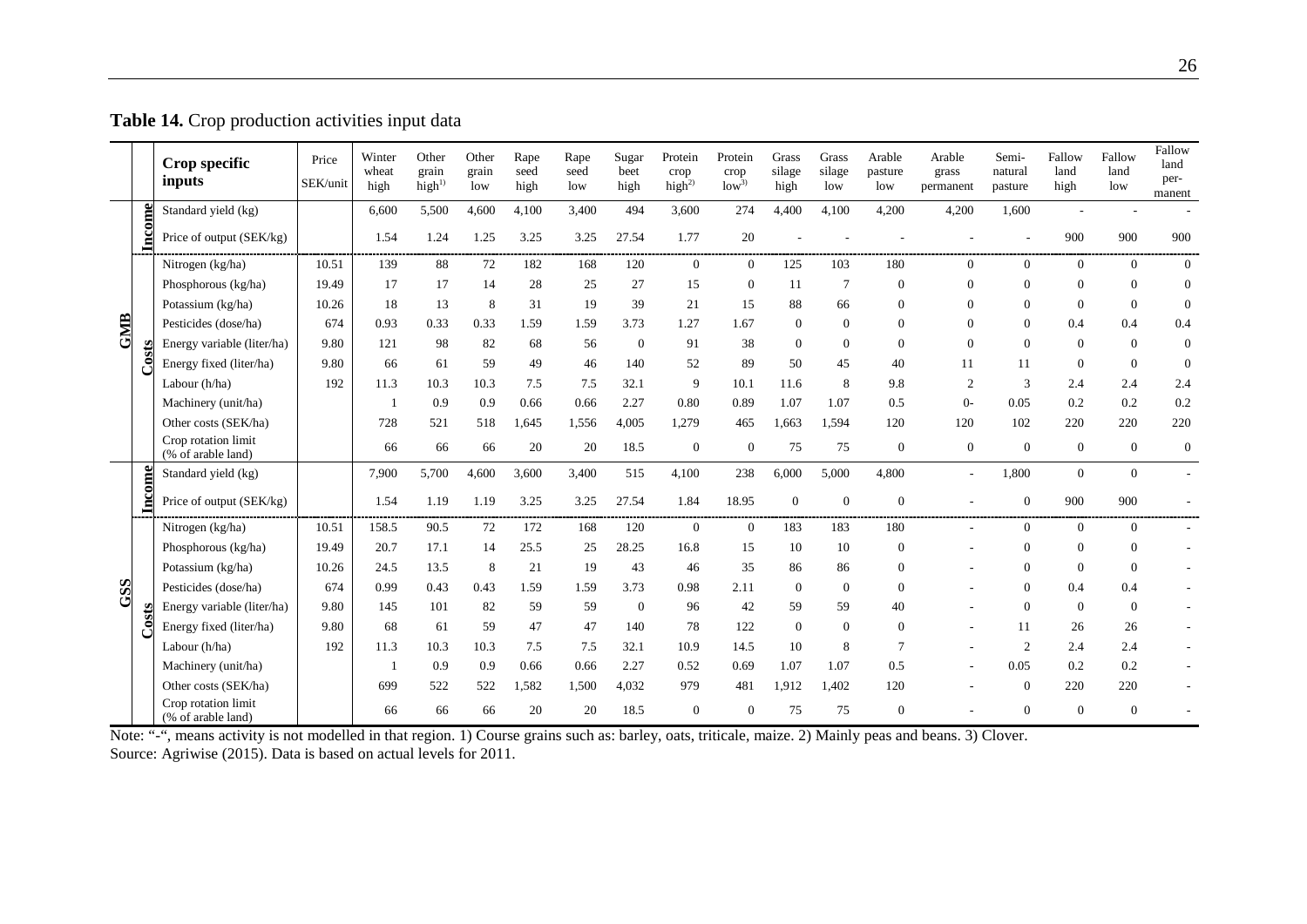Labour needs are represented by a labour input for each production activity. Besides the family (unpaid) labour input, farms have the possibility to hire additional farm labour or work off-farm themselves if not all family labour is used on the farm. A standard labour input for field operations for each crop is presented for a farm size of 70 ha. It is assumed to decrease with increasing farm size since farmers can use larger and more efficient machinery the larger the farm. The relevant adjustments to the standard labour input hours to reflect different stable and machinery capacities are presented in [Table 16](#page-31-0) in the next section. GMB has higher standard labour input for grass fodder activities than GMB reflecting the smaller average field size in this region.

We present the revenues that the farm agents generate from the crop production activities based on average yields, output prices and decoupled payments from the Single Payment Scheme (SPS). Note that GSS farmers receive higher direct payments (3,000 SEK/ha) than GMB farmers (1,827 SEK/ha), since historically these payments were intended to compensate for reduced price support. The support for semi-natural pasture is the same for all land in Sweden. Crop yields are modelled endogenously (see section [4.4.1,](#page-34-1) ["Yield function"](#page-34-1)) and farmers can either sell the produced quantity on the market or in the case of coarse grain, use it as feed. Grass fodder is used on the farm where it is produced. Protein crops are the only ones that are not modelled through a marketing activity because the yield is not modelled endogenously.

#### <span id="page-28-0"></span>**4.2.2 Livestock production**

Similar to crop production activities, for the livestock production activities we group the specific input data in revenue and cost components. In [Table 15](#page-29-0) the columns list the specific livestock activities and the rows show the specific costs and revenues we use in the MIP, which are identical for the regions because fodder and labour requirements are identical for identical livestock types and stable capacities. The variable costs for fodder input are modelled as a fixed ration for grain and grass silage or pasture for each animal type. . The only difference is in the other costs which are used for calibration purposes. It includes the costs that are not explicitly represented in the MIP matrix (veterinary fees, electricity, insurance and other costs) and unobservable opportunity costs such as risk.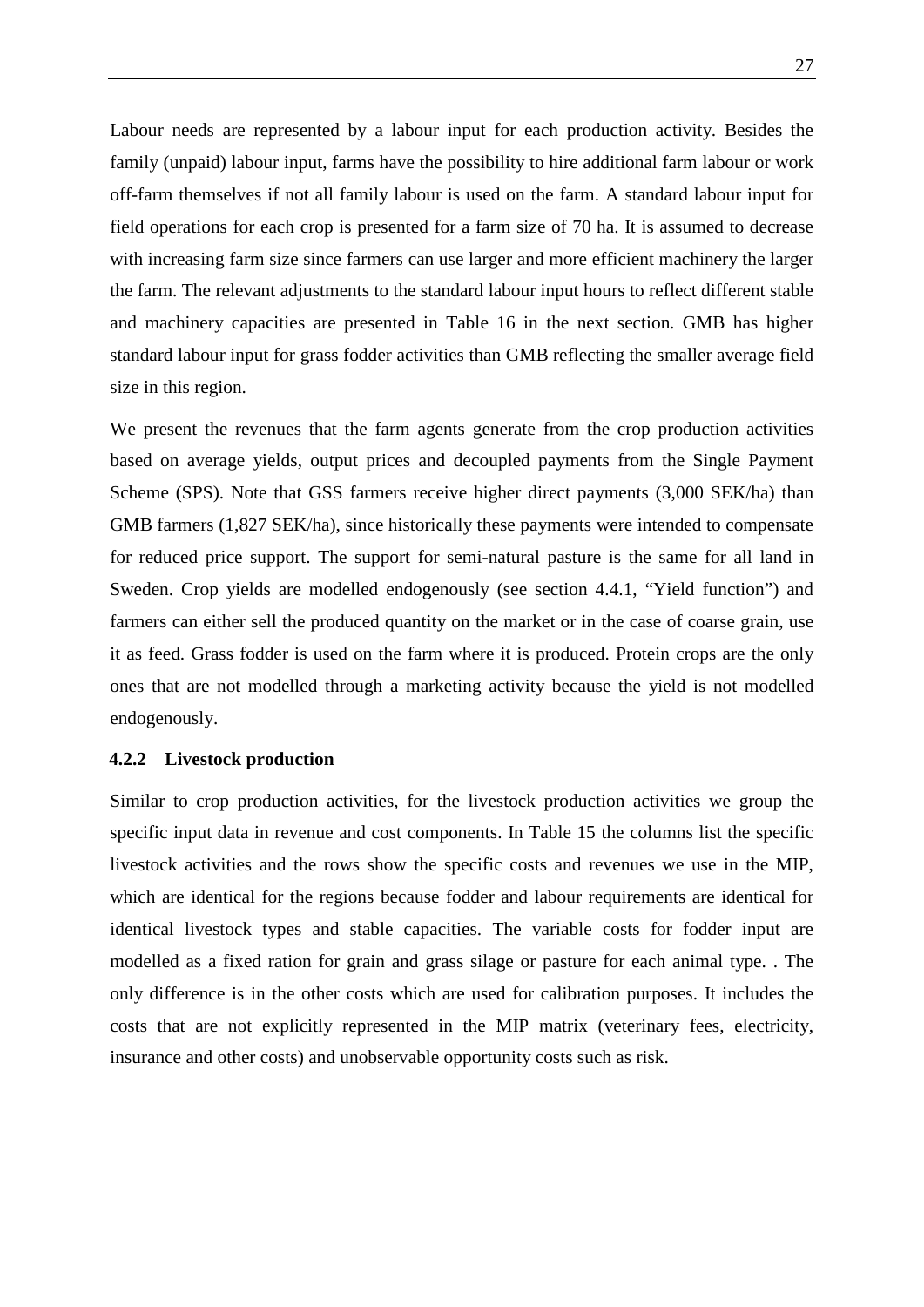|                   | Livestock specific inputs                | Price<br>SEK/unit | <b>Bullock</b><br>dairy cow | Beef<br>cattle | <b>Bull</b><br>suckler<br>$_{\text{row}}$ | Heifer<br>suckler<br>$_{\text{row}}$ | Heifer<br>dairy<br>$_{\text{row}}$ | Suckler<br>cow           | Dairy<br>cow | Sheep          | Fattening pigs | Sows  |
|-------------------|------------------------------------------|-------------------|-----------------------------|----------------|-------------------------------------------|--------------------------------------|------------------------------------|--------------------------|--------------|----------------|----------------|-------|
|                   | Animals per year (number)                |                   | 0.5                         | 0.75           |                                           |                                      |                                    |                          |              | $\overline{2}$ | 3.25           | 23    |
| Income<br>GMB/GSS | Slaughter weight (kg)                    |                   | 280                         | 300            | 350                                       |                                      |                                    |                          |              | 19.5           | 85.8           |       |
|                   | - price (SEK/kg or place)                |                   | 24,05                       | 24,71          | 27                                        | 7,990                                | 9,870                              | 754                      |              | 43.36          | 13.14          | 484   |
|                   | Milk yield (l/head)                      | 3.35              |                             |                |                                           |                                      |                                    | $\overline{\phantom{a}}$ | 9,000        |                |                |       |
|                   | Coupled payment (SEK/head) <sup>1)</sup> |                   | 942                         | 1,327          | 1,327                                     |                                      |                                    |                          |              |                |                |       |
|                   | Grass silage requirement (kg)            |                   | 815                         | 955            | 1,289                                     | 1320                                 | 696                                | 1,581                    | 1,644        | 280            |                |       |
|                   | Grass pasture requirement $(kg)^2$       |                   | 1,492                       | 943            |                                           | 1,200                                | 786                                | 2,297                    | 1,040        | 250            |                |       |
| Costs<br>GMB/GSS  | Grain requirement (kg)                   |                   | 311                         | 1,184          | 1,037                                     |                                      | 315                                | 114                      | 1,554        | 309            | 955            | 4,977 |
|                   | Labour (h/head)                          | 192               | 13.5                        | 11             | 8.5                                       | 13.5                                 | 8                                  | 15                       | 38           | 3.8            | 0.98           | 15    |
|                   | - standard capacity                      |                   | 55                          | 55             | 55                                        | 55                                   | 55                                 | 38                       | 120          | 200            | 800            | 60    |
| <b>GMB</b>        | Other calibration costs (SEK/head)       |                   | 869                         | 1,085          | 313                                       | 171                                  | 1,169                              | 203                      | 11,236       | 337            | 2,005          | 2,227 |
| <b>GSS</b>        | Other calibration costs (SEK/head)       |                   | 434                         | 1,646          | 782                                       | 531                                  | 1,868                              | 676                      | 11,086       | 787            | 2,004          | 2,479 |
|                   | <b>Nitrogen excretion</b> (kg/year)      |                   | 40                          | 36             | 36                                        | 34                                   | 34                                 | 22                       | 128          | 14             | 14             | 36    |
|                   | Nitrogen available for crops $(kg/ha)^2$ | 10.51             | 8                           | 7.2            | 7.2                                       | 6.8                                  | 6.8                                | 4.4                      | 25.6         | 2.8            | 2.8            | 7.2   |
|                   | Phosphate available for crops (kg/ha)    | 19.48             | 6                           | 6              | 6                                         | 6                                    | 6                                  | 5                        | 17           | $\overline{2}$ | $\mathcal{E}$  | 10    |
|                   | Potassium available for crops (kg/ha)    | 10.26             | 46                          | 33             | 33                                        | 40                                   | 40                                 | 28                       | 102          | 19             | 5              | 13    |

**Table 15.** Livestock production activities input data

<span id="page-29-0"></span>Note: "-" indicates no input data is considered for this activities. 1) Decoupled after 2012. 2) Only 20% of the nitrogen from manure is available immediately for plant growth. 2) Grass can come from pasture on arable land or semi-natural pasture.

Source: Agriwise (2015); (SJV, 2010). Data is based on actual levels for 2011.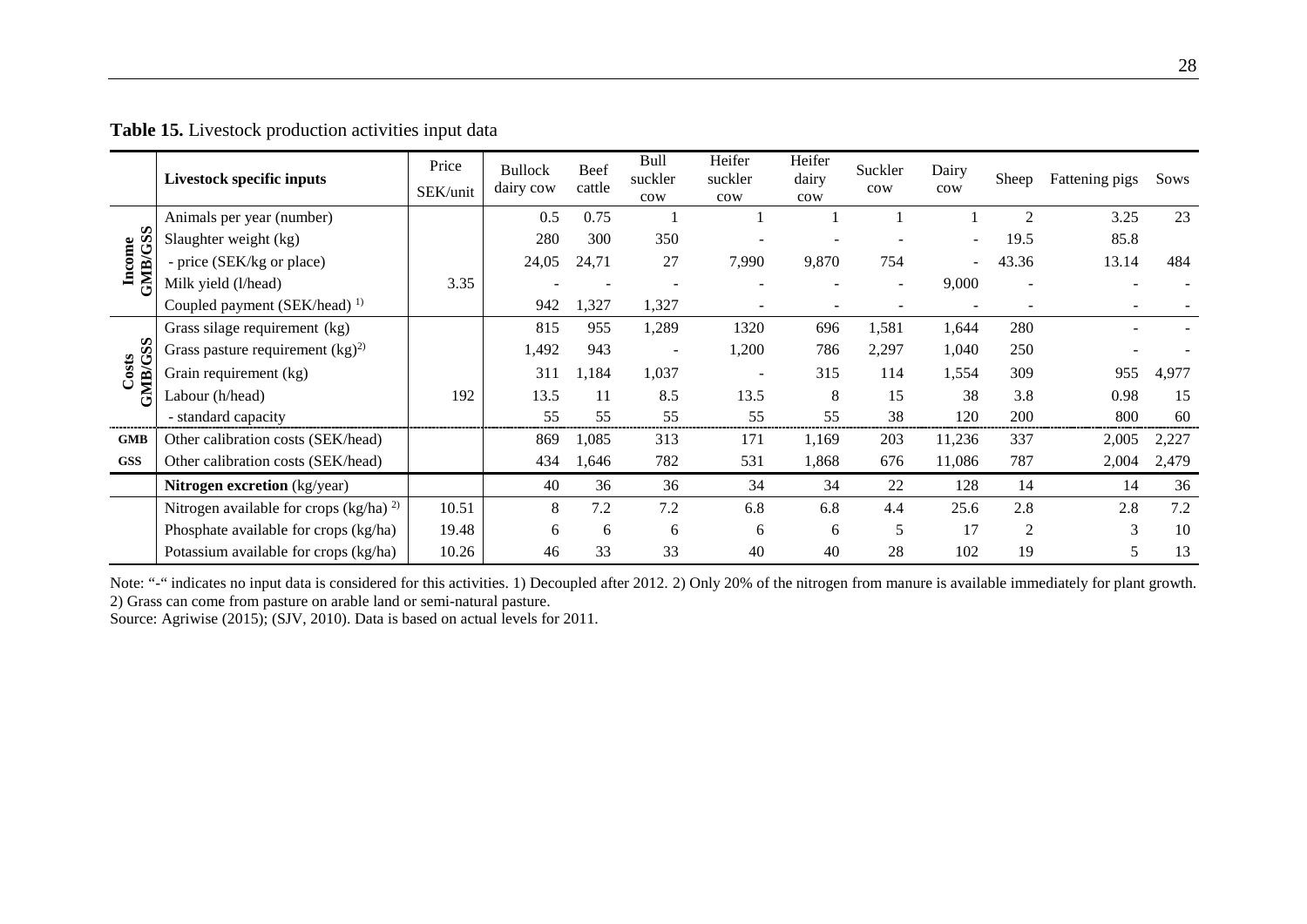The labour input for a stable unit is based on the input for the standard observed capacity for which the enterprise budget is calculated and the larger the stable the less labour required per unit. Regarding the nitrogen content of manure, it is assumed that 20% is available for plant growth when applied to crops.

Revenues can come from several sources for livestock production, for example dairy cows are slaughtered at the end of their milking life. As beef fattening technologies vary in Sweden, the activity is differentiated into the fattening of bullocks and bulls from dairy calves, and calves from suckler cows. Bullocks are raised on pasture until they reach 280 kg, whereas suckler bulls are raised on pasture and then fattened in a stable to a weight of 350 kg. To ensure balance between production of calves and numbers of beef cattle, a regional calf market is active in the model (see [Regional calf market](#page-35-0) [4.4.2\)](#page-35-0), where dairy farms can sell calves to farms specialised in beef production. It is assumed that 20% of dairy calves and 10% of suckler calves are kept for recruitment.

Since we model on a yearly basis, all costs, revenues and feed rations from Agriwise (where they are calculated over the entire production period), are annualised in AgriPoliS. For example, bullocks are kept for 24 months but we convert the activity to average annual production levels, thus 0.5 animals are produced per place and year in AgriPoliS. Additionally, the economic data for sheep and sows includes 2 lambs and 23 piglets respectively, and a unit for fattening pigs' has a turnover of 3.25 pigs per year.

### <span id="page-30-0"></span>**4.3 Investment options**

In AgriPoliS, all modelled farms are initialised with stable sizes (places) and machinery capacities (ha) corresponding to the number of livestock and machinery units observed for the typical farm. During simulations, farm-agents can re-invest to maintain their initial endowment or expand their production capacities through new investments. The potential investment options for each region are listed in [Table 16.](#page-31-0) To represent the investment options we used data from SJV and Agriwise. The data from SJV was extracted from the Investment Support Database, which is based on applications for investment support and farmers estimated costs of planned investments. This data was used to validate the investment cost and labour savings for different stable and machinery capacities taken from AgriWise. It should be realised though that investment cost data is the most uncertain data used in the model because these are likely to vary from farm to farm, due to say the owners valuation of their own labour, and local conditions on the building market. Thus the investment costs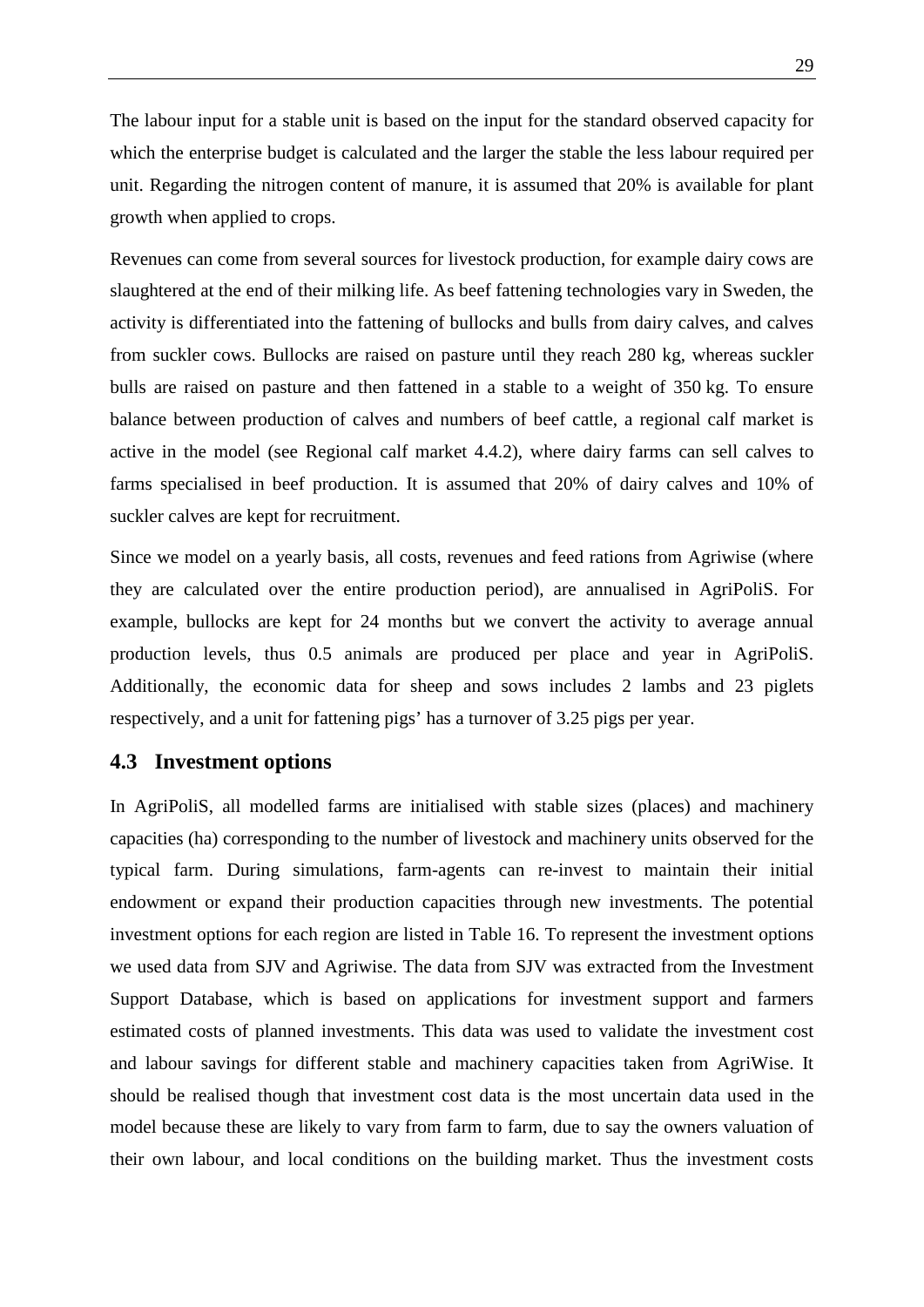derived from AgriWise and the SJV database were used to obtain preliminary investment costs. During calibration of each region these costs were then adjusted to ensure the model reproduced observed investment rates in the regions, i.e. reflect revealed investment behaviour. Consequently the investment costs for some capacities vary between GSS and GMB, but generally by  $\pm 10\%$  of the preliminary investment cost.

Since data on asset vintages is not available in the FADN, AgriPoliS assigns a random age during the initialisation stage so that residual values and depreciation can be calculated in each simulation period. The maximum useful life of each investment varies depending on type [\(Table 16\)](#page-31-0). For the investments, economies of scale are considered through the labour demand<sup>[3](#page-31-1)</sup>. Meaning, labour input per unit is lower for larger investments and decreases as stable or machinery size increases (Additional labour column in [Table 16\)](#page-31-0). Similarly, the economies of scale are considered through the investment cost per unit or ha. Consequently the average cost is diminishing for larger investments.

<span id="page-31-0"></span>If it is not profitable to invest in any of the given investment options, the farms have the possibility to contract machinery services. In addition, farms have the option to disinvest if they do not use all stable places (Kellermann et al., 2008).

<span id="page-31-1"></span><sup>&</sup>lt;sup>3</sup> To present better the economies of scale aspect, i[n Table 16](#page-31-0) the normal labour input is set to the highest capacity and not the standard observed as displayed i[n Table 15.](#page-29-0)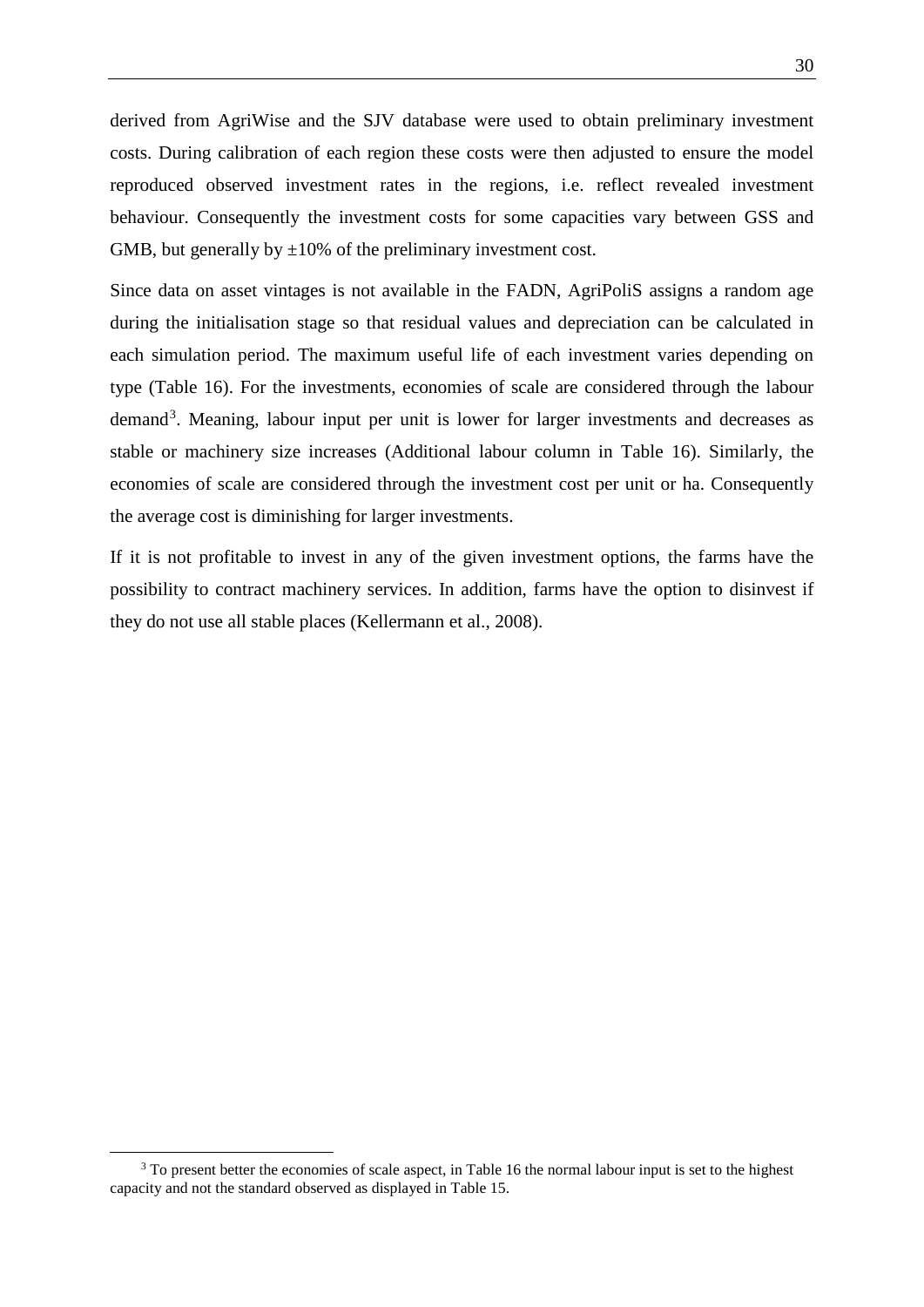### <span id="page-32-0"></span>**Table 16.** Investment options

|               |                  |        | <b>GMB</b> |        |            |            | <b>GSS</b>          |                     |  |
|---------------|------------------|--------|------------|--------|------------|------------|---------------------|---------------------|--|
| No.           | Investment type  | Unit   | Capacities | Useful | Investment | Additional | Investment          | Additional          |  |
|               |                  |        |            | life   | cost       | labour     | cost                | labour <sup>1</sup> |  |
|               |                  |        |            |        | SEK/place  |            | SEK/place           |                     |  |
| 1             | Beef stable 1    | Places | 20         | 25     | 24,341     | 6.4        | 31,350              | 4.5                 |  |
| $\mathfrak 2$ | Beef stable 2    | Places | 55         | 25     | 21,420     | 4.5        | 28,050              | 4.5                 |  |
| 3             | Beef stable 3    | Places | 110        | 25     | 19,699     | 2.0        | 26,250              | 2.0                 |  |
| 4             | Beef stable 4    | Places | 220        | 25     | 17,463     | 1.0        | 22,890              | 1.0                 |  |
| 5             | Beef stable 5    | Places | 330        | 25     | 16,153     | 0.5        | 20,362              | 0.5                 |  |
| 6             | Beef stable 6    | Places | 440        | 25     | 15,090     | 0.0        | 18,934              | 0.0                 |  |
| 7             | Suckler cows 1   | Places | 20         | 25     | 30,959     | 8.2        | 28,000              | 6.5                 |  |
| 8             | Suckler cows 2   | Places | 38         | 25     | 24,400     | 7.1        | 24,300              | 6.5                 |  |
| 9             | Suckler cows 3   | Places | 75         | 25     | 18,734     | 2.2        | 19,200              | 1.6                 |  |
| 10            | Suckler cows 4   | Places | 150        | 25     | 15,330     | 0.4        | 16,000              | 0.5                 |  |
| 11            | Suckler cows 5   | Places | 300        | 25     | 14,027     | 0.0        | 14,875              | 0.0                 |  |
| 12            | Dairy stable 1   | Places | 60         | 22     | 126,940    | 23.0       | 85,000 <sup>2</sup> | 12.0                |  |
| 13            | Dairy stable 2   | Places | 120        | $22\,$ | 86,790     | 16.0       | 80,0003             | 11.0                |  |
| 14            | Dairy stable 3   | Places | 180        | 22     | 74,415     | 8.0        | 70,500              | 6.0                 |  |
| 15            | Dairy stable 4   | Places | 300        | 22     | 65,824     | 1.0        | 57,500              | 1.0                 |  |
| 16            | Dairy stable 5   | Places | 600        | 22     | 61,907     | 0.0        | 51,500              | 0.0                 |  |
| 17            | Ewe 1            | Places | 50         | 25     | 6,812      | 3.8        | 7,000               | 1.4                 |  |
| 18            | Ewe 2            | Places | 100        | 25     | 6,219      | 2.0        | 6,400               | 1.2                 |  |
| 19            | Ewe 3            | Places | 200        | 25     | 5,100      | $0.8\,$    | 5,300               | 1.0                 |  |
| 20            | Ewe 4            | Places | 400        | 25     | 4,550      | 0.1        | 4,500               | 0.3                 |  |
| 21            | Ewe 5            | Places | 800        | 25     | 3,600      | 0.0        | 4,300               | 0.0                 |  |
| 22            | Fattening pigs 1 | Places | 100        | 25     | 58,962     | $0.8\,$    | 65,882              | 0.7                 |  |
| 23            | Fattening pigs 2 | Places | 400        | 25     | 25,059     | 0.6        | 28,000              | 0.6                 |  |
| 24            | Fattening pigs 3 | Places | 800        | $25\,$ | 21,300     | 0.4        | 21,300              | 0.4                 |  |
| 25            | Fattening pigs 4 | Places | 1,200      | 25     | 20,400     | 0.3        | 20,400              | 0.3                 |  |
| 26            | Fattening pigs 5 | Places | 1,600      | 25     | 19,800     | 0.3        | 19,800              | 0.3                 |  |
| $27\,$        | Fattening pigs 6 | Places | 3,200      | 25     | 16,830     | 0.1        | 16,830              | 0.1                 |  |
| 28            | Fattening pigs 7 | Places | 6,400      | 25     | 14,306     | 0.0        | 14,306              | 0.0                 |  |
| 29            | Sows 1           | Places | 44         | 25     | 55,208     | 14.6       | 60,128              | 7.0                 |  |
| 30            | Sows 2           | Places | 60         | 25     | 51,248     | 13.2       | 54,333              | 6.0                 |  |
| 31            | Sows 3           | Places | 140        | 25     | 39,137     | 6.1        | 50,307              | 4.5                 |  |
| 32            | Sows 4           | Places | 200        | $25\,$ | 39,562     | 4.6        | 48,500              | 3.0                 |  |
| 33            | Sows 5           | Places | 330        | $25\,$ | 34,846     | $2.7\,$    | 45,270              | 2.0                 |  |
| 34            | Sows 6           | Places | 660        | $25\,$ | 26,278     | $0.8\,$    | 41,829              | 1.0                 |  |
| 35            | Sows 7           | Places | 1,320      | $25\,$ | 24,281     | $0.0\,$    | 39,655              | 0.0                 |  |
| 36            | Machinery 1      | ha     | 30         | $20\,$ | 22,013     | 9.0        | 22,000              | 4.3                 |  |
| 37            | Machinery 2      | ha     | 60         | $20\,$ | 20,000     | 6.3        | 19,500              | 3.3                 |  |
| 38            | Machinery 3      | ha     | 100        | 15     | 17,600     | 4.2        | 16,000              | 2.7                 |  |
| 39            | Machinery 4      | ha     | 150        | 15     | 15,000     | 2.1        | 15,500              | 2.0                 |  |
| 40            | Machinery 5      | ha     | 200        | 12     | 12,784     | 1.5        | 12,800              | 1.4                 |  |
| 41            | Machinery 6      | ha     | 300        | 12     | 10,287     | 1.0        | 10,100              | 1.0                 |  |
| 42            | Machinery 7      | ha     | 500        | 12     | 8,900      | 0.5        | 9,400               | 0.5                 |  |
| 43            | Machinery 8      | ha     | 800        | 12     | 8,878      | $0.0\,$    | 8,750               | 0.0                 |  |

Note: 1) Additional labour demand per unit relative to the labour demand of the largest investment option. 2) Cost per 45 stable places. 3) Cost per 90 stable places. Source: (Agriwise, 2015, SJV, 2012).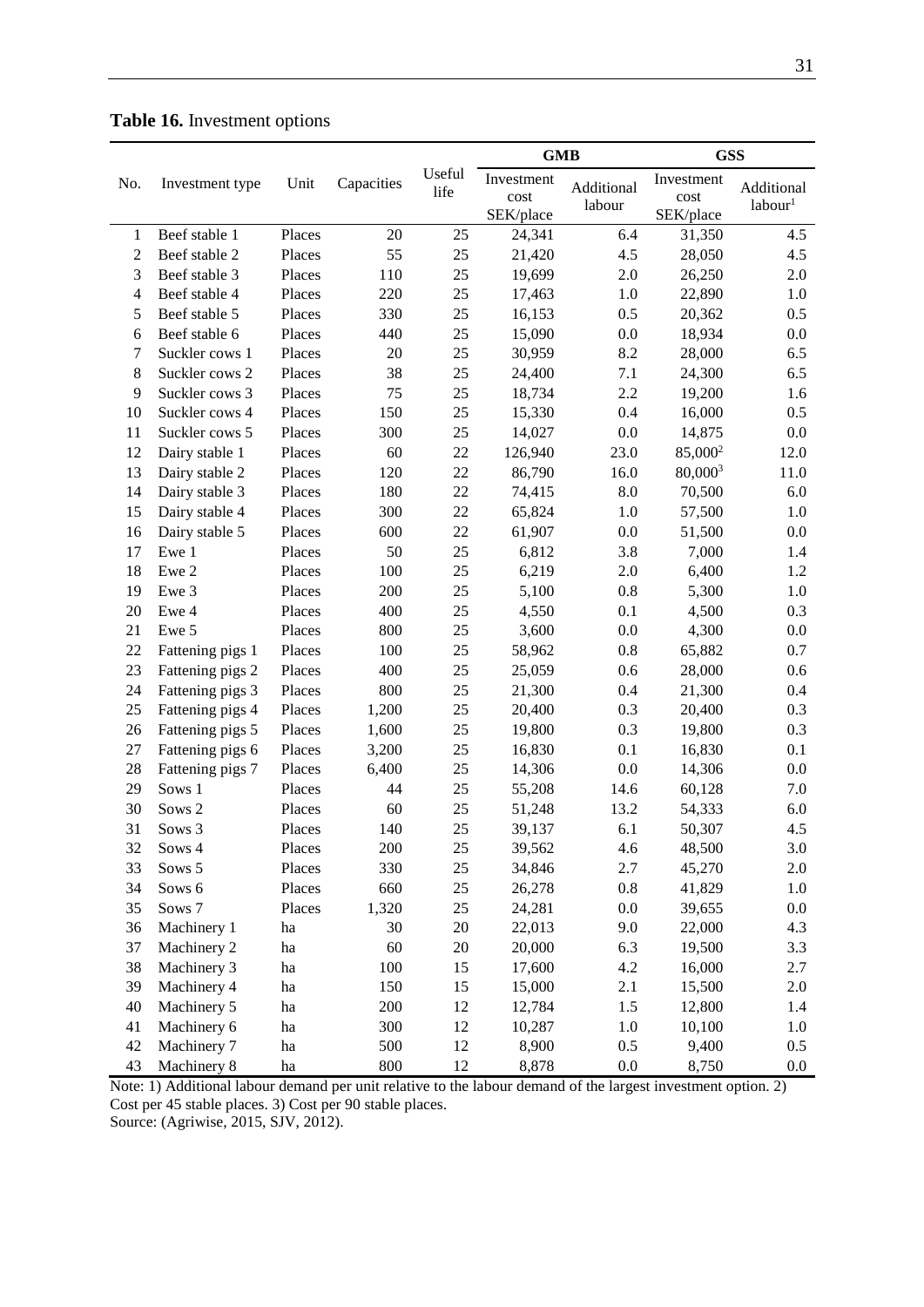### <span id="page-33-0"></span>**4.4 Model parameters and key assumptions**

Regional parameters and assumptions are necessary to be defined for each new developed region [\(Table 17\)](#page-33-1). Plot size is set to reflect the scale of production in the region and to adequately capture the size and spatial distributions of fields. To reflect heterogeneity in the managerial capabilities of farm agents, we can influence production costs for farms of identical type through random variability in the managerial ability parameter; i.e., the economic performance is improved (operate at lower unit production cost relative to standard costs) for farms with better management skills.

Interest rates are set according to the source of financing, short or long term. However, agents can only borrow up to the level of 70% of their land assets, and 30% of the equity share of other assets (buildings and machinery). Beside the higher interest rate for short-term borrowed capital to set a natural limit on the amount borrowed, this restriction is another limitation to reflect normal conditions from banks. A maximum of 75% borrowed capital can be used to finance investments.

| No. | <b>Description</b>                               | <b>GMB</b>         | <b>GSS</b>      |
|-----|--------------------------------------------------|--------------------|-----------------|
| 1   | Plot size                                        | 2 <sub>ha</sub>    | 3 <sub>ha</sub> |
| 2   | Managerial ability (% of standard variable cost) | $\pm 10\%$         |                 |
| 3   | Interest rate level                              |                    |                 |
|     | long-term barrowed capital                       | 3.5%               |                 |
|     | short-term barrowed capital                      | 4.5%               |                 |
|     | interest on savings                              | 3%                 |                 |
| 4   | Funding share land                               | 70%                |                 |
| 5   | Funding share buildings                          | 30%                |                 |
| 6   | Equity finance share                             | 25%                |                 |
|     | Farm handed over to next generation              | every 25 years     |                 |
| 8   | Opportunity cost increase when generation change | 25%                |                 |
| 9   | Length of land rental contracts                  | $9-18$ years       |                 |
| 10  | Labour hours of annual working unit (AWU)        | $1,800$ hours      |                 |
| 11  | Average annual milk yield                        | $9,000 \text{ kg}$ |                 |
| 12  | Maximum milk output                              | 35,226,000 kg      | 5,530,500 kg    |

<span id="page-33-1"></span>**Table 17.** Default values of specific regional parameters in AgriPoliS

When a generational change occurs, the opportunity costs of labour are increased to reflect the higher opportunity cost of the new generation's labour. Land rental contracts vary in length and once the contract expires the land is returned to the land rental market where it goes to the highest bidder or is abandoned. The land rental market is modelled using an auctioneer-agent that coordinates biddings from farm-agents (Kellermann et al., 2008). Output and input prices are exogenous but can be updated in any particular simulation year in response to policy changes and market developments. For example, expected effects of a policy change on prices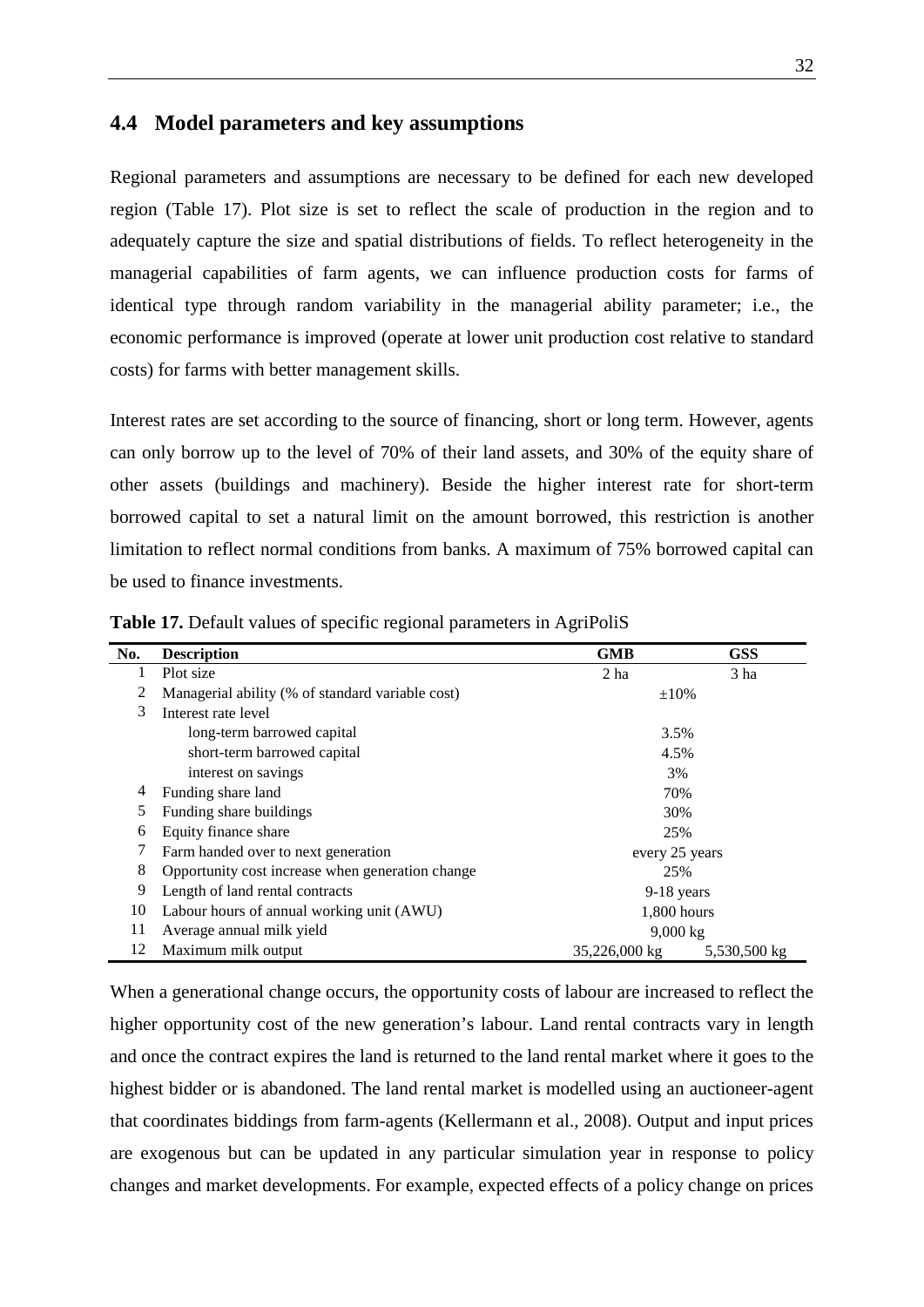can be taken from a sector model such as CAPRI (2011) and be fed into AgriPoliS at relevant points in time. It is also possible to introduce price trends if relevant for the analysis, e.g., for particular factor prices such as labour, energy, fertilizers and pesticides. Generally, we assume that prices are constant and set at the base year level, unless information is available to the contrary. As both regions are small relative to global or EU markets, changes in regional production are assumed not to affect market prices.

Farm agents are assumed to behave rationally and have adaptive expectations, meaning that they are myopic and unaware of future policy or price changes, but rely on expectations based on historical levels. Farms may hire labour on an hourly or fixed contract basis in intervals of 0.5 AWU or 900 hours per year. Last but not least, to ensure that dairy production does not exceed reasonable limits, we have introduced a quasi-regional milk market where the price for new producers is reduced if total production exceeds a realistic level which is based on some factor of the maximum historical production level through expert judgement. Hence, it is assumed to be costly for new producers to secure a delivery contract with the local dairy if their production would result in the assumed maximum level being exceeded.

### <span id="page-34-0"></span>**4.5 New developments**

This section describes the developments introduced in AgriPoliS necessary to analyse the new CAP policy changes. It also provides a description of the yield function which is new feature in AgriPoliS developed during the development of the GSS region.

#### <span id="page-34-1"></span>**4.5.1** *Yield function*

Through the introduction of the yield function in AgriPoliS, it is now possible to model farmagents optimal reactions to changes in prices and soil productivity, specifically the interaction between soil fertility, via soil organic carbon content and nutrient input (Brady et al., 2015) . The yield function *Y* (kg/ha) is calibrated to a specific crop and region for given crop and fertilizer prices, assuming normal yield and nitrogen fertilizer dose, and is expressed as (Brady et al., 2015):

$$
Y_j = \hat{a} + \hat{b}N_j + \theta_j \hat{c}N_j^2 + \hat{d}C + \delta_j \hat{e}C + \hat{f}NC.
$$
\n(1)

where  $\wedge$  denote estimated parameters of the yield function from experimental data, *N* is total nitrogen input (kg/ha) from both chemical and organic sources, and *C* is the soil organic carbon content (% SOC). The calibration parameter  $\theta_i$  adjusts the curvature of the nitrogen response to reflect farmers' observed fertilizer input decisions, which are assumed to be profit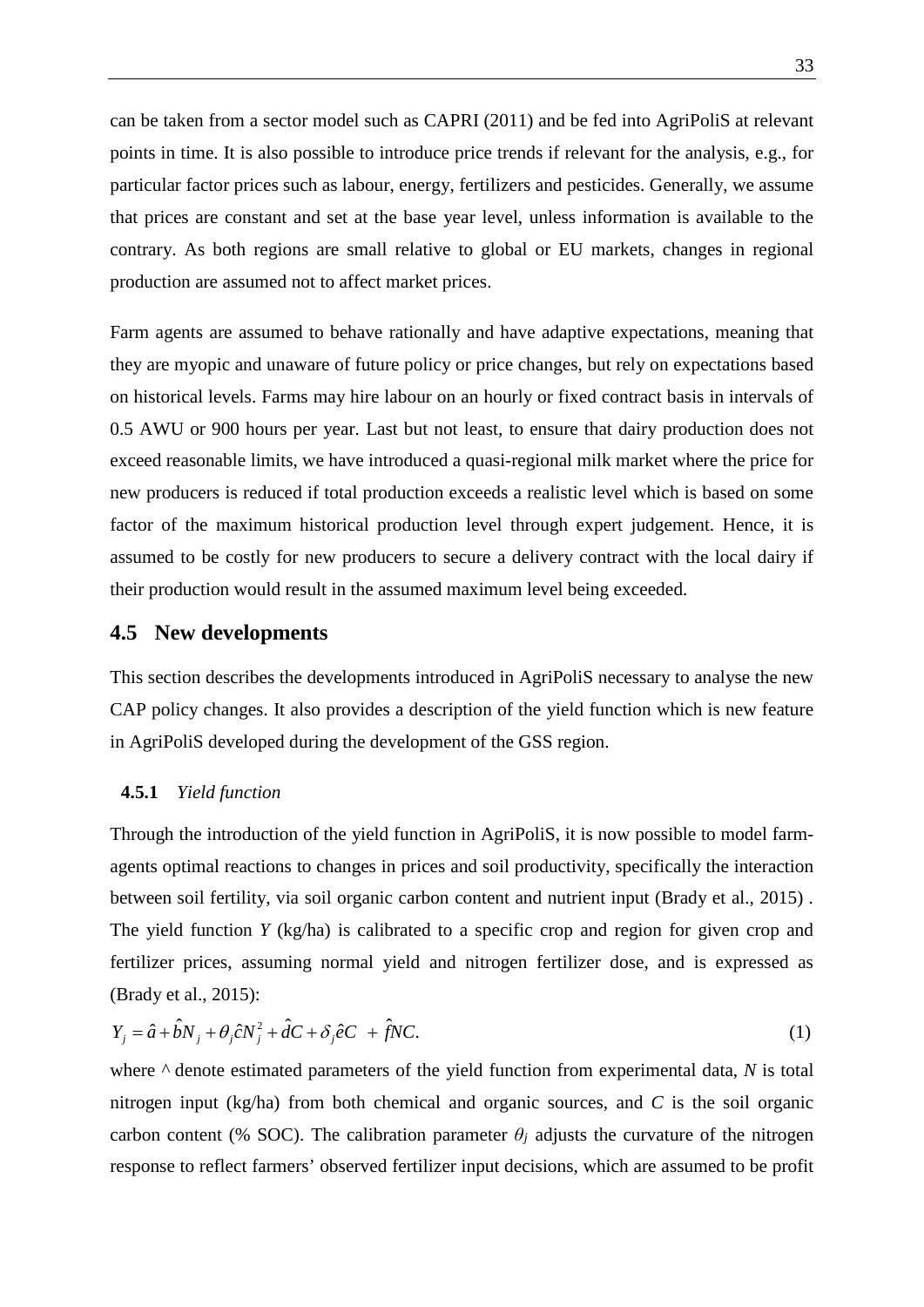maximizing levels, and  $\delta_i$  adjusts the curvature of carbon response to maintain the observed level of carbon that results in a plateau yield. In AgriPoliS there is also a parameter *γ* associated with each crop production activity that can be used to adjust soil carbon content annually as affected by soil management practices.

#### <span id="page-35-0"></span>**4.5.2** *Regional calf market*

The price of dairy calves in the region is modelled by adapting the following function developed by Samanidou et al. (2007):

$$
p_t = p_{t-1}(1 + \beta \frac{ED_t}{S_t})
$$
 (2)

where  $ED_t$  is excess regional demand for calves and  $S_t$  is the total supply of dairy calves in period *t*. The parameter  $\beta$ , which takes on a value between 0 and 1, reflects the speed of price adjustment. In our case we found that setting it to 0.5 allows the calf price to adjust fairly smoothly over time. In cases when there is excess demand for calves, the price will increase proportionally to the ratio of excess demand and the price adjustment speed, and when there is excess supply, the price will fall accordingly. While some imbalances may occur over periods, the price function adjust the supply of calves by dairy farms and demand by specialist beef producers within the region towards balance over time.

#### <span id="page-35-1"></span>**4.5.3** *Passive farming*

A phenomenon where an agricultural land-owner maintains most of their land to collect CAP support without producing any commodities is defined as *passive farming*. An extended version of AgriPoliS has been used to evaluate whether the emergence of passive farming is hindering agricultural development in the EU, and to what extent it is affected by agricultural policies in particular the Single Payment Scheme (SPS) (Brady et al., 2017). Here we describe the resulting extensions to AgriPoliS.

In [Table 18](#page-36-1) we illustrate the principles for modelling the possibility to choose passive farming in the MIP for a farm with a limited area of arable land. The choice between passive and active farms is modelled as an integer problem (0 or 1). The columns of the matrix represent the choices available to the farm-agent whereas the rows are constraints, or the boundaries, of their decision space. Row 1 ensures that the farmer cannot allocate more land to the available production activities (indicated by ones) than their arable area (i.e., 100 ha). Row 2 forces the farmer to choose either active or passive farming but not both simultaneously, since the RHS constraint cannot be greater than 1. If a farmer chooses to be active, Row 3 indicates which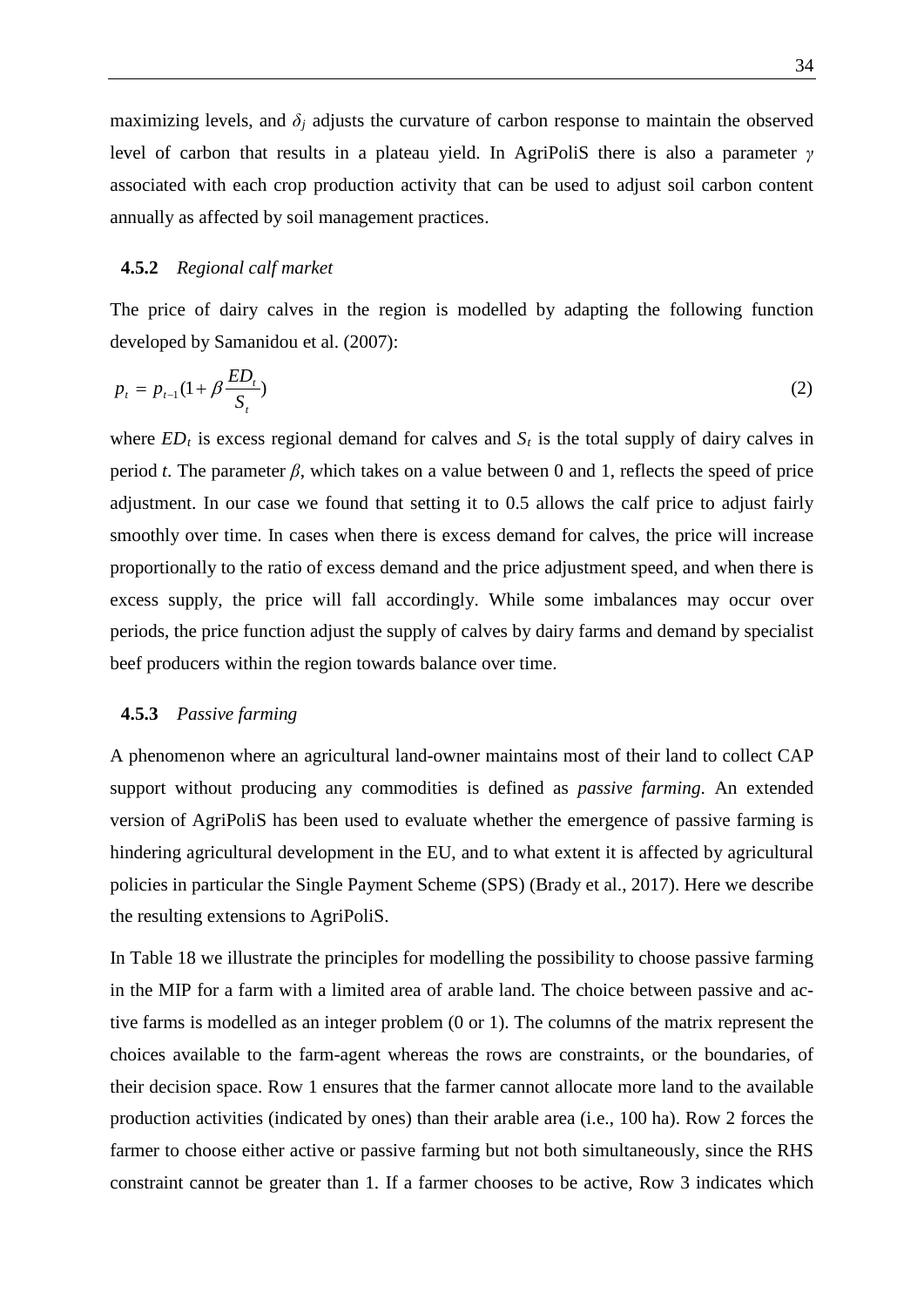production activities (by ones) are considered as relevant for active farming. A large negative value (i.e.,  $-\infty$ ) ensures that the active farming activities are not restricted and are optimally allocated given the area constraint in Row 1. Note also that active farm-agents are permitted to manage some of their land as fallow if they find it optimal, which is activity "Fallow land active", whereas a passive farm can only manage their arable area as fallow, which is ensured by Row 4. Whether a farmer chooses passive farming or not will depend on its profitability, i.e., revenues and costs compared to active farming which are not shown here, but are attached to each cropping activity column (e.g., values of CAP direct payment).

We modelled this extension only in GMB since the presence of passive farms is significant there (AgriFood Economics Centre, 2015) which is reflected through the typical farm type "passive" in [Table 9.](#page-17-0)

|                        | <b>Production</b><br>activity I | <b>Production Production</b><br>activity II | activity III | <b>Fallow</b><br>land<br>active | <b>Fallow</b><br>land<br>passive | Farm<br>type<br>active | Farm<br>type<br>passive |        | <b>RHS</b> |
|------------------------|---------------------------------|---------------------------------------------|--------------|---------------------------------|----------------------------------|------------------------|-------------------------|--------|------------|
|                        | Cont.                           | Cont.                                       | Cont.        | Cont.                           | Cont.                            | Int.                   | Int.                    |        |            |
| Arable land (ha)       |                                 |                                             |              |                                 |                                  |                        |                         |        | $\leq$ 100 |
| Farm type choice       |                                 |                                             |              |                                 |                                  |                        |                         | $\leq$ |            |
| <b>Active farming</b>  |                                 |                                             |              |                                 |                                  | $-\infty$              |                         | $\leq$ | $\bigcirc$ |
| <b>Passive farming</b> |                                 |                                             |              |                                 |                                  |                        | $-\infty$               | <=     | $\theta$   |

<span id="page-36-1"></span>**Table 18.** Modelling passive farming in MIP tableau

Note: Instead of -∞ use a large value, e.g. 5,000; Cont. = continuous values; Int. = integer values; RHS = right hand side constraints.

#### <span id="page-36-0"></span>**4.5.4** *Ecological Focus Areas (EFA)*

AgriPoliS is extended to enable evaluation of the greening reform which aims to improve agriculture's environmental performance. To cater for the new policy we introduced new production activities to be considered as EFA's such as: cereals or oilseed crops under-sown with grass of some kind, nitrogen fixing crops (protein crops), willow, fallow land and uncultivated field edges on arable land (SJV, 2015).

Undersown crops are sown simultaneously with the main crop and their growth comes after the main crop is harvested. Grasses and grass clover mixes are often chosen as undersown crops. Sowing the crops together allows cost savings (labour, machinery and energy) compared to sowing the grass separately; sowing separately is an alternative that is allowed but the usual practice in Sweden is to sow together with the main crop (Aronsson, 2017). The main crop in the undersown crops has to be sown before November  $1<sup>st</sup>$  (SJV, 2015). The winter coverage of fields enhances soil fertility and prevents nutrient leaching. Note that the area of ley that farms receive environmental payments for reducing nitrogen leaching cannot be counted as EFA.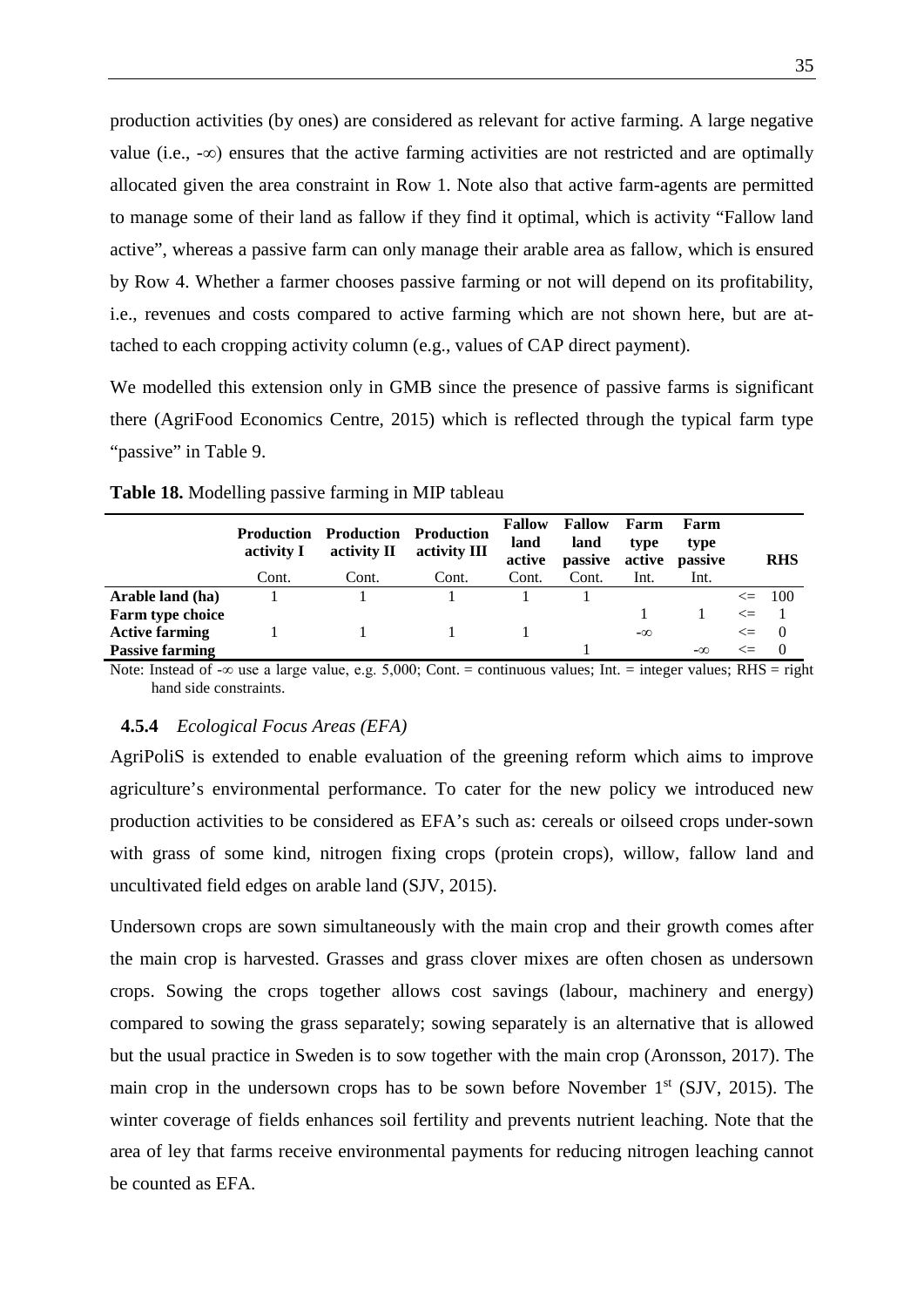An uncultivated field edge on arable land is a strip along the edge of the field where there is no production. To be counted as EFA it should be kept fallow at least until the last harvest of the adjoining crop and at least the period June to July. Both mechanical and chemical weed control are allowed.

[Table 19](#page-39-0) provides an example of how the 5% EFA obligation is modelled for a farm with 100 ha arable land with three non-EFA crop production activities (winter wheat, barley and rape seed) and 30 ha grassland. The payment scheme is set to the expected 2019 level when payments will be equalized across Sweden (around 1,758 SEK/ha) of which 30% (527 SEK/ha) is contingent on adopting greening measures and the remaining (1,231 SEK/ha) as a basic payment.

Rows and columns "greening\_yes>15ha" and "greening no<15ha" capture the EU exemption from EFA obligations for farms smaller than 15 ha arable land. The next three rows implement the exemption for farms with more than 75% grassland and fodder crops (i.e., rows "greening\_yes<75% GL" and "greening no>75% GL") and a remaining arable area less than 30 ha (row "greening\_yes>30ha AL"). Similar to passive farming, the EFA exemptions for arable land and grassland are modelled as integer problems (either 1 or 0) indicated by the rows "greening no<15ha" and "greening no>75% GL".

The rows "undersown in fall/spring" indicates which crops are considered as the main crop that is undersown with grass. Since these two activities only provide an indication of how much acreage is undersown and take up the same area as the main crop, they do not reduce the area available for production, i.e., excluded from "arable land" row, greening exemption row "greening\_yes>15ha" or are allocated any basic or greening support. All conditions are indirectly captured and satisfied by the main crop.

The row "EFA requirement" is used to model the distribution of EFA as a proportion of the crop production activities as well as to weight the different EFA-options that are possible according to the Swedish Board of Agriculture (SJV, 2015). The weights are defined depending on how much each EFA is believed to enhance biodiversity (Matthews, 2015). Fallow land, especially if managed for biodiversity enhancement, is valued the most. Hence, if the "greening\_yes>15ha" and "greening\_yes<75% GL" rows indicate that the farm must provide EFAs then 5% (0.05) of each ha winter wheat, barley or rapeseed, should be allocated as fallow (0.95). The other EFA activities are weighted relative to fallow land. For example, 1 ha of protein crops or willow/catch crops is counted as 0.7 ha or 0.3 ha EFA respectively.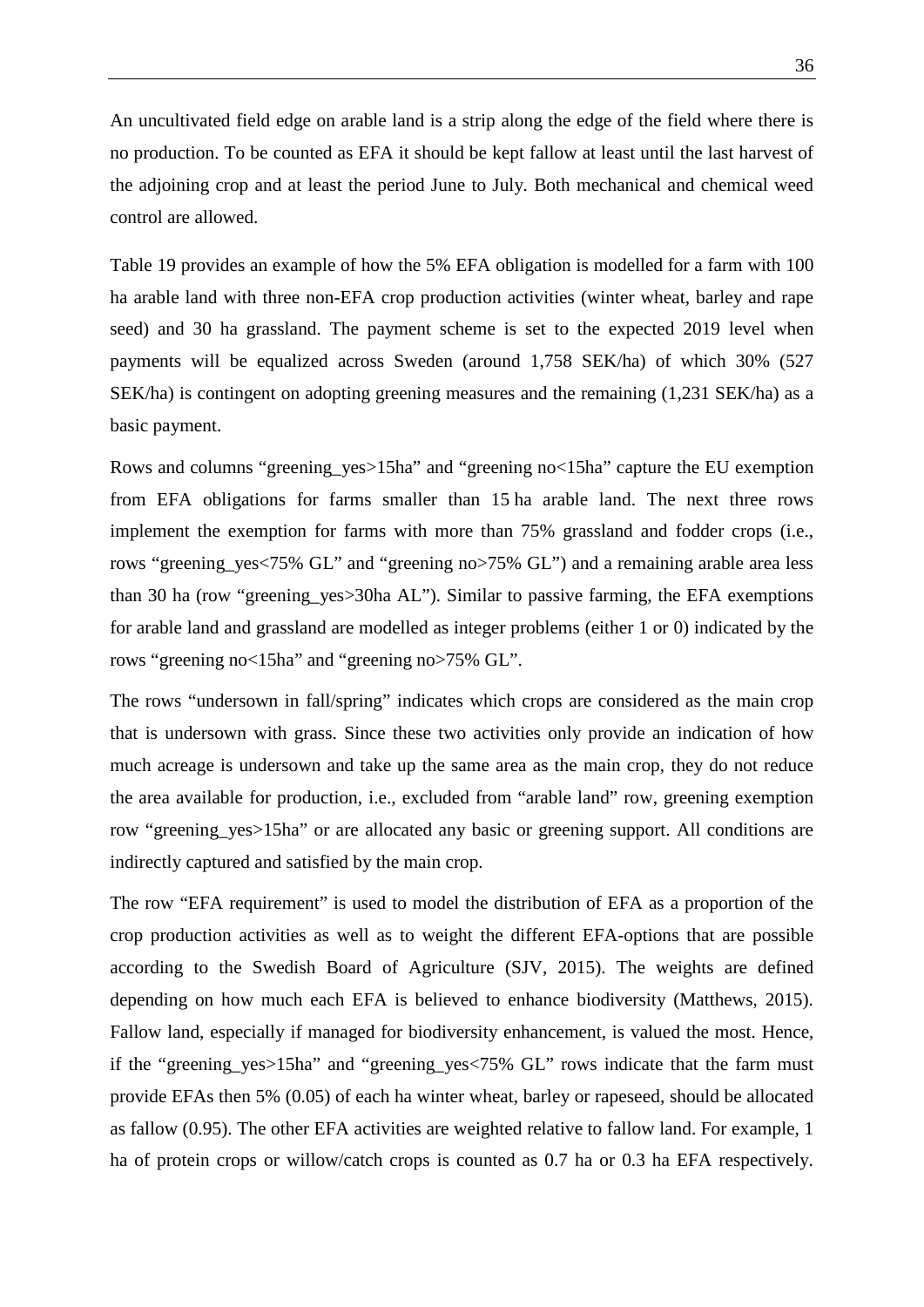Field margins are counted differently compared to the others, *i.e.*, a 1 m long margin is counted as 9 m<sup>2</sup> EFA, but must be at least 1 m but no more than 20 m wide (SJV, 2015). Therefore, in [Table 19](#page-39-0) a farm with 100 ha arable land will be able to meet the 5% EFA requirement, through having either 5 ha fallow land, 7.14 ha (5/0.7) protein plants, 16.7 ha (5/0.3) main crop undersown with grasses or planted willow, or 0.55 ha (5/9) field margins that are assumed to be 1m wide.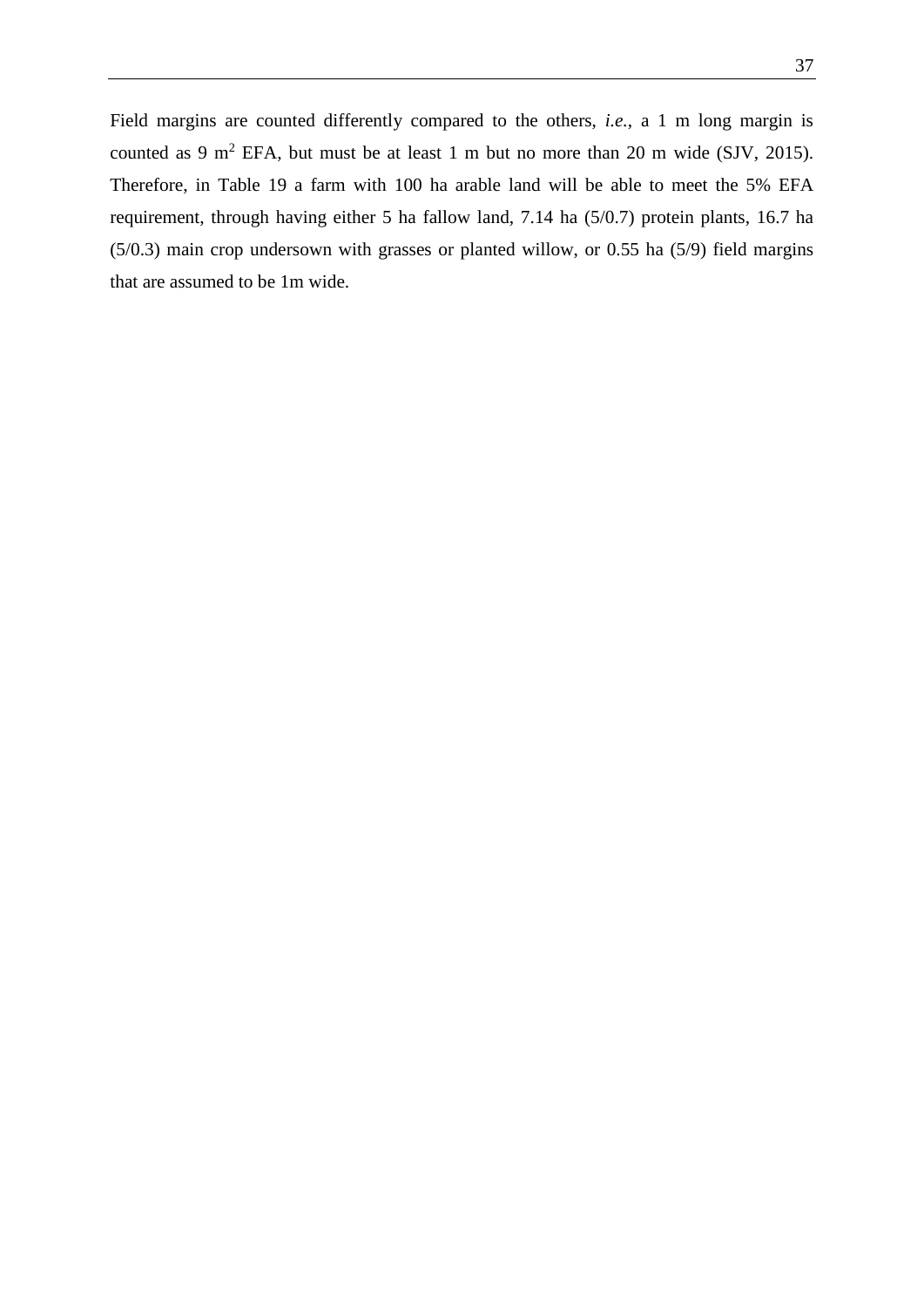|                                 | wheat<br>Winter | Barley    | seed<br>Rape | Le<br>pastur<br>Semi-nat. | crops<br>Protein | allow land<br>œ | Willow   | Undersown in fall | spring<br>.트<br>Undersown | margins<br>Field | payment<br>asic<br>≃ | Greening payment | Greening yes>15ha | reening no<15ha<br>ڻ | 5<br>yes<75%<br>reening<br>ڻ | <b>GL</b><br>Greening no>75% |              |                  |
|---------------------------------|-----------------|-----------|--------------|---------------------------|------------------|-----------------|----------|-------------------|---------------------------|------------------|----------------------|------------------|-------------------|----------------------|------------------------------|------------------------------|--------------|------------------|
|                                 | Cont.           | Cont.     | Cont.        | Cont.                     | Cont.            | Cont.           | Cont.    | Cont.             | Cont.                     | Cont.            | Cont.                | Cont.            | Int.              | Int.                 | Int.                         | Int.                         |              | <b>RHS</b>       |
| Arable land (AL)                |                 |           |              |                           |                  |                 |          |                   |                           |                  |                      |                  |                   |                      |                              |                              | $\Leftarrow$ | 100              |
| Semi-nat. pasture (GL)          |                 |           |              |                           |                  |                 |          |                   |                           |                  |                      |                  |                   |                      |                              |                              | $\leq$       | 30               |
| <b>Basic payment</b>            | $-1,231$        | $-1, 231$ | $-1,231$     | $-1,231$                  | $-1,231$         | $-1,231$        | $-1,231$ |                   |                           |                  |                      |                  |                   |                      |                              |                              | $\Leftarrow$ | $\mathbf{0}$     |
| <b>Greening payment</b>         | $-527$          | $-527$    | $-527$       | $-527$                    | $-527$           | $-527$          | $-527$   |                   |                           |                  |                      |                  |                   |                      |                              |                              | $\leq$       | $\mathbf{0}$     |
| Greening_yes>15ha               |                 |           |              |                           |                  |                 |          |                   |                           |                  |                      |                  | $-\infty$         |                      |                              |                              | $\leq$       | 15               |
| Greening_no<15ha                |                 |           |              |                           |                  |                 |          |                   |                           |                  |                      |                  |                   |                      |                              |                              | $\leq$       | $\mathbf{1}$     |
| Greening_yes<75% GL             | 0.75            | 0.75      | 0.75         | $-0.25$                   | 0.75             | 0.75            | 0.75     |                   |                           | 0.75             |                      |                  |                   |                      | $-\infty$                    |                              | $\leq$       | $\mathbf{0}$     |
| Greening_no>75% GL              |                 |           |              |                           |                  |                 |          |                   |                           |                  |                      |                  |                   |                      |                              |                              | $\leq$       | 1                |
| Greening_yes>30ha AL            |                 |           |              |                           |                  |                 |          |                   |                           |                  |                      |                  |                   |                      | $-\infty$                    | $-30$                        | $\leq$       | $\overline{0}$   |
| <b>Undersown</b> in fall        | $-1$            |           | $-1$         |                           |                  |                 |          |                   |                           |                  |                      |                  |                   |                      |                              |                              | $\leq$       | $\mathbf{0}$     |
| <b>Undersown in spring</b>      |                 | $-1$      |              |                           |                  |                 |          |                   |                           |                  |                      |                  |                   |                      |                              |                              | $\leq$       | $\boldsymbol{0}$ |
| $EFA$ requirement <sup>1)</sup> | 0.05            | 0.05      | 0.05         |                           | $-0.7$           | $-0.95$         | $-0.3$   | $-0.3$            | $-0.3$                    | $-9$             |                      |                  |                   | $-\infty$            |                              | $-\infty$                    | $\leq$       | $\overline{0}$   |
| Max. area field margin          | $-0.04$         | $-0.04$   | $-0.04$      |                           | $-0.04$          |                 |          |                   |                           | 0.96             |                      |                  |                   |                      |                              |                              | $\leq$       | $\overline{0}$   |
| <b>EFAs activity level (ha)</b> |                 |           |              |                           | 7.14             | 5               | 16.7     | 16.7              | 16.7                      | 0.55             |                      |                  |                   |                      |                              |                              |              |                  |

**Table 19.** Implementation of EFA in MIP tableau

<span id="page-39-0"></span>Note: 1) The weighting factors are set relative to fallow land. Thus, 1 ha protein crops and catch crop or willow are considered as 0.7 ha and 0.3 ha fallow land, respectively. Field margins are considered to be 1 m wide even though they might be wider in practice (SJV, 2015) and the resulting area is multiplied by 9 to obtain the EFA equivalent area.

Instead of -∞ use a large value, e.g. 5,000; Cont. = continuous values; Int. = integer values; RHS = right hand side constraints.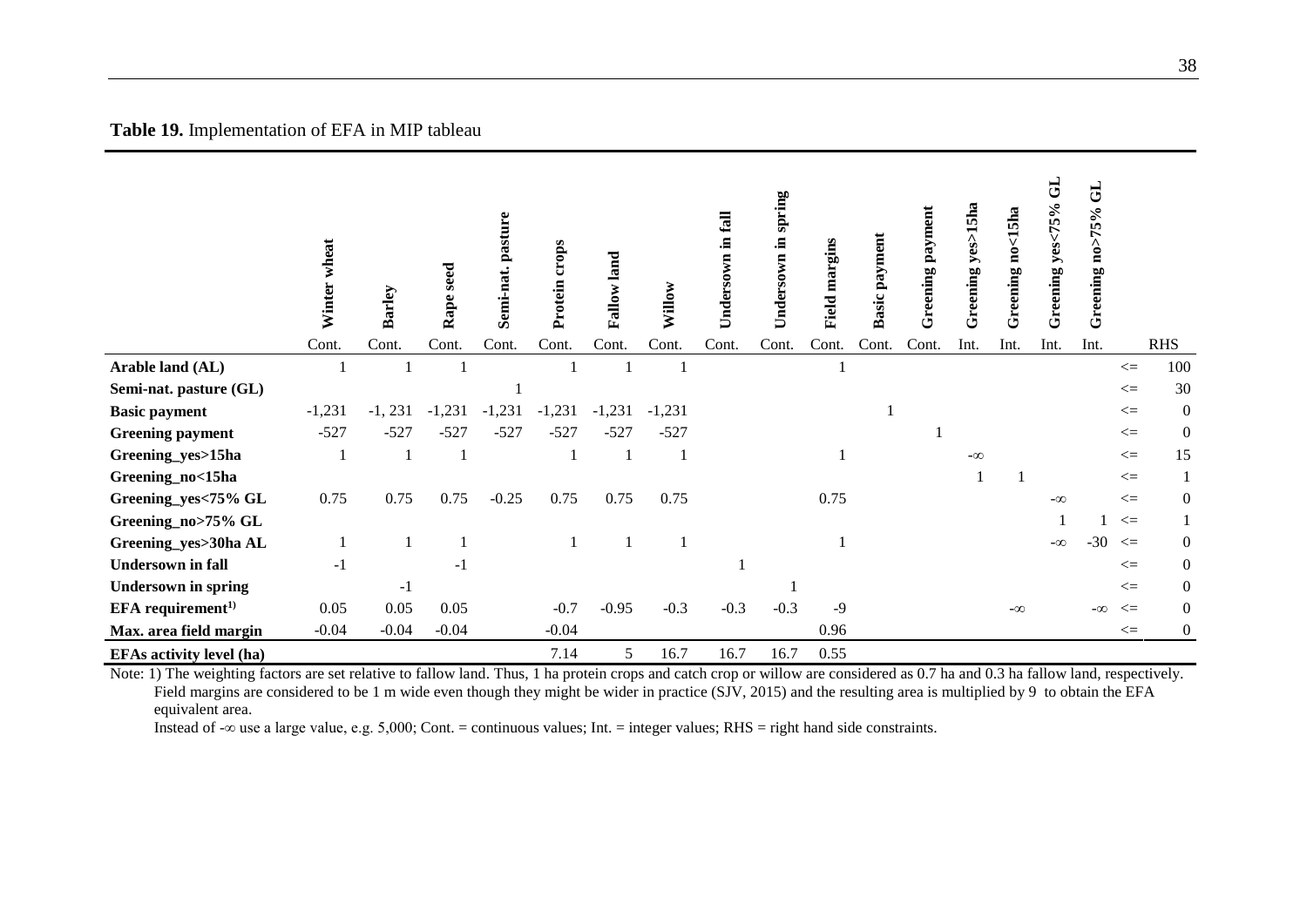Note that the modelling of field margins has required some additional assumptions since the width is not definite and the potential length depends on field characteristics (i.e., size and shape). If the parcel is assumed to be square, 1 ha can have a 400 m long field margin (row "Max. area field margin") if each side has a 1 m wide strip this counts as 9  $m<sup>2</sup>$  towards the EFA obligation. Hence, a 400 m long strip counts as  $3600 \text{ m}^2$  or 0.36 ha EFA thanks to the weighting factor. Also note that farmers can choose a mix of different EFA types to achieve the obligation depending on what is optimal.

[Table 20](#page-40-0) displays the economic data used to represent the EFAs. We already introduced details of two EFA measures (fallow land and protein crops) in section [4.1.](#page-25-0) These two production activities already exist, thus from 2015 they were simply assigned weighting factors and can now be considered part of a farm's EFA area (row "Greening yes>15ha" in [Table 19\)](#page-39-0). Since there is not yet economic data available on costs of having a field margin, we assumed that the costs are similar to fallow land. We assume these are somewhat more costly than fallow land due to their smaller contiguous area which makes mechanical and chemical weed control more costly. Protein crops, willow and uncultivated field margins can be allocated to both high and low productive arable land types. Thus, similar to protein crops where we selected two distinctive crops to reflect the soil heterogeneity [\(Table 14\)](#page-27-0), we applied the same approach for willow where we define two separate activities for willow production depending on soil fertility and consequently expected yield. Hence, willow that is cut every fifth year, yields 23 tons wood for energy and is grown on high productive land. On the contrary, willow that is grown on low productive land yields 16 tons/ha. Since field margins are not used in production there is no need to define separate activities based on soil type and hence use the same economic data. The major cost for this EFA type, like fallow, is the opportunity cost of lost production which is indirectly captured in the optimization.

|        | <b>EFA</b> specific inputs | Price    | Willow | Willow | Undersown | Undersown      | Field   |
|--------|----------------------------|----------|--------|--------|-----------|----------------|---------|
|        |                            | SEK/unit | high   | low    | in fall   | in spring      | margins |
|        | Nitrogen (kg/ha)           | 10.51    | 747    |        |           |                |         |
|        | Phosphate (kg/ha)          | 19.49    | 724    |        |           |                |         |
|        | Potassium (kg/ha)          | 10.26    | 424    |        |           |                |         |
| osts   | Pesticide (dose/ha)        | 674      |        | 0.33   |           |                | 0.4     |
|        | Energy fixed (liter/ha)    | 9.80     | 11.8   | 33.2   | 13.6      | 13.6           | 26      |
|        | Labour $(h/ha)$            | 192      | 1.85   | 1.16   | 2.5       | $\mathfrak{D}$ | 2.4     |
|        | Machinery (unit/ha)        |          | 0.16   | 0.10   | 0.12      | 0.1            | 0.2     |
|        | Other costs (SEK/ha)       |          | 5,504  | 5,050  | 720       | 547            | 226     |
| Income | Yield (kg)                 | 0.465    | 23,000 | 16,000 |           |                |         |

<span id="page-40-0"></span>**Table 20.** Economic data for additional EFA types

Source: Agriwise (2015).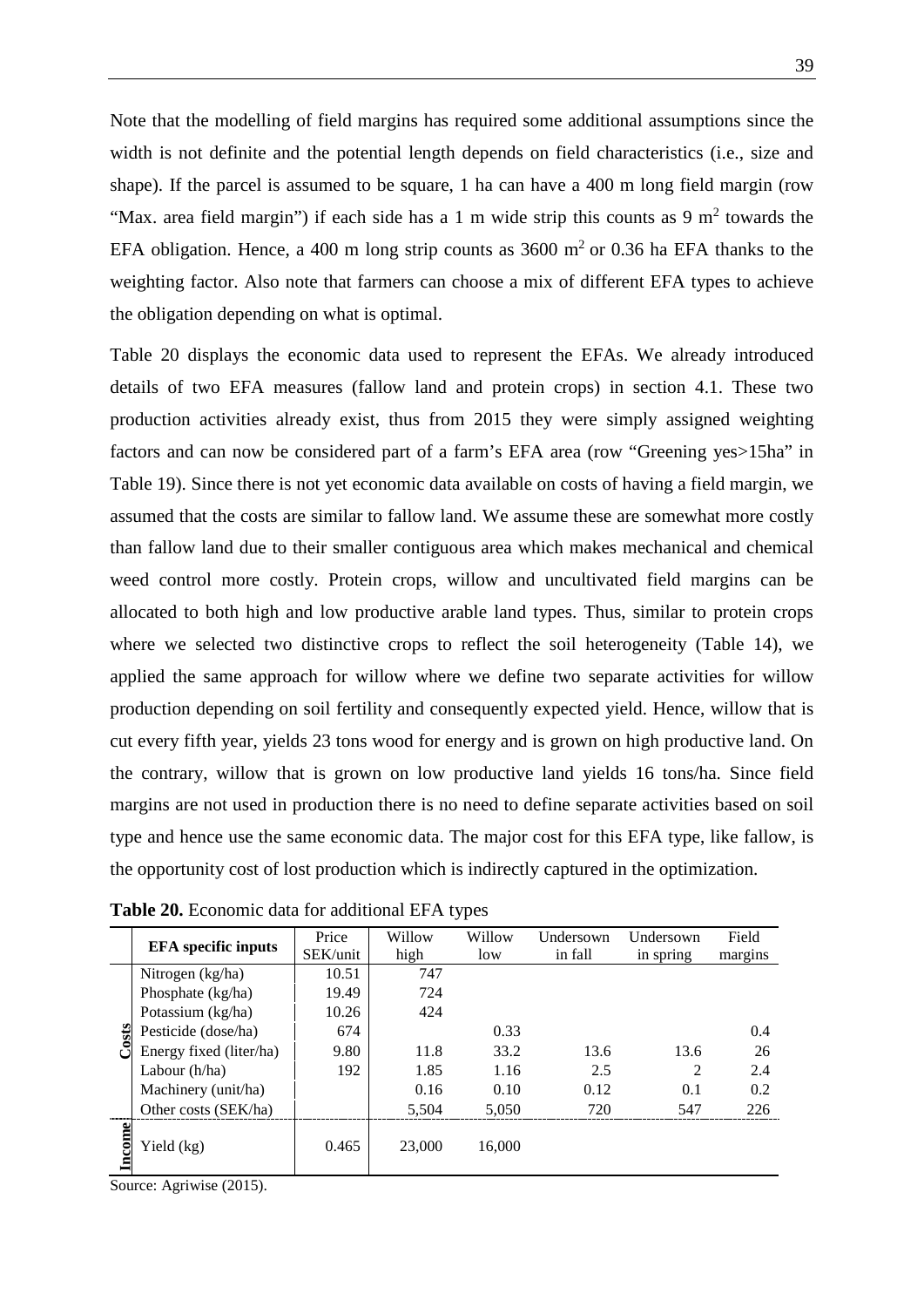We assume that farm-agents are free to place their selected EFA types where they like on the farm as in reality. Depending on the environmental benefits we analyse with AgriPoliS, in some cases it might be important to consider fallowing land within a particular rotation rather than assuming it is land taken permanently out of production. For example, for biodiversity having rotational fallow land might be more beneficial (nesting habitat, winter food for seed eating birds) where as permanent fallow land is more beneficial for carbon sequestration, reducing nitrogen leaching, reducing sediment runoff, etc. (Hart, 2015). This is an assumption that can be changed depending on the circumstances of a particular simulation.

#### <span id="page-41-0"></span>**4.5.5** *Young farmer support*

Besides modelling the new greening measures, another feature of the 2015 CAP reform which we included in the model is the special support for young farmers. The reform hopes in this way to support rejuvenation of the agricultural sector by complementing the existing start-up support to newly established young farmers from the Rural Development Programme (Pillar II). As a result farmers who are 40 years old or younger in the year of application, can be given an additional payment of 55-60  $\epsilon$  per ha for a maximum of 90 ha over 5 years (SJV, 2016; Ds, 2014). Support for young farmers is set in Euros but it is paid in SEK depending on the exchange rate, here we assume 9.15 SEK/ $\in$  (SJV, 2016). Since Sweden chose the maximum payable amount we set the support to 60  $\oplus$ ha or 549 SEK/ha, meaning that young farmers can receive a maximum of 49,410 SEK per year over the allowable 5 year period, which is the constraint row "time span" in [Table 21.](#page-42-1) AgriPoliS allocates farm-agents' ages randomly between 25-65 years on initialization. Thus row "farmer age" indicates if the farmer is younger than 40 and eligible to apply for young farmer support. Similar to the passive farming tableau, young farmers' support is modelled as an integer constraint ("payment condition" row). This row controls if a farmer is categorized as an older and hence ineligible farmer or is eligible for the young-farmer payment which then is limited by the maximum allowable support that is paid per ha for each production activity.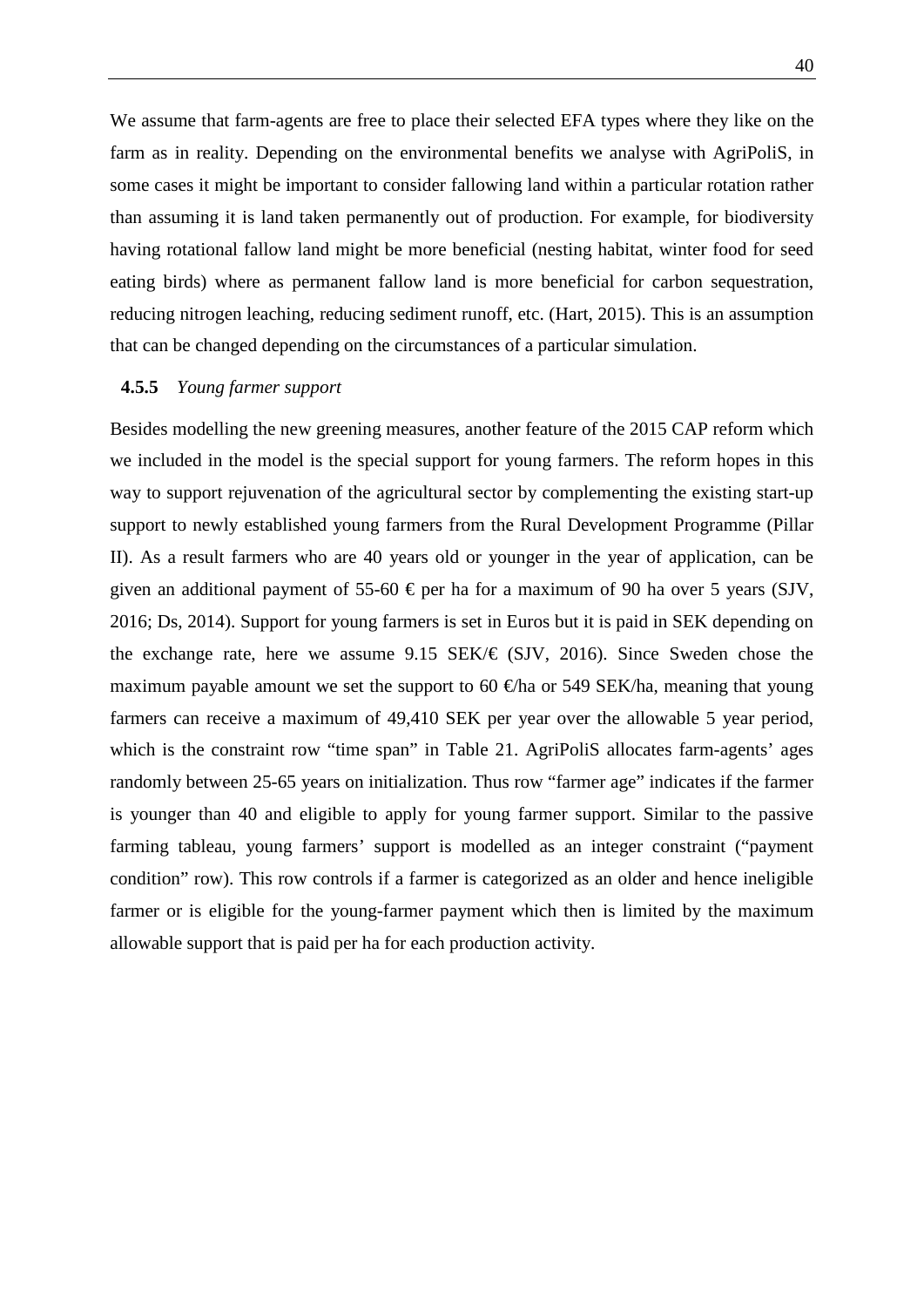<span id="page-42-1"></span>

|  | <b>Table 21.</b> Young farmer support, simplified MIP tableau |
|--|---------------------------------------------------------------|
|--|---------------------------------------------------------------|

|                          | åĆ<br>Production<br>⊨<br>tivity | ೩<br>Production<br>tivity | ä<br>Production<br>目<br>tivity | ដ<br><b>Young farm</b><br>payment | Maximun<br>payment | farm<br><b>Older</b> | farmer<br>Young |        |            |
|--------------------------|---------------------------------|---------------------------|--------------------------------|-----------------------------------|--------------------|----------------------|-----------------|--------|------------|
|                          |                                 |                           |                                |                                   |                    |                      |                 |        | <b>RHS</b> |
|                          | Cont.                           | Cont.                     | Cont.                          | Cont.                             | Int.               | Int.                 | Int.            |        |            |
| <b>Maximum</b> payment   |                                 |                           |                                |                                   | $-49,410$          |                      |                 | $\leq$ | 0          |
| Payment/ha               | $-549$                          | $-549$                    | $-549$                         |                                   |                    |                      |                 | $\leq$ | 0          |
| Farmer age (FA)          |                                 |                           |                                |                                   |                    | $-20$                | $-1$            | $\leq$ | (FA)       |
| <b>Payment condition</b> |                                 |                           |                                |                                   |                    |                      |                 | $\leq$ |            |
| Time span                |                                 |                           |                                |                                   |                    |                      |                 | $\leq$ |            |

Note: Cont. = continuous values; Int. = integer values; RHS = right hand side constraints.

### <span id="page-42-0"></span>**4.6 Policy framework**

Since both regions are calibrated to years before the new CAP the baseline scenario policy framework in the model is divided in two parts: old CAP until 2014 and new CAP 2015-2020.

The old CAP is related to the *Mid Term Review* (MTR) reform when decoupling of support was introduced in 2005. As a result of this reform the majority of direct support that was linked to production was converted into a single (decoupled) payment, the SPS which farmers receive per ha of land independent of the production of food. Up until 2014 a farm's SPS payment comprised a regionalised basic payment and potentially a farm specific payment or top-up based on the farms previous livestock payments. Additionally Cross-Compliance was introduced, which linked eligibility for payments to following regulations concerning use of plant protection and environmental care, as well as human and animal health. These regulations or Statutory Management Requirements must be followed by the farmer in order to obtain the full SPS payment. Further farmers are required to maintain their agricultural land in Good Agricultural and Environmental Condition (GAEC) if it is not used in production to be eligible for payments. For example, pastures must be grazed by animals each year while arable land can be managed mechanically with mowers to keep the vegetation down. Consequently, instead of focusing on production support, the CAP now aims to more directly support farmers' incomes through decoupled SPS payments and guarantee minimum environmental quality.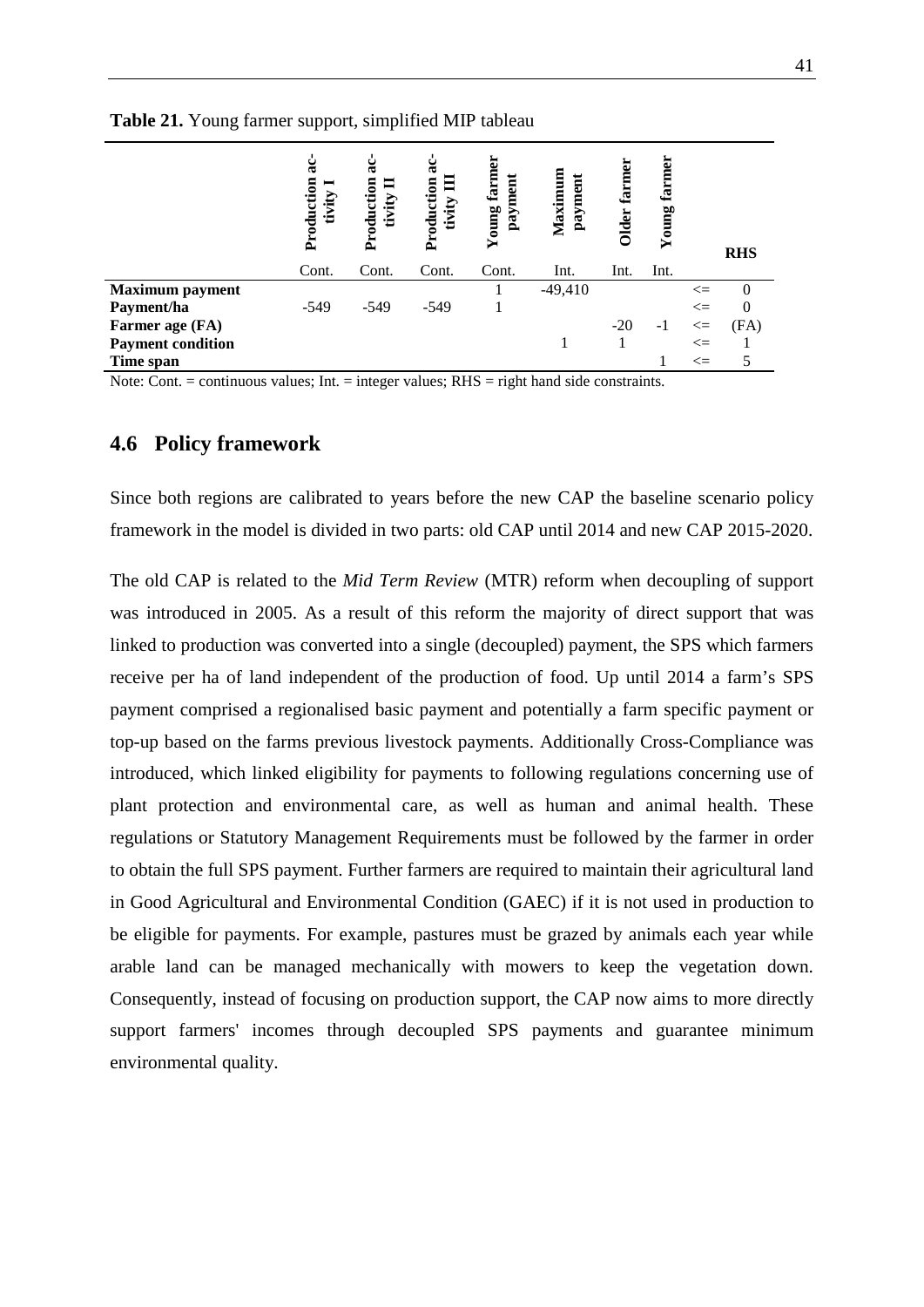The second period of the policy framework from 2015 and onwards (or the future), is related to the "greening" reform", which entails national convergence or equalization of payments, introduction of a coupled cattle payment and greater focus on the environment via greening measures.

Sweden has chosen to equalize farm subsidies within the country and fully exploit the possibility of special animal premiums (13% of the country's payment budget). As consequence of equalization, which will be phased in over the period 2015-19, all farms will receive the same payment per hectare of arable and pasture land after the four-year phase-in (€193 or 1,527 SEK per ha in 2019) and for cattle over one year old a payment of €91 (800 SEK) per year [\(Table 22\)](#page-43-0). According to the Swedish Government (Ds, 2014), the cattle payment is a transitional measure to alleviate the negative effects of equalization on the dairy and beef sectors.

After being equalized the payments are divided into a basic and a greening payment. As stated 30% of the SPS payment is conditional on farms fulfilling the EFA obligation. Thus, the payments are modelled as detailed in [Table 22.](#page-43-0)

| Year    | <b>GMB</b> basic<br>payment<br>(SEK/ha) | <b>GSS</b> basic<br>payment<br>(SEK/ha) | Greening<br>payment<br>(SEK/ha) | <b>Cattle</b><br>payment<br>(SEK/head) | Young farmer pay-<br>ment<br>(SEK/ha) |
|---------|-----------------------------------------|-----------------------------------------|---------------------------------|----------------------------------------|---------------------------------------|
| 2008    | 1,827                                   | 3,000                                   |                                 | 942/1,327**                            |                                       |
| 2009    | 1,827                                   | 3,000                                   |                                 | 942/1,327                              |                                       |
| 2010    | 1,827                                   | 3,000                                   |                                 | 942/1,327                              |                                       |
| 2011    | 1,827                                   | 3,000                                   |                                 | 942/1,327                              |                                       |
| 2012    | 1,827                                   | 3,000                                   |                                 |                                        |                                       |
| 2013    | 1,827                                   | 3,000                                   |                                 |                                        |                                       |
| $*2014$ | 1,717                                   | 2,820                                   |                                 |                                        |                                       |
| 2015    | 1,198                                   | 1,198                                   | 527                             | 800                                    | 549                                   |
| 2016    | 1,206                                   | 1,206                                   | 527                             | 800                                    | 549                                   |
| 2017    | 1,214                                   | 1,214                                   | 527                             | 800                                    | 549                                   |
| 2018    | 1,222                                   | 1,222                                   | 527                             | 800                                    | 549                                   |
| 2019    | 1,231                                   | 1,231                                   | 527                             | 800                                    | 549                                   |

<span id="page-43-0"></span>**Table 22.** CAP direct payments in the different regions

Note: \*New payment level after completion of modulation of 6% of the support to Pillar 2. \*\* 942 SEK is coupled payment to bullock from dairy cow whereas 1,327 SEK is coupled payment to beef cattle and bull from suckler cow.

Source: Ds (2014).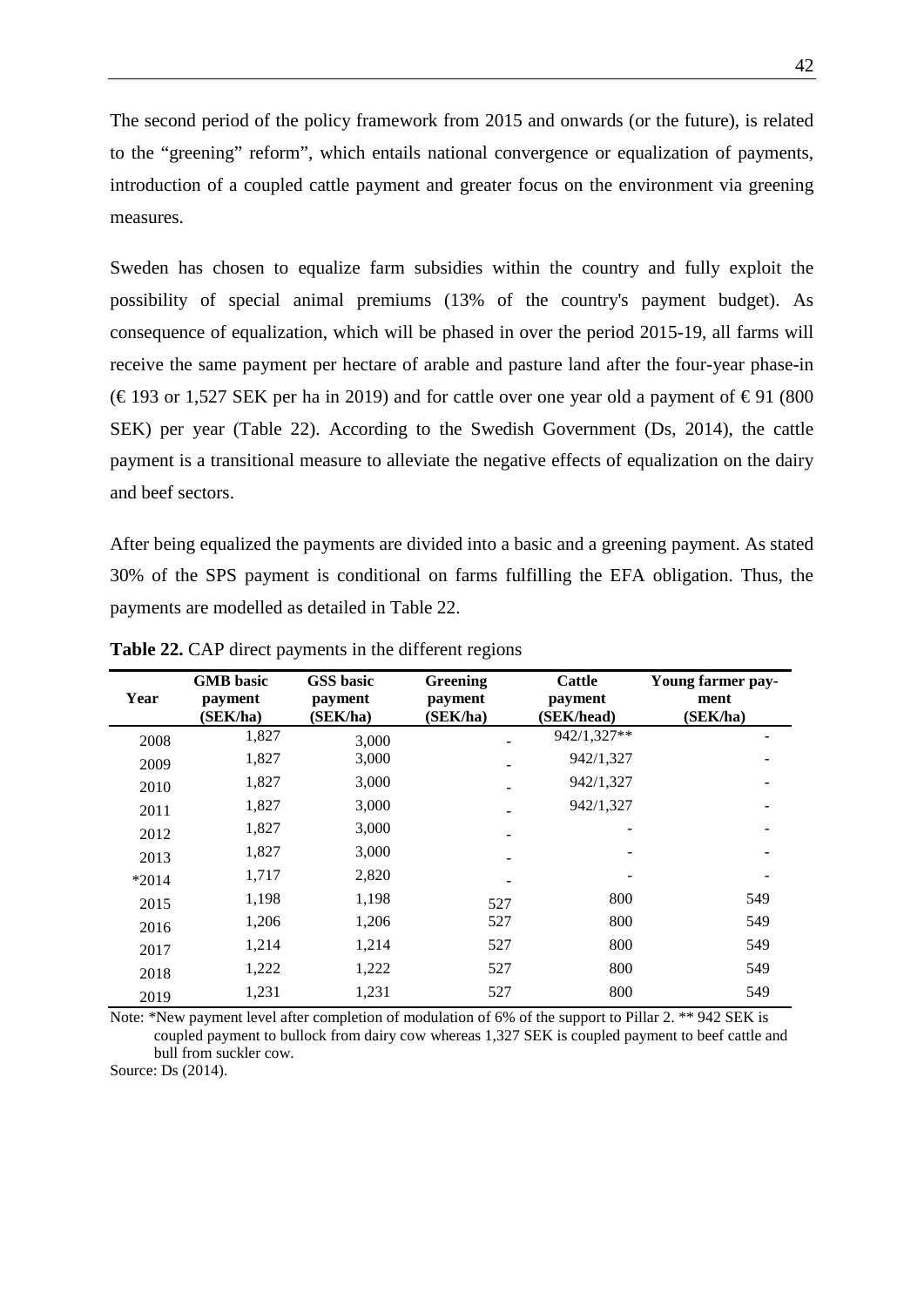### <span id="page-44-0"></span>**5 Validation of dynamic simulation results**

Validating the dynamic simulation results is less straightforward than validating the representation of the region as done above (Section 3.2). To begin with, the purpose of the AgriPoliS model—and prescriptive policy analysis in general—is to determine the possible effects of alternative policy options on variables relevant to decision makers, e.g. economic welfare (Nagel, 1999). In other words, our aim is to evaluate the potential or ex ante effects of an anticipated policy change on agricultural structure and landscape variables all other things equal. Accordingly it is not our goal to predict the future with AgriPoliS but to identify the potential impacts of possible policy options, given current socio-economic conditions. In this context simulation experiments have the advantage that one can simulate a situation with and without a policy change and compare the results; such experiments are obviously not plausible in reality. In this way alternative policy options can be tested in policy evaluation models and the results fed to policymakers to provide decision support.

Naturally there will always be uncertainty surrounding the simulated results of the model because of unexpected events, as for example the food price spikes of 2007−08. Such events might indeed outweigh policy effects in the long-run. However foreseeing such events is not the goal of policy modeling. Rather it is to determine the likely implications of a change in the status-quo brought about by a political decision. It is however possible to test the consequences of alternative assumptions about the future in conjunction with a policy change but this is more likely to confound the results, as well as being of secondary, if any importance, to policymakers. For example, if politicians tried to market cuts in the CAP budget today on the pretext that they expected food prices to increase in the future—for reasons unrelated to CAP—they would clearly face a difficult battle. As such our primary goal is to isolate the impacts of the policy change *ceteris paribus*.

Validation of the simulation results can be done in two stages. First, by comparing simulated land use for the baseline policy framework to observed historical trends. Secondly, after the passage of time one can compare simulated results with those revealed by unfolding events. In practice this step implies the possibility for continual model improvement as more data becomes available. Given small changes in socio-economic conditions we would hope to find close agreement between simulated developments in the virtual region and observed developments in reality. On the other hand if significant changes eventuated in socioeconomic conditions since initial model calibration we could not expect close agreement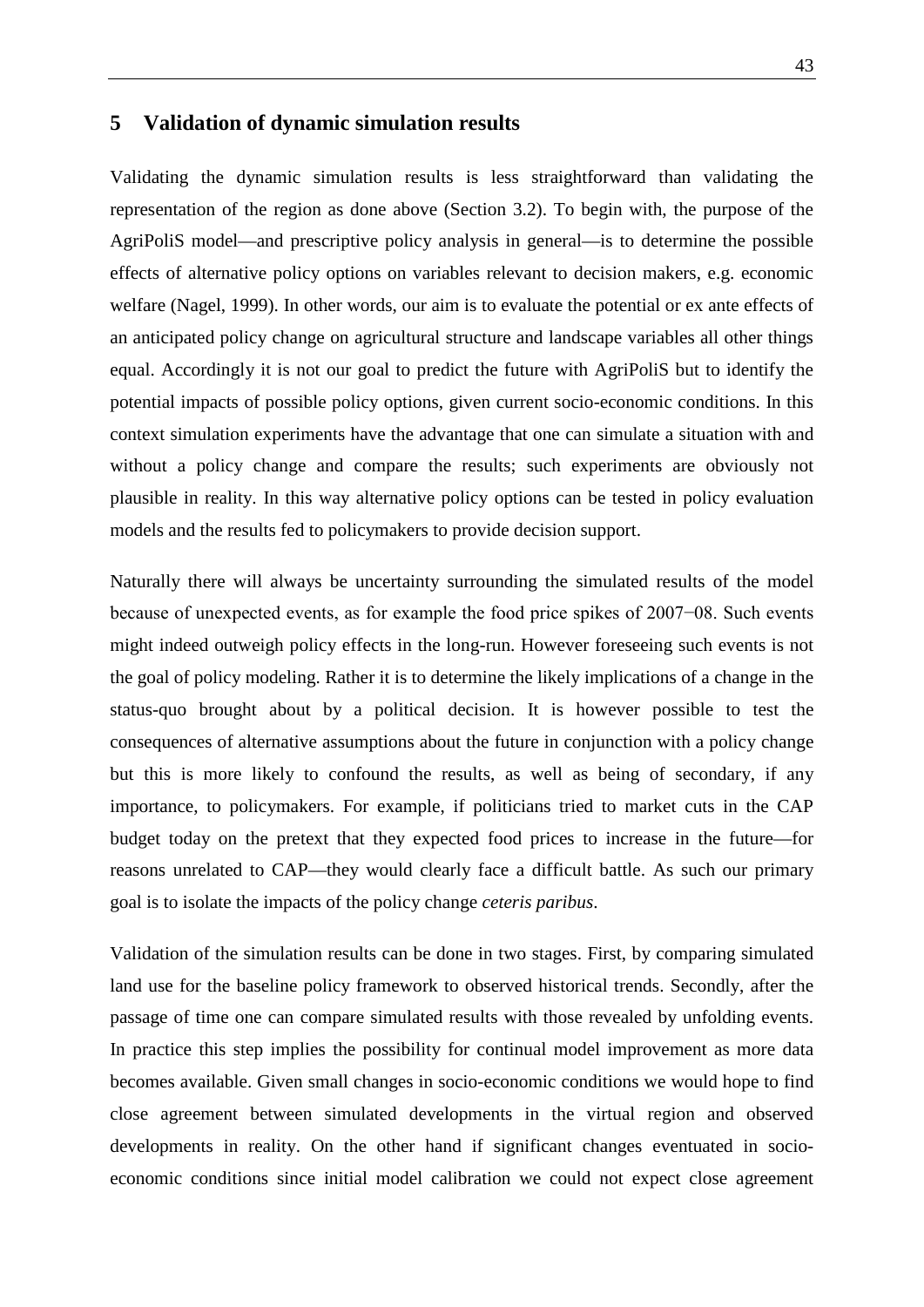between simulated and actual developments. Nonetheless, if the assumptions of the model are subsequently changed to match these changes in conditions we would once again hope to find close agreement between simulated and actual developments.

We have validated the simulations in both ways. In [Table 23](#page-45-0) we compare the proportional decline in farms over the period 2008–14 according to official statistics with the simulated decline in farms under the baseline scenario in AgriPoliS. First note that we exclude small farms  $( $20 \text{ ha}$ )$  from the validation because even though these are large in number they manage a small proportion of the total arable area in both GMB and GSS [\(Table 2](#page-10-0) and [Table](#page-13-2)  [7\)](#page-13-2). These farms are also often quasi-commercial (e.g., hobby farms) and therefore problematic to model with precision because of the greater uncertainty about economic parameters such as owners' opportunity costs of labour and investment costs than commercial farms. This implies that simulated changes in the number of these farms will be very sensitive to specific assumptions. Consequently we exclude small farms in the validation of structural change, so as to obtain a better indicator of the rate of agricultural development as indicated by the rate of change in farms important for production (i.e., commercial farms).. Bearing this in mind it can be seen that the rate of change in commercial farms simulated by AgriPoliS until 2014 is similar to reality [\(Table 23\)](#page-45-0).

|      |       | <b>GSS</b> |           | <b>GMB</b> |       |      |           |      |
|------|-------|------------|-----------|------------|-------|------|-----------|------|
|      | Real  |            | AgriPoliS |            | Real  |      | AgriPoliS |      |
|      | Nr.   | $\%$       | Nr.       | $\%$       | Nr.   | $\%$ | Nr.       | $\%$ |
| 2008 | 2,992 |            | 395       |            |       |      |           |      |
| 2011 | 2,860 | $-4$       | 388       | $-2$       | 3,354 |      | 338       |      |
| 2014 | 2,684 | $-10$      | 372       | - 6        | 3,121 | - 7  | 303       | - 10 |

<span id="page-45-0"></span>**Table 23.** Comparison of real versus simulated declines in farms 2008−14

Source: (Statistics Sweden, 2009, 2012, 2015).

The simulated changes in land use and livestock production also capture very closely the real structural development in the regions, because it is farms larger than 20 ha that are most important for the structure of production. In [Figure 4](#page-47-0) and [Figure 5](#page-48-0) (upper diagrams) it can be seen that the change in the area of arable crops in AgriPoliS has been consistent and following the same trend as in the data for the real regions from Statistics Sweden (SCB), over the evaluation period. For example the area of cereal production in both regions as well as grassland (including semi-natural pasture) in GMB account for the largest proportions in the simulations (similar as [Table 1\)](#page-8-0), and are in line with the real development. Of course, the scale is different between the real data and AgriPoliS but this is because we modelled at the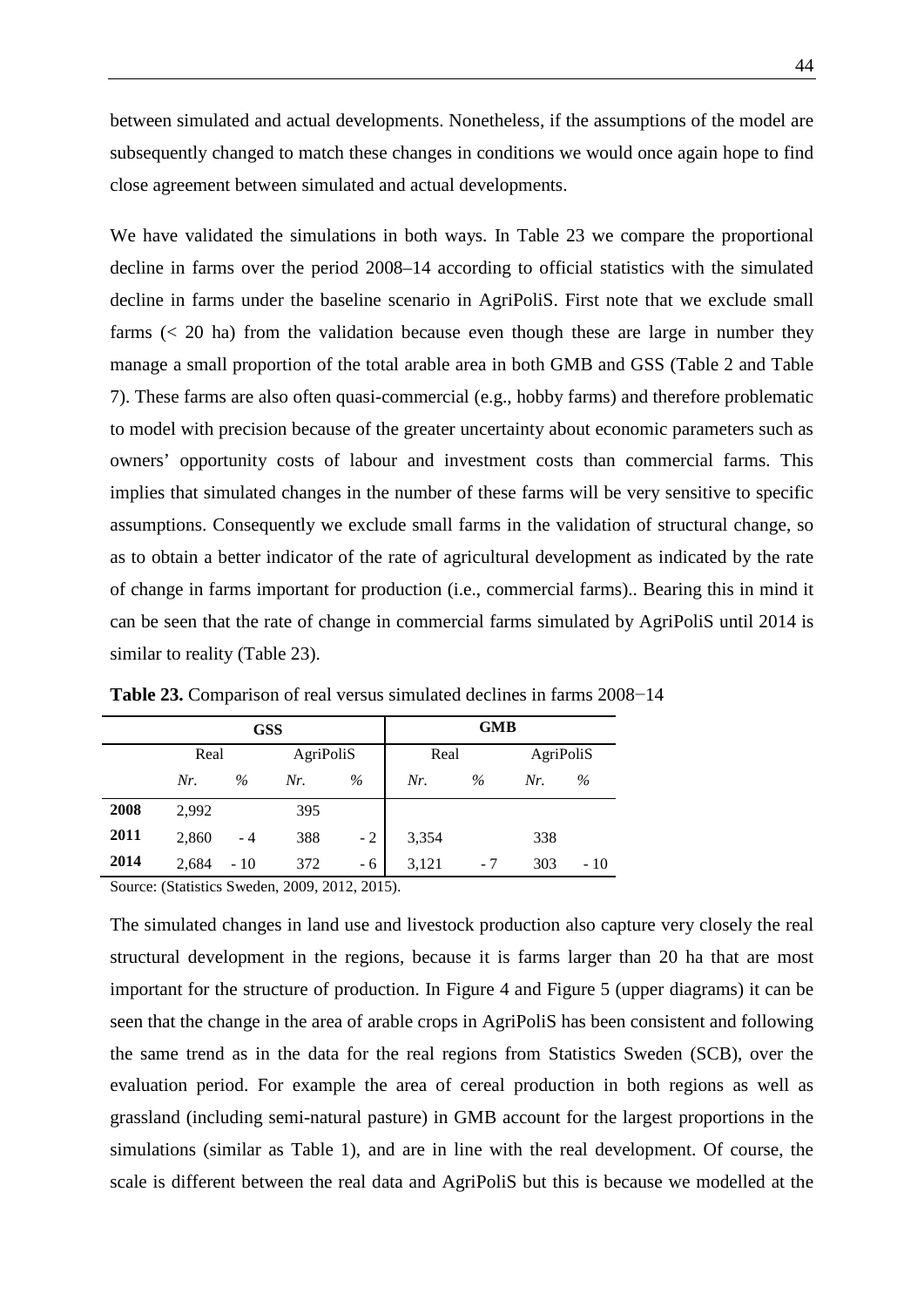subregional level. There is an exception in GMB for fallow land where the simulated area increases faster than the real data. The area of fallow land is though very small relative to the total arable area, thus making it difficult to obtain more exact calibration unless it comes at the cost of other (more important) land use categories and indirectly livestock production.

Regarding the different livestock production activities, the lower diagrams of the figures convey that AgriPoliS also performs well and is able to capture the development visible in the real data. For example granivore production in GSS [\(Table 1\)](#page-8-0) follows the same trend in both the simulated and real data, it is declining.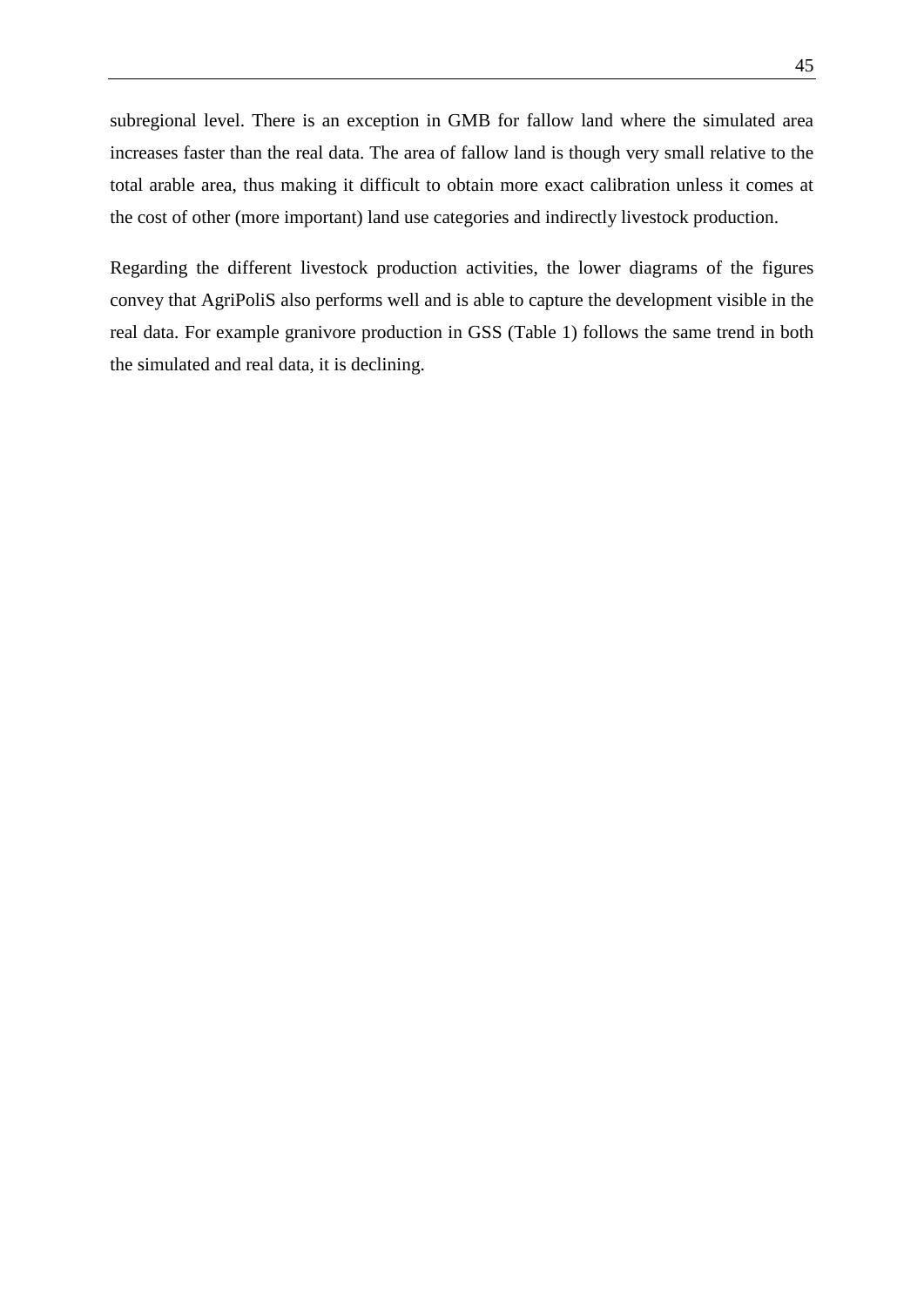

<span id="page-47-0"></span>**Figure 3.** Comparison of real and simulated land use changes (upper diagram) and livestock production (lower diagram) in GMB Source: (Statistics Sweden, 2009, 2012, 2015).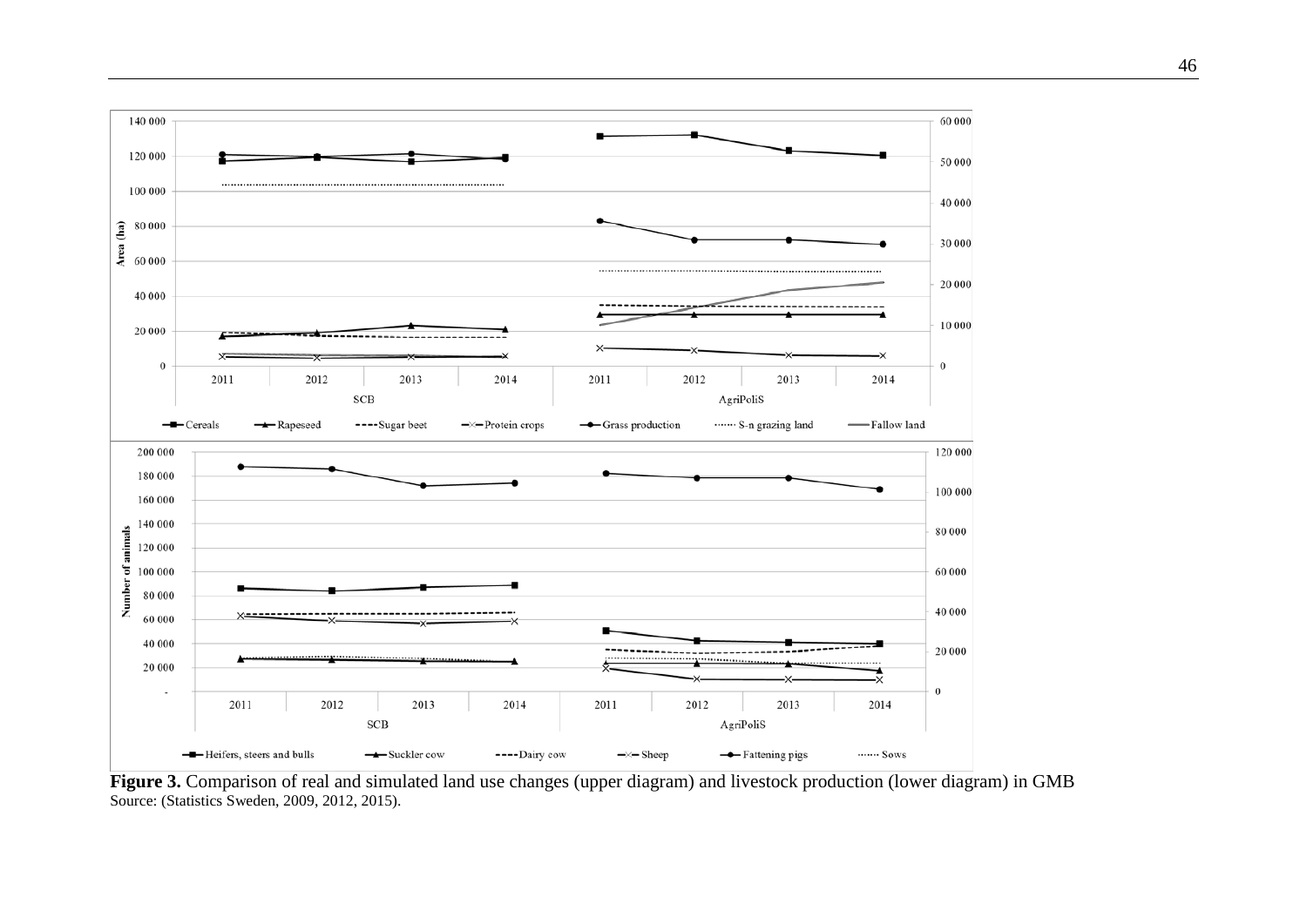

<span id="page-48-0"></span>Figure 4. Comparison of real and simulated land use changes (upper diagram) and livestock production (lower diagram) in GSS Source: (Statistics Sweden, 2009, 2012, 2015).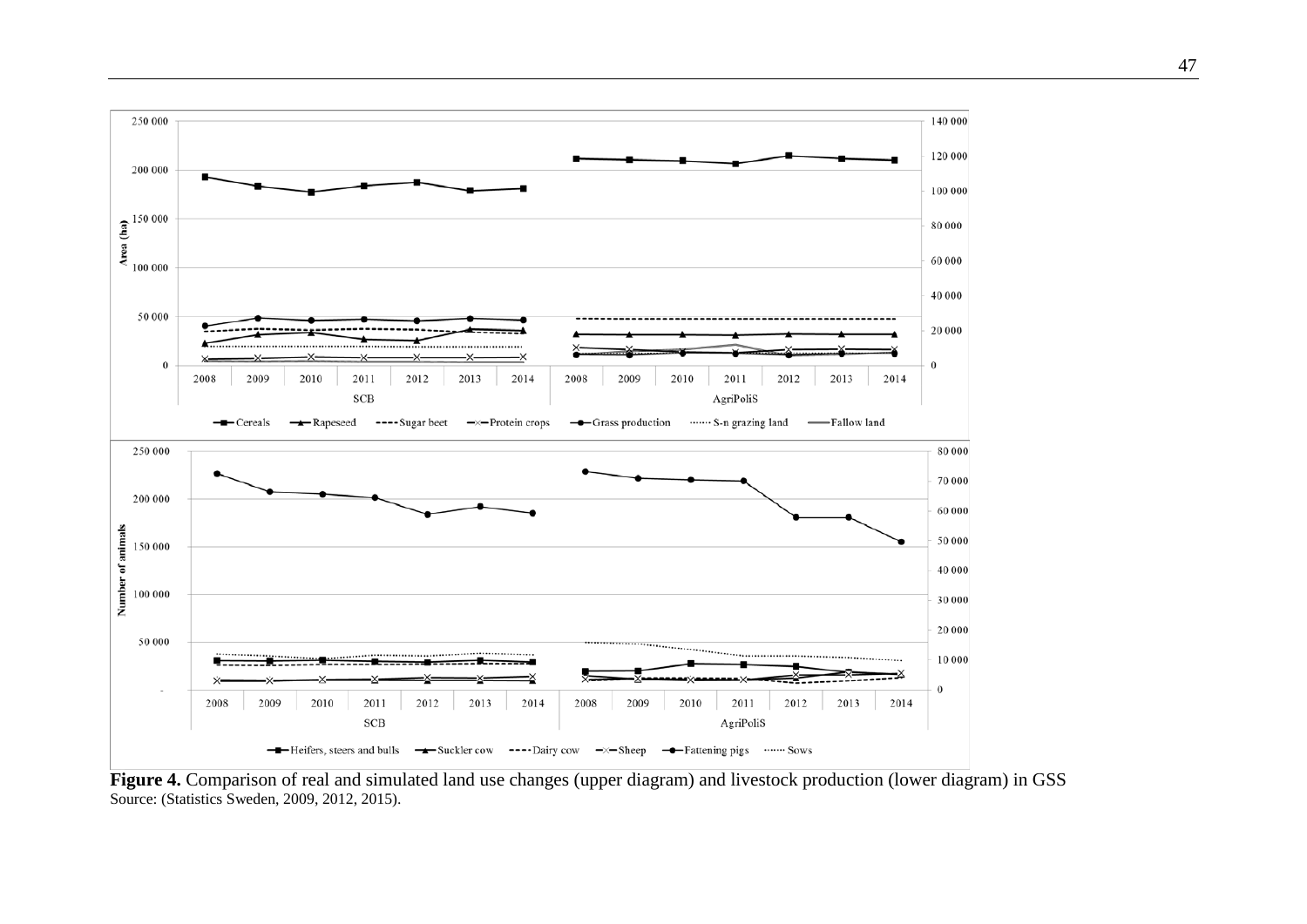We also analyzed changes in the total area of arable land in the real regions over the period 2008–14 [\(Table 24\)](#page-49-0). In both regions the total arable area by 2014 has declined marginally and hence is consistent with our simulation results that the total arable area has remained largely unchanged. In our reference scenario the SPS support per ha arable area is relatively high in both regions compared to the national average which is beneficial for the profit maximizing agents to maintain all land.

| GSS  |         |        |           | <b>GMB</b> |         |        |           |        |
|------|---------|--------|-----------|------------|---------|--------|-----------|--------|
|      | Real    |        | AgriPoliS |            | Real    |        | AgriPoliS |        |
|      | ha      | $\%$   | ha        | $\%$       | ha      | $\%$   | ha        | %      |
| 2008 | 329,789 |        | 192,768   |            |         |        |           |        |
| 2011 | 328,449 | $-0.4$ | 192,878   | 0.1        | 312,118 |        | 157,273   |        |
| 2014 | 327,390 | $-0.7$ | 192,881   | 0.1        | 310,940 | $-0.4$ | 154,749   | $-1.6$ |

<span id="page-49-0"></span>**Table 24.** Actual and simulated developments in the areas of arable crops in GMB and GSS

Source: (Statistics Sweden, 2009, 2012, 2015).

Consequently it can be concluded that the simulated structural development, land use changes and livestock numbers are consistent with the observed developments over the period 2008– 14.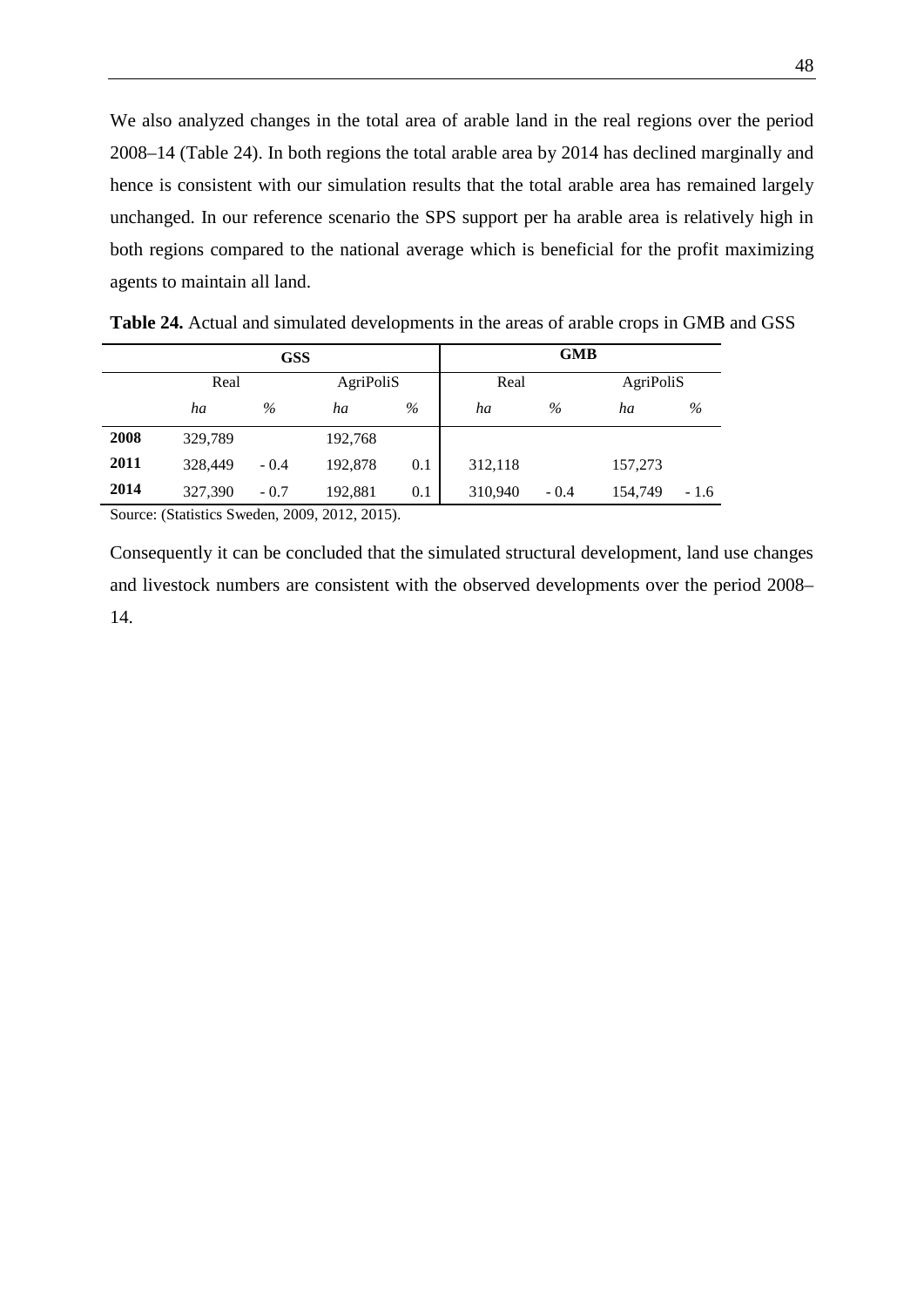### <span id="page-50-0"></span>**6 References**

- AgriFood Economics Centre (2015), "Passivt jordbruk: inlåsning av mark eller bevarande av öppna landskap? Working paper 2015:3. AgriFood Economics Centre, Lund.".
- Agriwise (2015). "Områdeskalkyler (Regional enterprise budgets for Swedish agriculture)." Department of Economics, Swedish University of Agricultural Sciences. Uppsala. Available: [http://www.agriwise.org.](http://www.agriwise.org/)
- Aronsson, H. (2017). "Overview of catch crops in Sweden. Available at: [http://www.balticdeal.eu/news/buffer-zones-and-catch-crops-experience-in-the](http://www.balticdeal.eu/news/buffer-zones-and-catch-crops-experience-in-the-bsr/?aid=4150&sa=1.%22)[bsr/?aid=4150&sa=1.".](http://www.balticdeal.eu/news/buffer-zones-and-catch-crops-experience-in-the-bsr/?aid=4150&sa=1.%22)
- Balmann, A. (1997). "Farm-based modelling of regional structural change: A cellular automata approach." *European review of agricultural economics*, 24(1): 85-108.
- Brady, M., J. Hristov, C. Sahrbacher, T. Söderber and F. Willhelmsson (2017). "Is Passive Farming a Problem for Agriculture in the EU?" *Journal of Agricultural Economics*, (Accepted).
- Brady, M., S. Höjgård, E. Kasperson and E. Rabinowicz (2009a). "The CAP and Future Challenges." Stockholm: Swedish Institute for European Policy Studies (SIEPS).
- Brady, M., K. Kellermann, C. Sahrbacher and L. Jelinek (2009b). "Impacts of Decoupled Agricultural Support on Farm Structure, Biodiversity and Landscape Mosaic: Some EU Results." *Journal of Agricultural Economics*, 60(3): 563-585.
- Brady, M., C. Sahrbacher, K. Kellermann and K. Happe (2012). "An agent-based approach to modeling impacts of agricultural policy on land use, biodiversity and ecosystem services." *Landscape Ecology*, 27(9): 1363-1381.
- Brady, M. V., K. Hedlund, R.-G. Cong, L. Hemerik, S. Hotes, S. Machado, L. Mattsson, E. Schulz and I. K. Thomsen (2015). "Valuing Supporting Soil Ecosystem Services in Agriculture: A Natural Capital Approach." *Agronomy Journal*, 107(5): 1809-1821.
- CAPRI (2011), *CAPRI Modelling System: Common Agricultural Policy Regionalised Impact Modelling System* [Online]. [http://www.capri](http://www.capri-model.org/dokuwiki/doku.php?id=capri:concept)[model.org/dokuwiki/doku.php?id=capri:concept.](http://www.capri-model.org/dokuwiki/doku.php?id=capri:concept) Available: [http://www.capri](http://www.capri-model.org/dokuwiki/doku.php?id=capri:concept)[model.org/dokuwiki/doku.php?id=capri:concept.](http://www.capri-model.org/dokuwiki/doku.php?id=capri:concept)
- Ds (2014). "Gårdsstödet 2015-2020: förslag till svenskt genomförande. Landsbygdsdepartementet 2014:6, Stockholm, Sweden.".
- European Commission (2002). "Farm return data Accounting year 2002 RI/CC 1256 rev.2, Community Committee for the farm accountancy data network." Brussels.
- European Union (2008). "Commission Regulation (EC) No. 1242/2008 of 8 December 2008 establishing a Community typology for agricultural holdings. In EUR-Lex: Official Journal of the European Union, L 335: 3-24. Available at: [http://eur](http://eur-lex.europa.eu/legal-content/EN/TXT/PDF/?uri=CELEX:32008R1242&from=EN.%22)[lex.europa.eu/legal-content/EN/TXT/PDF/?uri=CELEX:32008R1242&from=EN.".](http://eur-lex.europa.eu/legal-content/EN/TXT/PDF/?uri=CELEX:32008R1242&from=EN.%22) Available: [http://eur-lex.europa.eu/legal](http://eur-lex.europa.eu/legal-content/EN/TXT/PDF/?uri=CELEX:32008R1242&from=EN)[content/EN/TXT/PDF/?uri=CELEX:32008R1242&from=EN.](http://eur-lex.europa.eu/legal-content/EN/TXT/PDF/?uri=CELEX:32008R1242&from=EN)
- Eurostat (2016), *Livestock density index dataset.* [Online]. Available: [http://ec.europa.eu/eurostat/tgm/table.do?tab=table&init=1&plugin=1&pcode=tsdpc45](http://ec.europa.eu/eurostat/tgm/table.do?tab=table&init=1&plugin=1&pcode=tsdpc450&language=en) [0&language=en.](http://ec.europa.eu/eurostat/tgm/table.do?tab=table&init=1&plugin=1&pcode=tsdpc450&language=en)
- Google Maps (2017). *Maps of typical landscapes in Skåne agricultural production regions. Online, available at:*

*<https://www.google.se/maps/@55.7068014,13.197996,11507m/data=!3m1!1e3> [Accessed 2017.05.25].*

Happe, K. (2004). "Agricultural policies and farm structures." *Agent-based modelling and application to EU-policy reform. Studies on the Agricultural Food Sector in Central*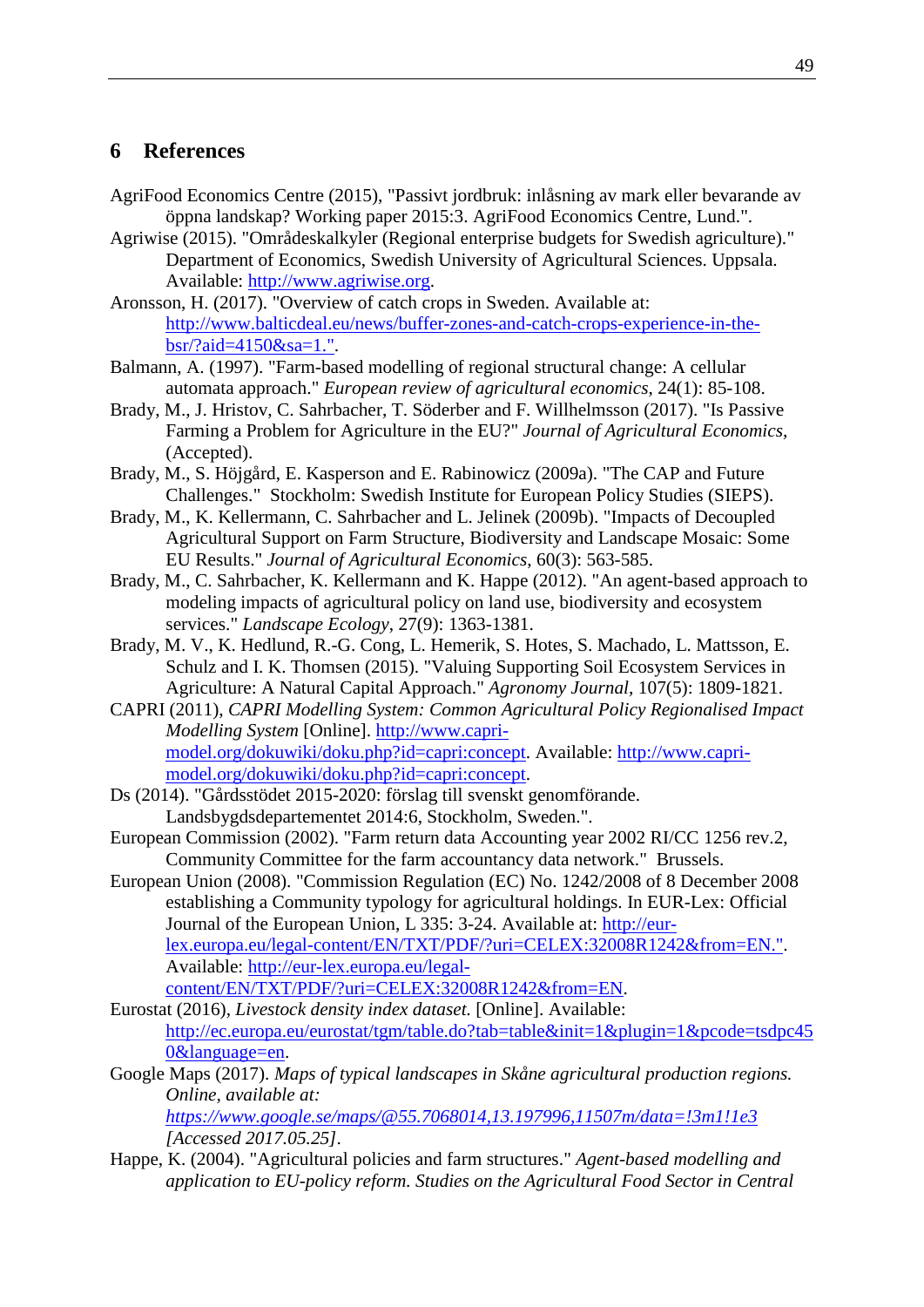*and Eastern Europe. Halle, Institute of Agricultural Development in Central and Eastern Europe (IAMO)*, 30: 298.

- Happe, K., A. Balmann, K. Kellermann and C. Sahrbacher (2008). "Does structure matter? The impact of switching the agricultural policy regime on farm structures." *Journal of Economic Behavior & Organization*, 67(2): 431-444.
- Happe, K., K. Kellermann and A. Balmann (2006). "Agent-based analysis of agricultural policies: an illustration of the agricultural policy simulator AgriPoliS, its adaptation and behavior." *Ecology and Society*, 11(1): 49.
- Hart, K. (2015). "Green direct payments: implementation choices of nine Member States and their environmental implications." Institute for European Environmental Policy, London, UK.
- Hazell, P. B. R. and R. D. Norton (1986). *Mathematical Programming for Economic Analysis in Agriculture,* New York: Macmillan.
- Kellermann, K., K. Happe, C. Sahrbacher, A. Balmann, M. Brady, H. Schnicke and A. Osuch (2008). "AgriPoliS 2.1–Model documentation." *IAMO, Halle (Saale), Germany.* Available: [http://www.agripolis.de/documentation/agripolis\\_v2-1.pdf.](http://www.agripolis.de/documentation/agripolis_v2-1.pdf)
- Matthews, A. (2015). "What biodiversity benefits can we expect from EFAs?", Online blog. In:<http://capreform.eu/what-biodiversity-benefits-can-we-expect-from-efas/> ".
- Nagel, S. S. (ed.) (1999). *Policy Analysis Methods*: New Science Publishers.
- Sahrbacher, C. (2011), *Regional structural change in European agriculture. Effects of decoupling and EU accession.* Doctoral thesis. IAMO Volume 60. Halle (Saale), Germany., IAMO. [\[www.iamo.de/dok/sr\\_vol60.pdf\]](http://www.iamo.de/dok/sr_vol60.pdf)
- Sahrbacher, C. and K. Happe (2008). "A methodology to adapt AgriPoliS to a region." Halle, Germany: IAMO. Available:

[http://www.agripolis.de/documentation/adaptation\\_v1.pdf.](http://www.agripolis.de/documentation/adaptation_v1.pdf)

- Sahrbacher, C., H. Schnicke, K. Kellermann, K. Happe and M. Brady (2007), "Impacts of decoupling policies in selected regions of Europe." *IDEMA Deliverable 23.* IAMO, Halle (Salle), Germany.
- Samanidou, E., E. Zschischang, D. Stauffer and T. Lux (2007). "Agent-based models of financial markets." *Reports on Progress in Physics*, 70(3): 409.
- SJV Jordbruksverket (Swedish Board of Agriculture) (2009), "Data extracted by request from Swedish Agricultural Statistics for Production Region 61-22 F.d. Malmöhus län, slättbygden.". Swedish Board of Agriculture, Jönköping.
- SJV Jordbruksverket (Swedish Board of Agriculture) (2010). "Guidelines for fertilization and liming 2011. In Swedish: Riktlinjer för gödsling och kalkning 2011. Swedish Board of Agriculture, Jönköping.".
- SJV Jordbruksverket (Swedish Board of Agriculture) (2012), "'Vart går investeringsstödet en kartläggning för perioden 2007–2009." Swedish Board of Agriculture, Jönköping.
- SJV Jordbruksverket (Swedish Board of Agriculture) (2015), *Ekologiska fokusarealer. Accessed 17.08.2015, from [http://www.jordbruksverket.se/amnesomraden/stod/jordbrukarstod/forgroningsstod/ek](http://www.jordbruksverket.se/amnesomraden/stod/jordbrukarstod/forgroningsstod/ekologiskafokusarealer.4.14b1a9da14b92deca8426c9.html) [ologiskafokusarealer.4.14b1a9da14b92deca8426c9.html](http://www.jordbruksverket.se/amnesomraden/stod/jordbrukarstod/forgroningsstod/ekologiskafokusarealer.4.14b1a9da14b92deca8426c9.html)* [Online].
- SJV Jordbruksverket (Swedish Board of Agriculture) (2016), *Utbetalning av stöd till unga jordbrukare. Accessed 01.09.2016, from [http://www.jordbruksverket.se/amnesomraden/stod/jordbrukarstod2015/stodtillungajo](http://www.jordbruksverket.se/amnesomraden/stod/jordbrukarstod2015/stodtillungajordbrukare2015/utbetalning.4.57971bc14bbfb4901e1b3f4.html) [rdbrukare2015/utbetalning.4.57971bc14bbfb4901e1b3f4.html](http://www.jordbruksverket.se/amnesomraden/stod/jordbrukarstod2015/stodtillungajordbrukare2015/utbetalning.4.57971bc14bbfb4901e1b3f4.html)* [Online].
- Statistics Sweden (2009). "Yearbook of agricultural statistics 2009 including food statistics. Swedish title "Jordbruksstatistik årsbok 2009 med data om livsmedel." Örebro: Statistics Sweden.